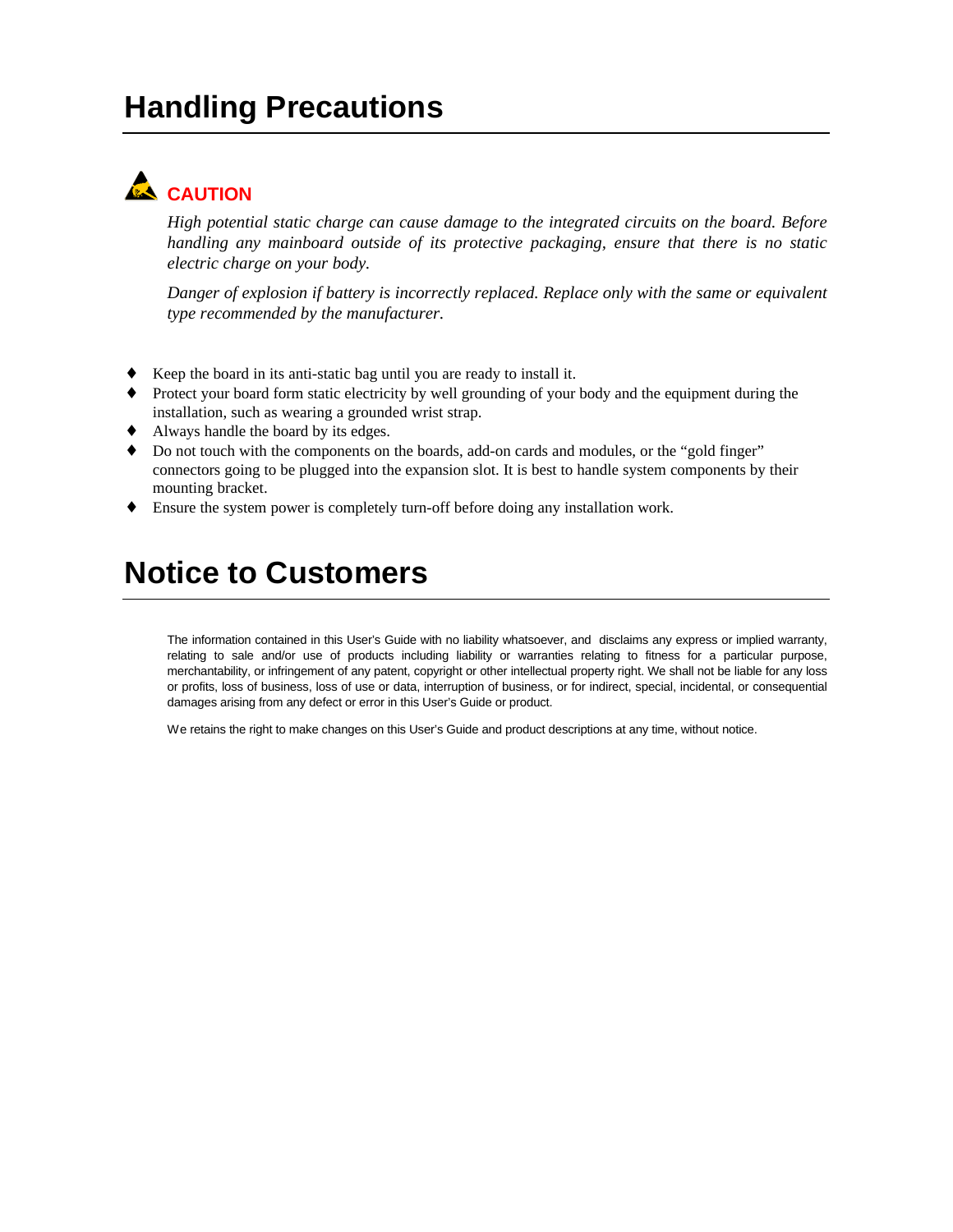## **Trademarks**

**VIA** is a registered trademark of VIA Technologies, Incorporated.

**Intel**®, Pentium<sup>®</sup>are registered trademarks of Intel Corporation.

**IBM**, **IBM PC**, **IBM PC/AT** ,**PC-DOS**, **OS/2** and **OS/2 WARP** are registered trademarks of International Business Machines Corporation.

**MS-DOS**, **Windows** and **Windows 95** are registered trademarks of Microsoft Corporation.

**AMI BIOS** is a product of American Megatrends Inc.

**Sound Blaster** and **Blaster** are registered trademarks in U.S.A. and/or other countries.

**SB-LINK** DynaRAM and WavEffects are trademarks of Creative Technology Ltd.

**Third-party brands and names mentions in this User's Guide are the property of their respective owners.**

User's Guide Revision : 1.00 Release Date : July 1998 Copyright © 1998, All rights reserved.

Page ii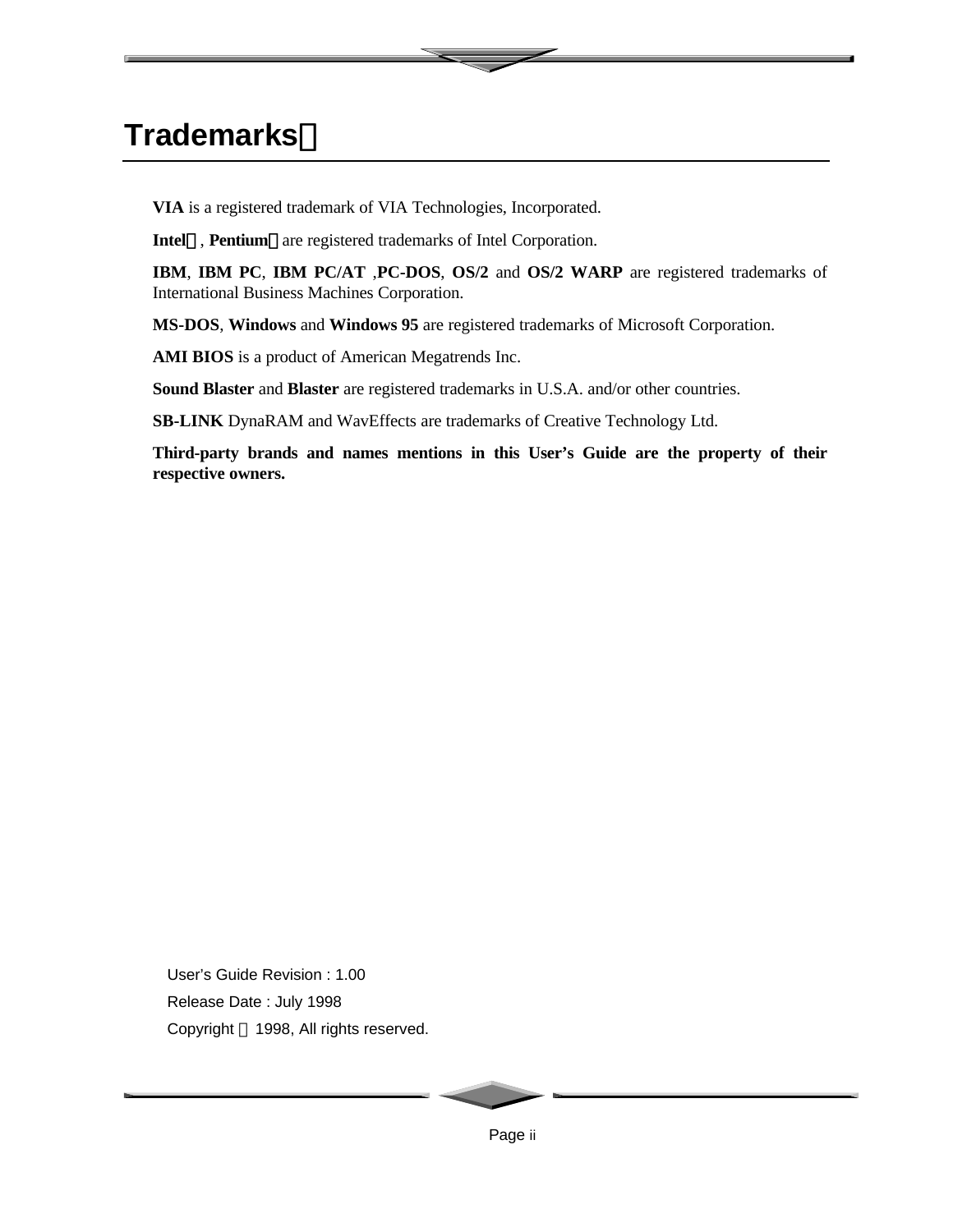## **Table of Contents**

| $\textbf{INSTALLING SYSTEM MEMORY (RAM)} \textcolor{red}{\textbf{.} \textbf{.} \textbf{.} \textbf{.} \textbf{.} \textbf{.} \textbf{.} \textbf{.} \textbf{.} \textbf{.} \textbf{.} \textbf{.} \textbf{.} \textbf{.} \textbf{.} \textbf{.} \textbf{.} \textbf{.} \textbf{.} \textbf{.} \textbf{.} \textbf{.} \textbf{.} \textbf{.} \textbf{.} \textbf{.} \textbf{.} \textbf{.} \textbf{.} \textbf{.} \textbf{.} \textbf{.} \textbf{.} \text$ |  |
|--------------------------------------------------------------------------------------------------------------------------------------------------------------------------------------------------------------------------------------------------------------------------------------------------------------------------------------------------------------------------------------------------------------------------------------------|--|
|                                                                                                                                                                                                                                                                                                                                                                                                                                            |  |
|                                                                                                                                                                                                                                                                                                                                                                                                                                            |  |
|                                                                                                                                                                                                                                                                                                                                                                                                                                            |  |
|                                                                                                                                                                                                                                                                                                                                                                                                                                            |  |
|                                                                                                                                                                                                                                                                                                                                                                                                                                            |  |
|                                                                                                                                                                                                                                                                                                                                                                                                                                            |  |
|                                                                                                                                                                                                                                                                                                                                                                                                                                            |  |
|                                                                                                                                                                                                                                                                                                                                                                                                                                            |  |
|                                                                                                                                                                                                                                                                                                                                                                                                                                            |  |
|                                                                                                                                                                                                                                                                                                                                                                                                                                            |  |
|                                                                                                                                                                                                                                                                                                                                                                                                                                            |  |
|                                                                                                                                                                                                                                                                                                                                                                                                                                            |  |
|                                                                                                                                                                                                                                                                                                                                                                                                                                            |  |
|                                                                                                                                                                                                                                                                                                                                                                                                                                            |  |
|                                                                                                                                                                                                                                                                                                                                                                                                                                            |  |
|                                                                                                                                                                                                                                                                                                                                                                                                                                            |  |
|                                                                                                                                                                                                                                                                                                                                                                                                                                            |  |
|                                                                                                                                                                                                                                                                                                                                                                                                                                            |  |
|                                                                                                                                                                                                                                                                                                                                                                                                                                            |  |
|                                                                                                                                                                                                                                                                                                                                                                                                                                            |  |
|                                                                                                                                                                                                                                                                                                                                                                                                                                            |  |
|                                                                                                                                                                                                                                                                                                                                                                                                                                            |  |
|                                                                                                                                                                                                                                                                                                                                                                                                                                            |  |
|                                                                                                                                                                                                                                                                                                                                                                                                                                            |  |
|                                                                                                                                                                                                                                                                                                                                                                                                                                            |  |
|                                                                                                                                                                                                                                                                                                                                                                                                                                            |  |
|                                                                                                                                                                                                                                                                                                                                                                                                                                            |  |
|                                                                                                                                                                                                                                                                                                                                                                                                                                            |  |
|                                                                                                                                                                                                                                                                                                                                                                                                                                            |  |
|                                                                                                                                                                                                                                                                                                                                                                                                                                            |  |

 $\blacksquare$ 

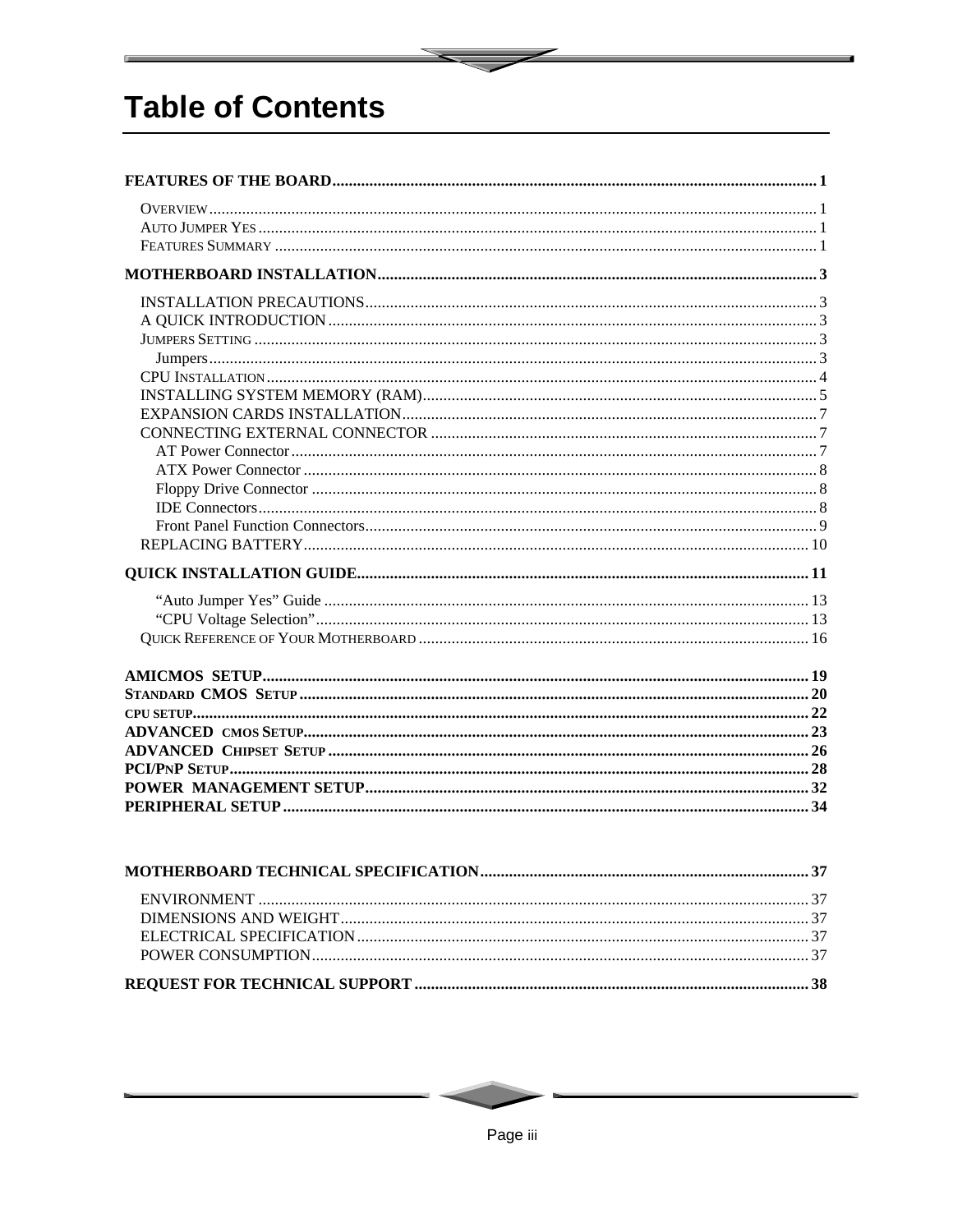## **Features of the Board**

#### **Overview**

Congratulations on purchasing the highest performance Pentium® motherboard. With the advanced technology available today, this motherboard is designed to run Intel's Pentium processors at speeds up to 233 MHz. The on-board system memory consists of SIMM and DIMM giving you the most flexibility for system design. It supports up to 128 MB of DRAM using standard 72-pin SIMM sockets that accept either Fast Page Mode (FPM), Extended Data Out (EDO) memory. In addition, two unbuffered, 3.3 Volts, 168-pin SDRAM sockets are also included for 16 to 256MB synchronous Dynamic memory support. A 321-pins type 7, Zero Insertion Force (ZIF) socket allows an easy upgrade path for the future Pentium Overdrive® processors.

The motherboard uses VIA VT82580VPX PCI chipset. The VIA VT82C586B PCI/ISA Bridge provides an integrated Bus Mastering IDE controller with two high performance UltraDMA-33 EIDE interfaces for up to four IDE devices (such as hard drives or CD-ROM). The PCI/ISA Bridge also including an USB interface. The integrated I/O controller integrates the standard PC I/O functions: floppy interface, two FIFO serial ports, one EPP/ECP capable parallel port, and support for an IrDA and Consumer Infra Red compatible interface.

Four on-board 32-bit PCI local bus slots allow a higher bandwidth data path, which serves as a super highway for intensive data-movement such as video or networking. The BIOS support PCI bridge user configuration, which allows further expansion of the system with PCI peripherals. Up to two 16-bit ISA slots are provided so that the board is backward hardware compatible with the older expansion card. A total of five expansion slots can be populated with add-in cards as one PCI and ISA slots share the same chassis I/O panel. Two full lengths ISA add-in cards can be installed while the third can be half-length. All PCI cards can be full lengths.

### **Auto Jumper Yes**

This motherboard is one of our "Auto Jumper Yes" series, which eliminates the necessity for the user to be bored by jumper settings on the motherboard. It is capable of detecting the CPU brand, and setting the appropriate CPU core voltage and speed according to instructions from the user through CMOS setup menu. In contrast to "Jumperless", "Auto Jumper Yes" allows switching to manual mode that enables physical jumpers on the mainboard, so as to prevents the potential impacts on jumperless boards from the future CPU specifications. On the other hand, pressing "F" to clear CMOS setting and "J" to re-detect CPU during power on the system, to avoid the difficulties to reset the CMOS data.

#### **Features Summary**

This motherboard comes with following features:

- ˛Supports Intel Pentium® Processor up to 233MHz, which included the newest MMX CPU.
- ˛VIA VPX PCIset, including a 82C585VPX PCI/Memory controller , 82C587 data bus Accelerator and 82C586B PCI ISA IDE Accelerator.
- ˛ With a On-Board Crystal™ 3D Sound Chip.
- ˛ WAKEUP-LINK interface header supporting Intel Wake-On-LAN

˛TA-LINK interface headers supporting E100+ PCI LAN Card using the Intel™ LAN chip.

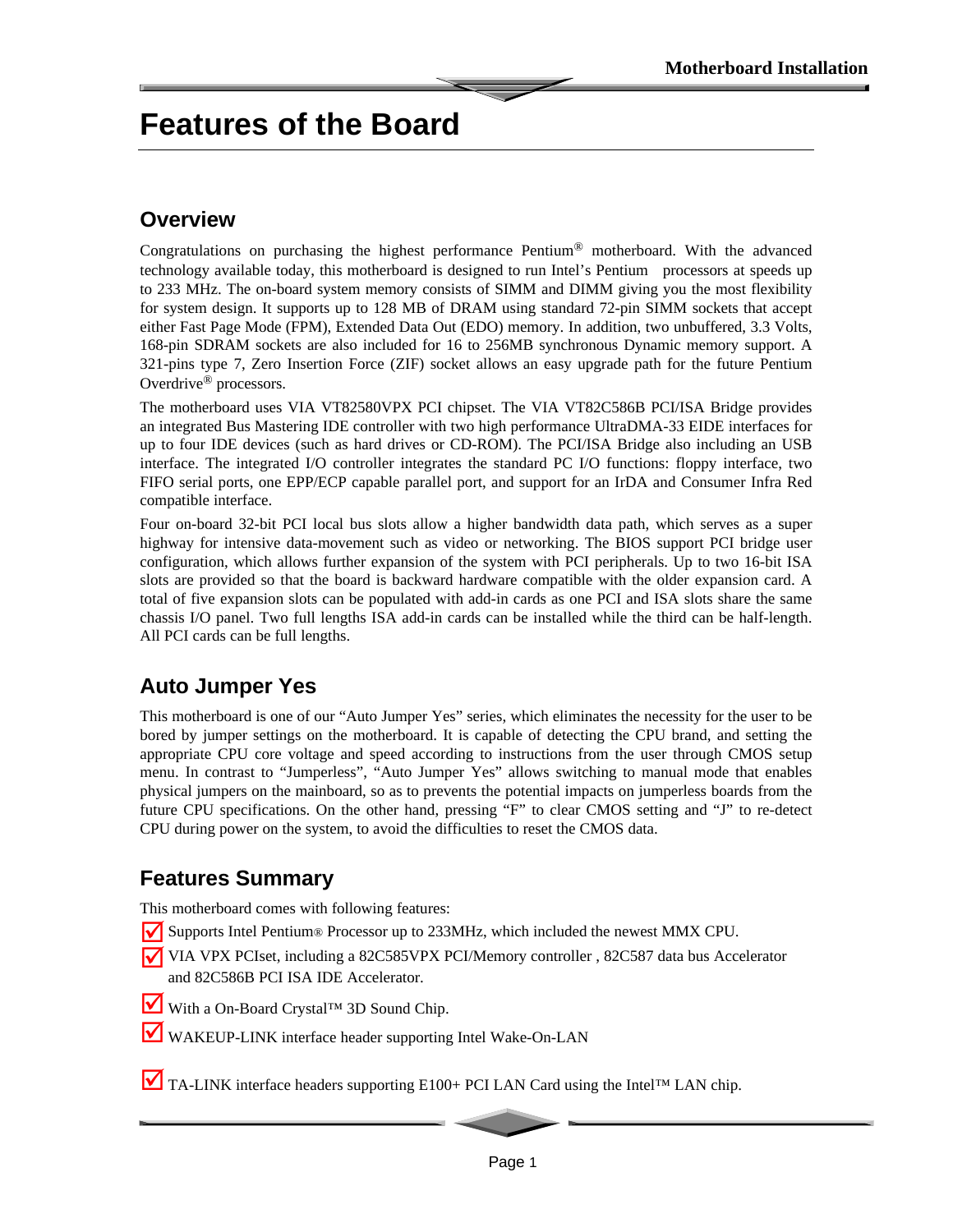- ˛Supports "Modems Ring On" (Requires ATX power supply and External COM2)
- ▼ PnP BIOS with support for power management, UltraDMA33/EIDE/SCSI features and desktop management interface (DMI) which allows higher level of hardware compatibility.
- **▼**Flash BIOS for easy upgrade
- **V** Up to 2 each 72-pin SIMM sockets, supports up to 128 MB DRAM in two banks, which included FPM, EDO DRAM types
- $\sqrt{\phantom{a}}$  The total of two high speed unbuffered SDRAM sockets, supports 16-256M memory.
- ▼ Two 16-bit ISA expansion slots and four 32-bit PCI expansion slots.
- Integrated two PCI bus master UltraDMA-33 EIDE controller with two on-board connectors supports up to four IDE devices such as Hard Disk, CD-ROM or Tape Backup drives. USB interface also provided.
- Integrated I/O chipset featuring one floppy disk controller, two 16550 UART compatible serial ports, one high speed EPP/ECP capable parallel port, one Infra Red port.

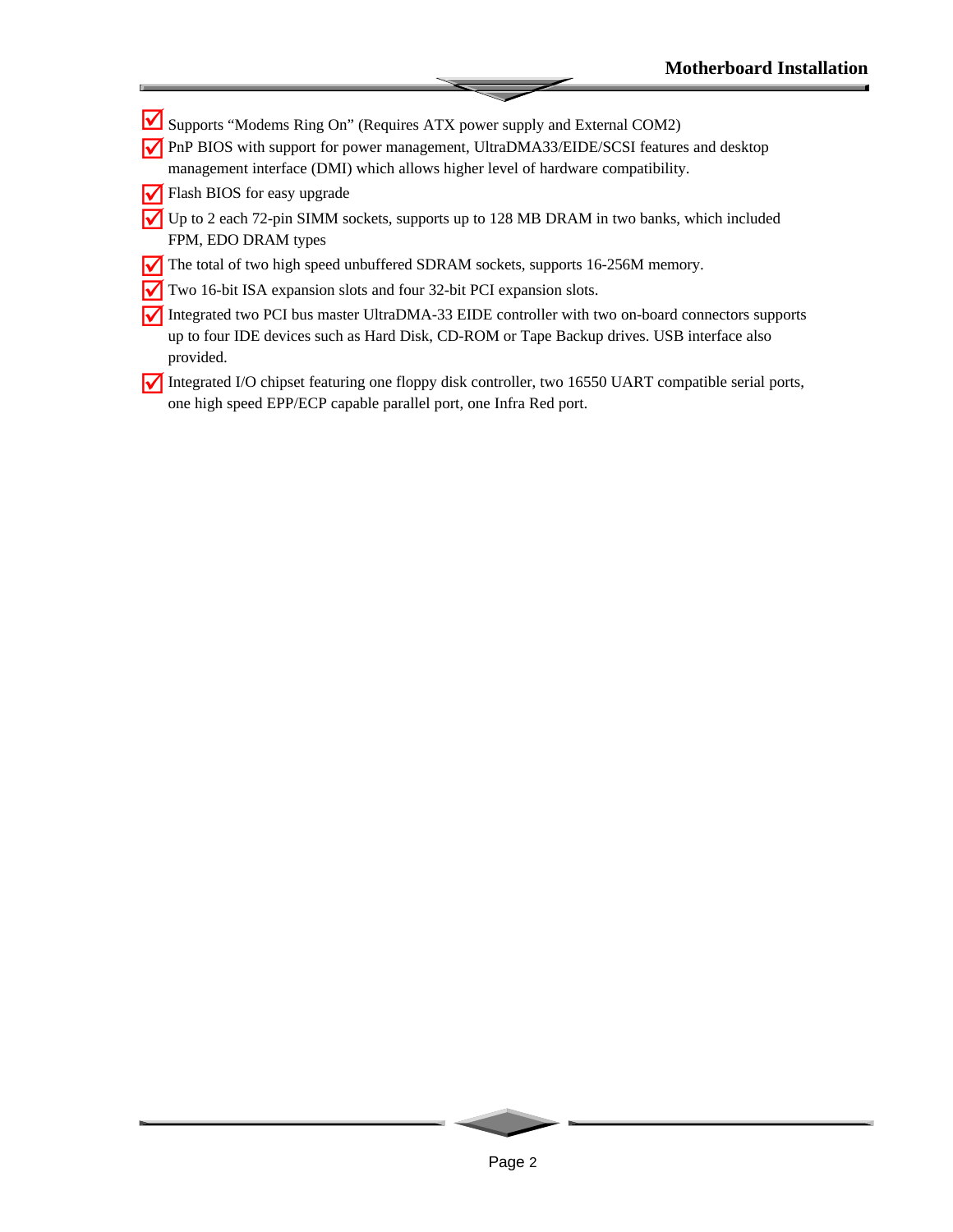*performance.*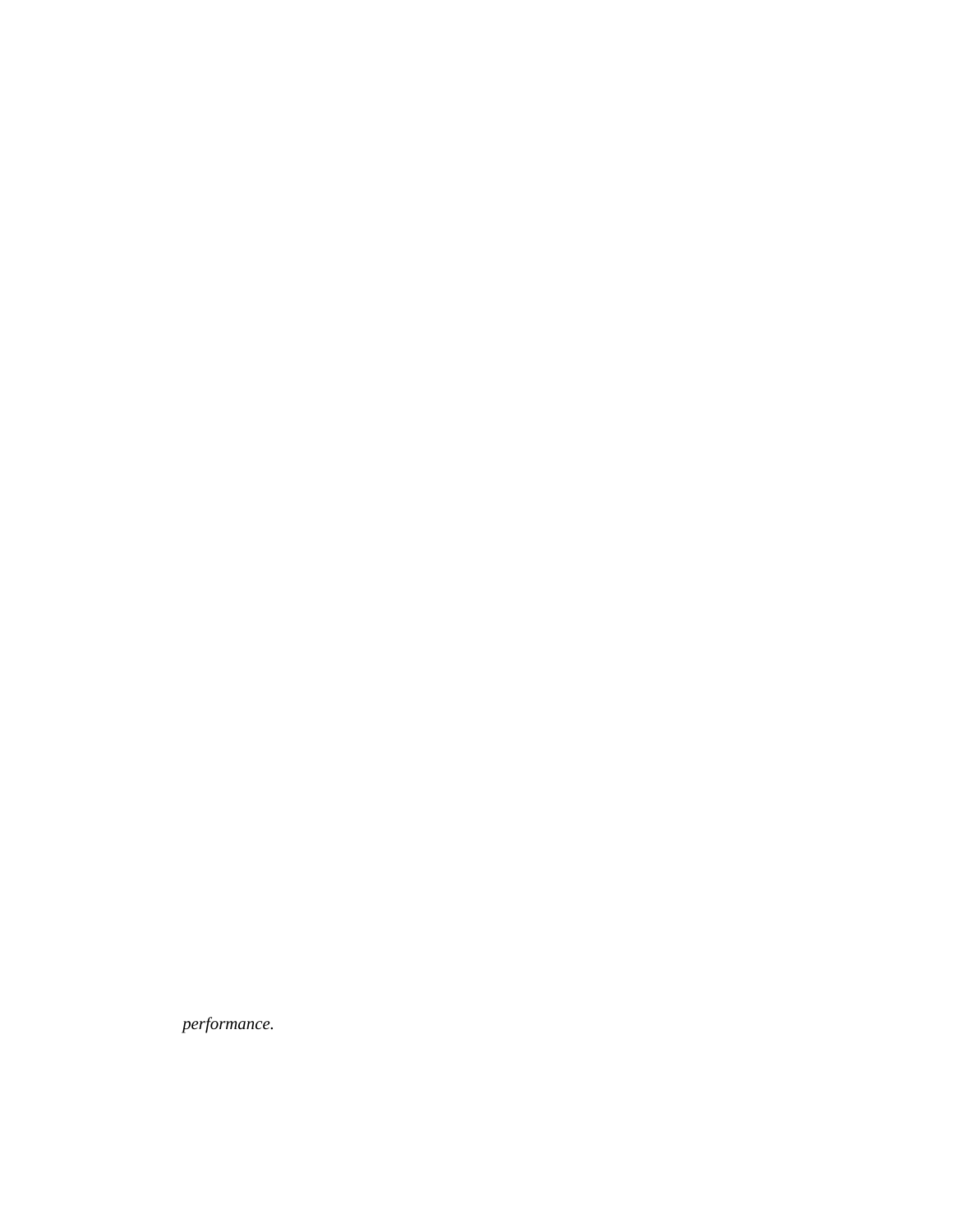### **CPU Installation**

The motherboard provides a 321-pins, type-7, ZIP socket. The CPU should have a fan attached to it to prevent overheating. If this is not the case then purchase a fan before you turn-on the system.



**CPU Installation Diagram**

### **Q** CAUTION

*Without a effective cooling fan, the CPU can overheat and cause damage to both the CPU and the motherboard.*

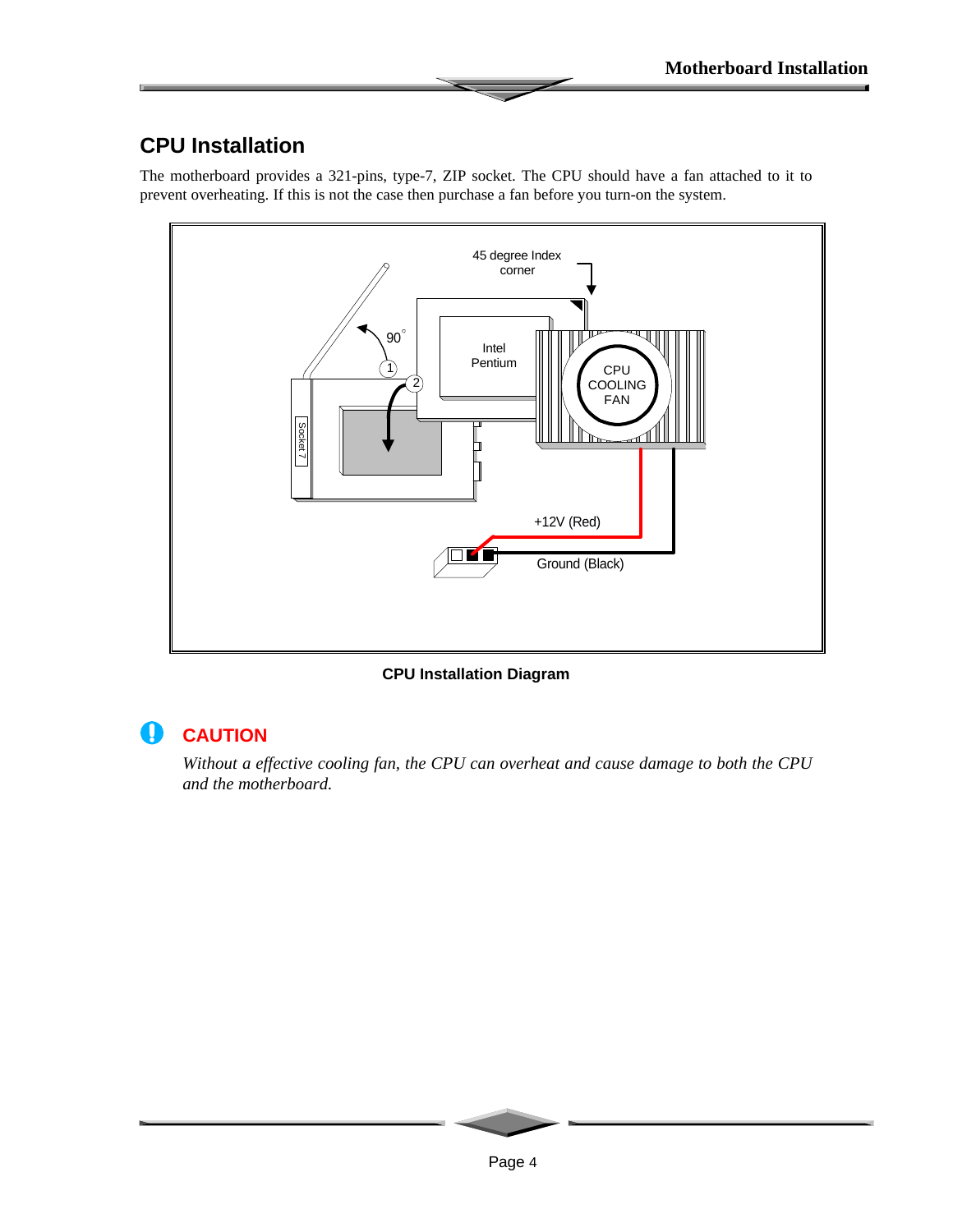### **INSTALLING SYSTEM MEMORY (RAM)**

The motherboard supports two 72-pin SIMMs (Single-In-Line Memory Modules) from 8MB up to 256MB memory size and two 168-pin DIMM. The four 72-pin SIMMs sockets are divided into two memory banks, Bank 0 and Bank 1, and each bank has two SIMM sockets which accept either FPM or EDO DRAM module.



**SIMM Module Installation Diagram**

### **Q** CAUTION

*Each bank must have the same size and type of memory module installed in pairs.*

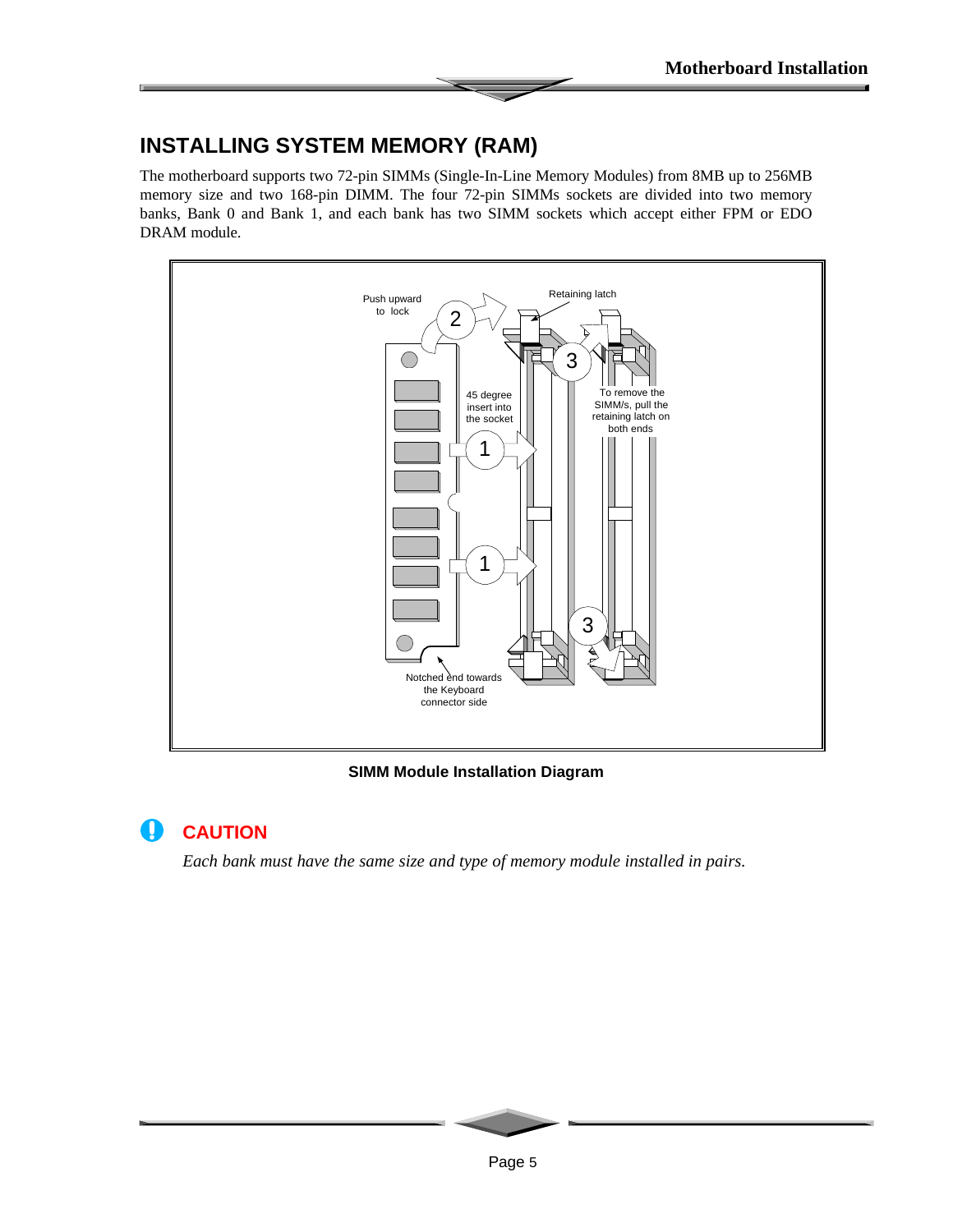

**168-Pin SDRAM Module Installation Diagram**

## **Q** CAUTION

*SDRAM Module cannot be used together with the SIMMs Module.*

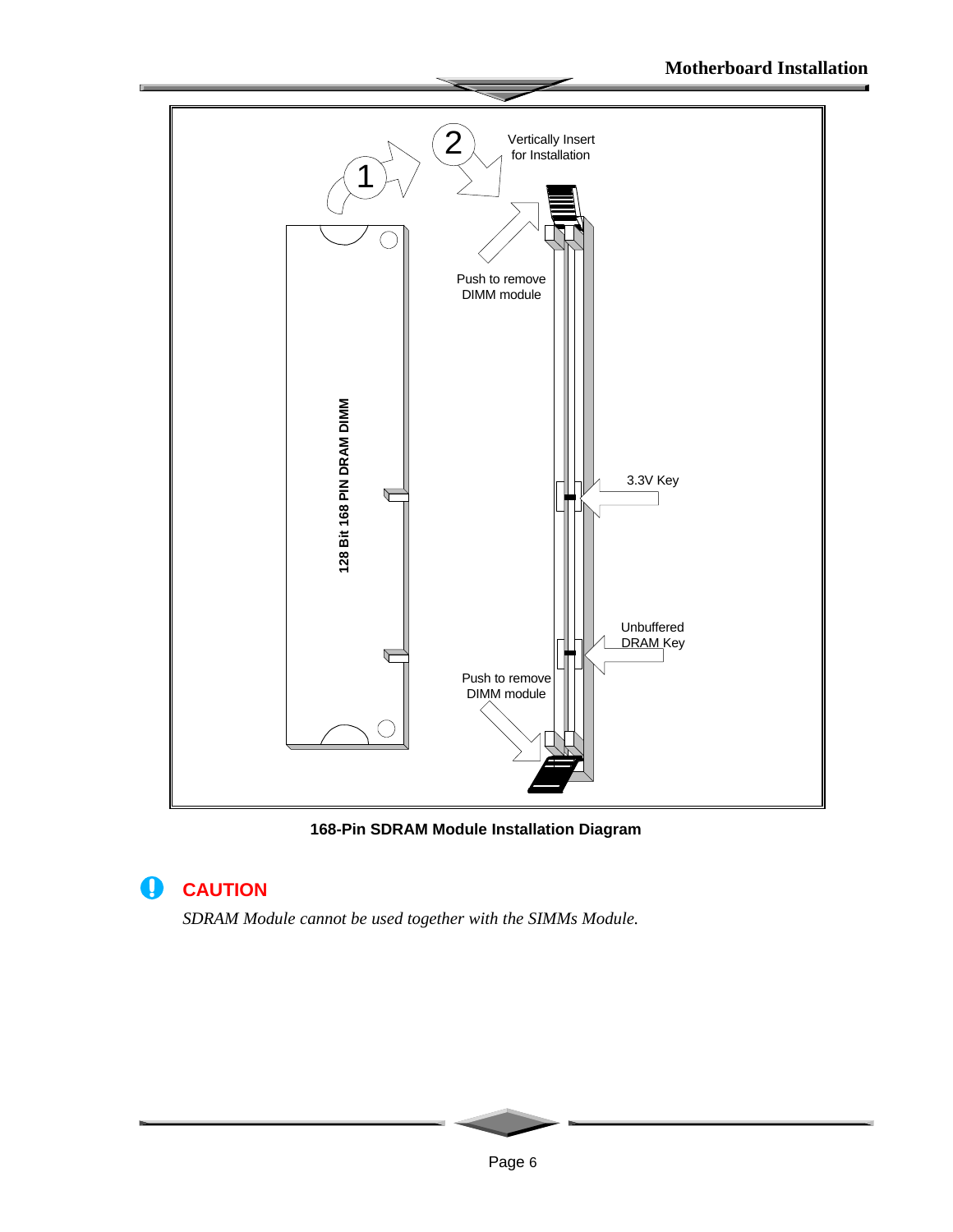#### **EXPANSION CARDS INSTALLATION**

At the most of beginning, you must read your expansion card documentation on any hardware and software settings that may be required. The installation procedures are summarized as below:

- 1. Read the User's Guide/Manual of your expansion card.
- 2. If necessary, set any jumpers on your expansion card.
- 3. Power-off the system and then disconnected the power cord.
- 4. Remove your computer's cover.
- 5. Remove the metal bracket from one of the empty slot, ISA or PCI, corresponding to the type of expansion card.
- 6. Carefully align the card's connectors and press firmly, make sure that the connection is good.
- 7. Secure the card on the slot.
- 8. Replace the computer's cover.
- 9. Setup the BIOS configuration if necessary.
- 10. Install the required software drivers for your expansion card.

### **CAUTION**

*Before adding or removing any expansion card or other system components, make sure that you unplug your system power supply. Failure to do so may cause damage of your motherboard and expansion cards.*

#### **CONNECTING EXTERNAL CONNECTOR**

#### **AT Power Connector**

A 12-Pin power supplies provide two plugs incorporates standard  $\pm 5V$  and  $\pm 12V$ , each containing six wires, two of which are black. Orient the connectors so that the black wires are together.

| Pin | <b>Signal Name</b> | Pin            | <b>Signal Name</b> |
|-----|--------------------|----------------|--------------------|
|     | Power Good Signal  |                | Ground             |
|     | $+5V$              |                | Ground             |
|     | $+12V$             |                | -5 V               |
|     | $-12V$             | 10.            | $+5V$              |
|     | Ground             |                | $+5V$              |
|     | Ground             | $\overline{1}$ | $+5V$              |



**AT Power Connector Installation**

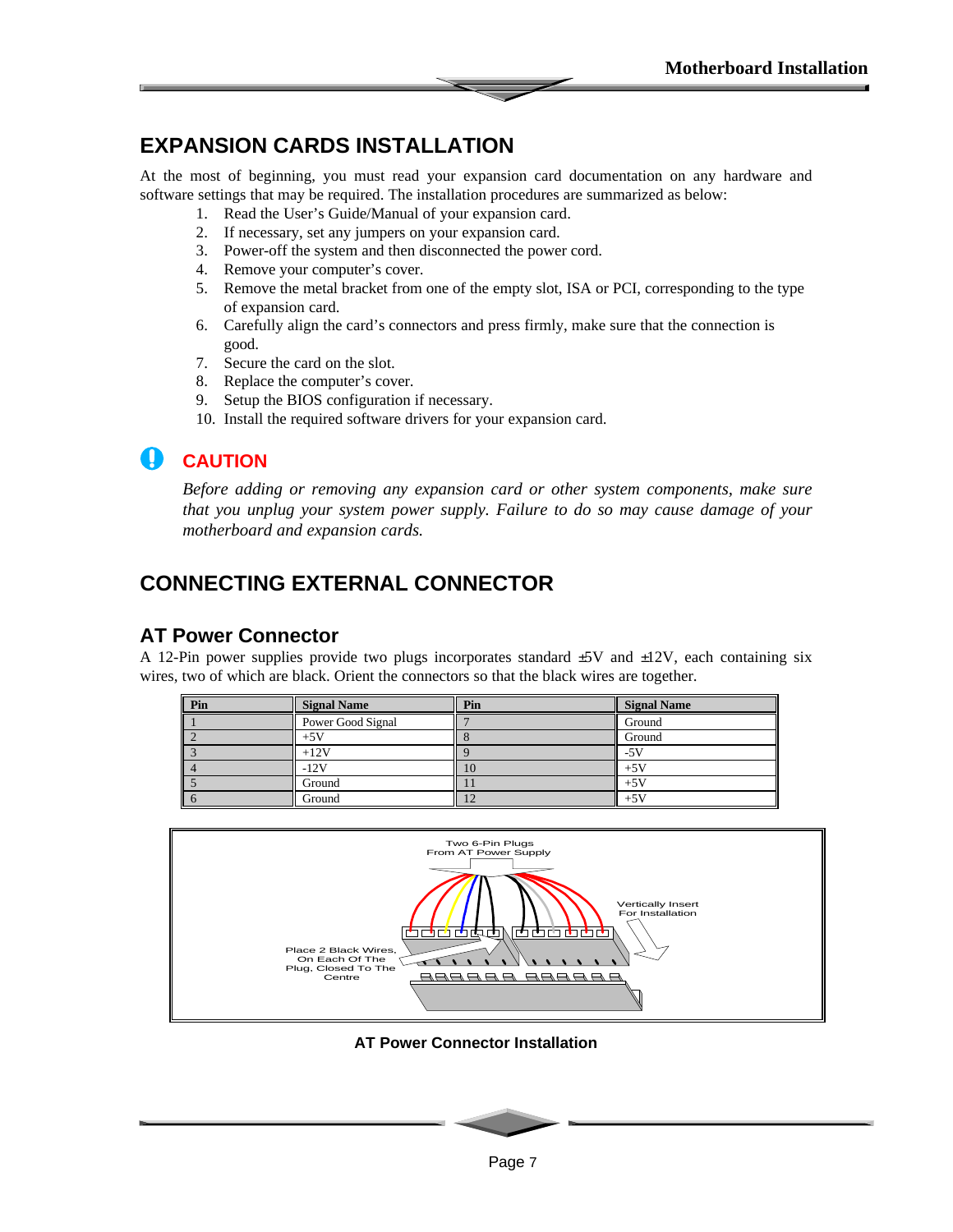#### **ATX Power Connector**

A single 20-pin connector incorporates standard ±5V and ±12V, optional 3.3V and soft-power signals. With a power supply supports remote power on/off, the motherboard can turn off the system power through software control, such as the shutdown in Windows 95 Start menu. The system BIOS will turn the system power off when it receives the proper APM command from the OS. APM must be enabled in the system BIOS and OS in order for the soft-off feature to work correctly.

| Pin     | <b>Signal Name</b> | Pin | <b>Signal Name</b> |
|---------|--------------------|-----|--------------------|
|         | $+3.3V$            | 41  | $+3.3V$            |
|         | $+3.3V$            | 12  | $-12V$             |
|         | Ground             | 13  | Ground             |
|         | $+5V$              | 14  | PW_ON              |
|         | Ground             | 15  | Ground             |
| II<br>h | $+5V$              | 16  | Ground             |
| II      | Ground             | 17  | Ground             |
| II      | <b>PWRGOOD</b>     | 18  | $-5V$              |
| II      | $+5VSB$            | 19  | $+5V$              |
| I<br>10 | $+12V$             | 20  | $+5V$              |



**ATX Power Connector Installation**

#### **Floppy Drive Connector**

This 34-pin connector supports the provided floppy drive ribbon cable. After connecting the single end to the on-board "FLOPPY" connector, connect the remaining plugs on the other end to the floppy drives correspondingly.

#### **IDE Connectors**

The two on-board IDE connectors support the provided 40-pin IDE hard disk ribbon cable. After connecting the single end to the board, connect the two remaining plugs at the other end of your hard disk(s). If you install two hard disks, you must configure the two drives by setting its jumpers according to the documentation of your hard disk. Also, you may connect the two hard disks to be both Masters using one ribbon cable on the primary IDE connector and one on the secondary IDE connector.

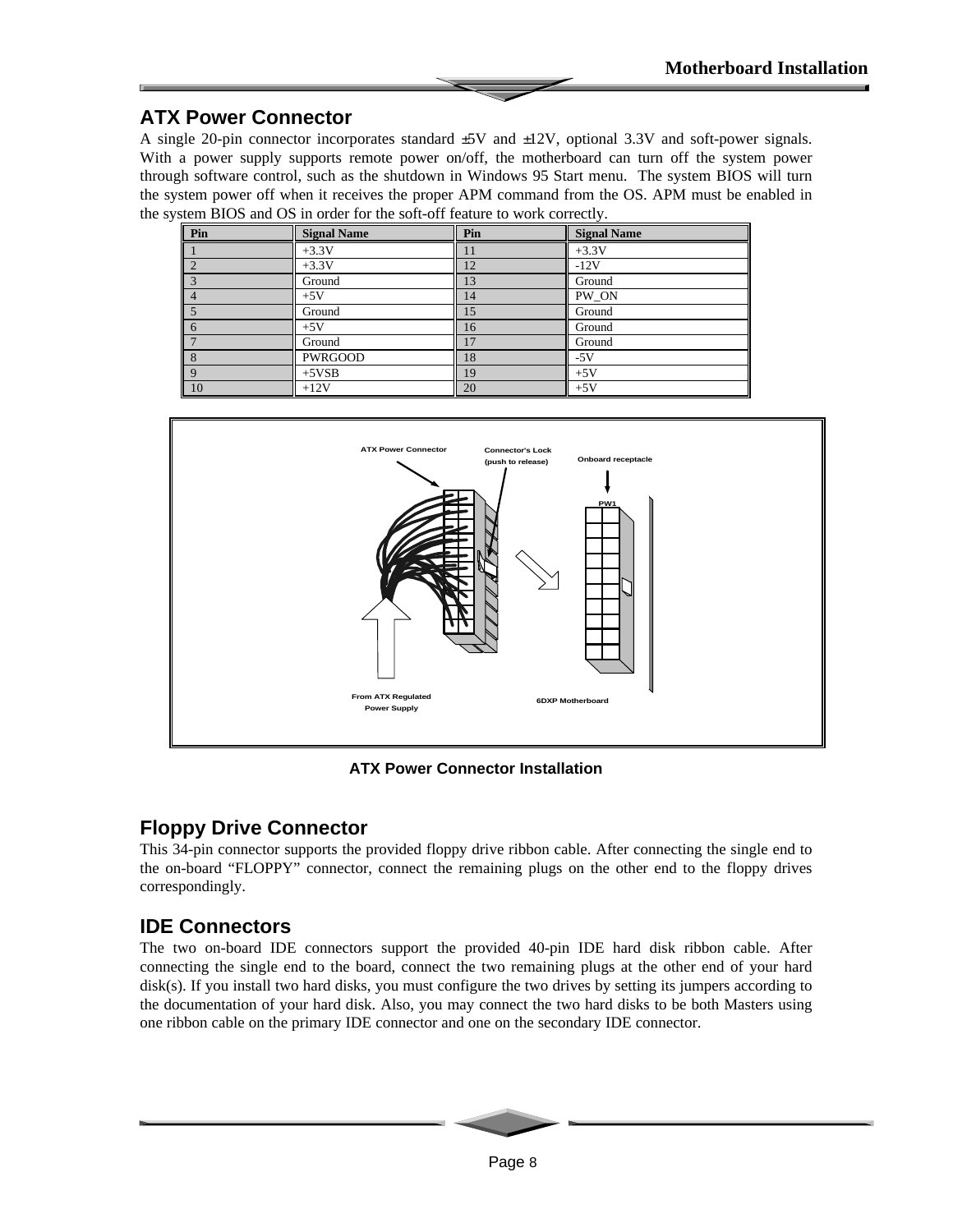

**Ribbon cable Installation Example**

#### O **NOTICE**

*For the flat ribbon cable connection, please make sure that the pin 1 of the ribbon cable (the red wire side of the cable) is correctly connected to the on-board connector's pin 1 as shown on the "Map of the Motherboard".*

#### **Front Panel Function Connectors**

All the front panel indicator, speaker, and switch functions are grouped into a on-board 26-pin connector, J5. Front panel features supported include:

- System Reset, RESET
- Power LED, form KEYLOCK
- Hard Drive activity LED, IDE LED
- System Speaker, SPEAKER
- Soft-touch button power on/off, SW ON
- External power saving control, EXTSMI (optional)

The connector pin out are described as the figure below:



**The Onboard Function Connector Pin Out**

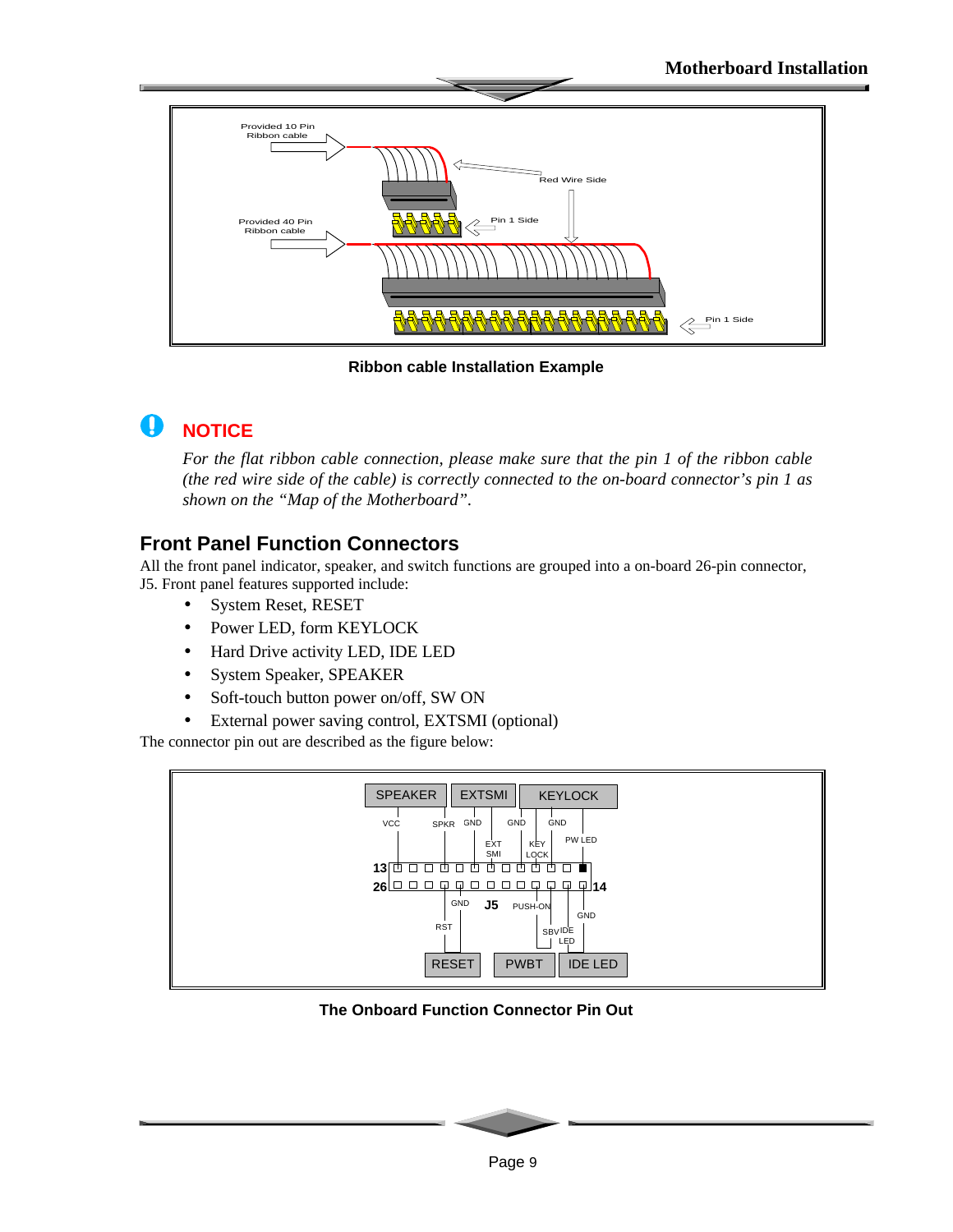#### **Integrated USB, Infra-Red and PS/2 Mouse connector**

The total of two USB device connectors, a PS/2 mouse, and an Infrared devices are all allocated at this connector (JP15).

- Pin1 to Pin5 for USB1 connector
- Pin11 to Pin15 for USB2 connector
- Pin6 to Pin10 for PS/2 connector
- Pin16 to Pin20 InfraRed connector

The connector pin out signal definitions are described as the table below:

| Pin              | <b>Signal Name</b> | Pin       | <b>Signal Name</b>       |
|------------------|--------------------|-----------|--------------------------|
| $1$ (USB1)       | $USB + 5$ Volt     | 11 (USB2) | $USB + 5$ Volt           |
| $\overline{2}$   | <b>USB</b> Port 1- | 12        | <b>USB</b> Port 2-       |
| $\mathcal{R}$    | USB Port $1+$      | 13        | USB Port $2+$            |
|                  | Ground             | 14        | Ground                   |
|                  | No Connect         | 15        | No Connect               |
| $6$ (PS/2 Mouse) | PS/2 Data          | $16$ (IR) | $+5V$                    |
|                  | PS/2 Clock         | 17        | No Connect               |
| 8                | Ground             | 18        | <b>Infrared Receive</b>  |
| $\mathbf{Q}$     | No Connect         | 19        | Ground                   |
| 10               | $+5V$              | 20        | <b>Infrared Transmit</b> |



#### **On-board Sound Connector ( TX98-3D )**

The total of three connectors are using to support the On-board sound features. JP18 including the Line-In, Mic-In, Line-Out and MIDI/JOYSTICK. J6 and J7 are the CD-Audio input headers, and there pin out signal definitions are described as the table below:

| Header      | Pin1   | Pin2  | Pin3   | Pin4 |
|-------------|--------|-------|--------|------|
| J6<br>JU.J. | bround | Right | fround | Left |

#### **REPLACING BATTERY**

A 3V, CR-2030, Lithium battery is installed on the on-board battery socket. This battery is used to supply the CMOS RAM backup power during system powered-off. Danger of explosion if battery is incorrectly replaced. Therefore, if you have any difficulties, please consult to the technical personnel.

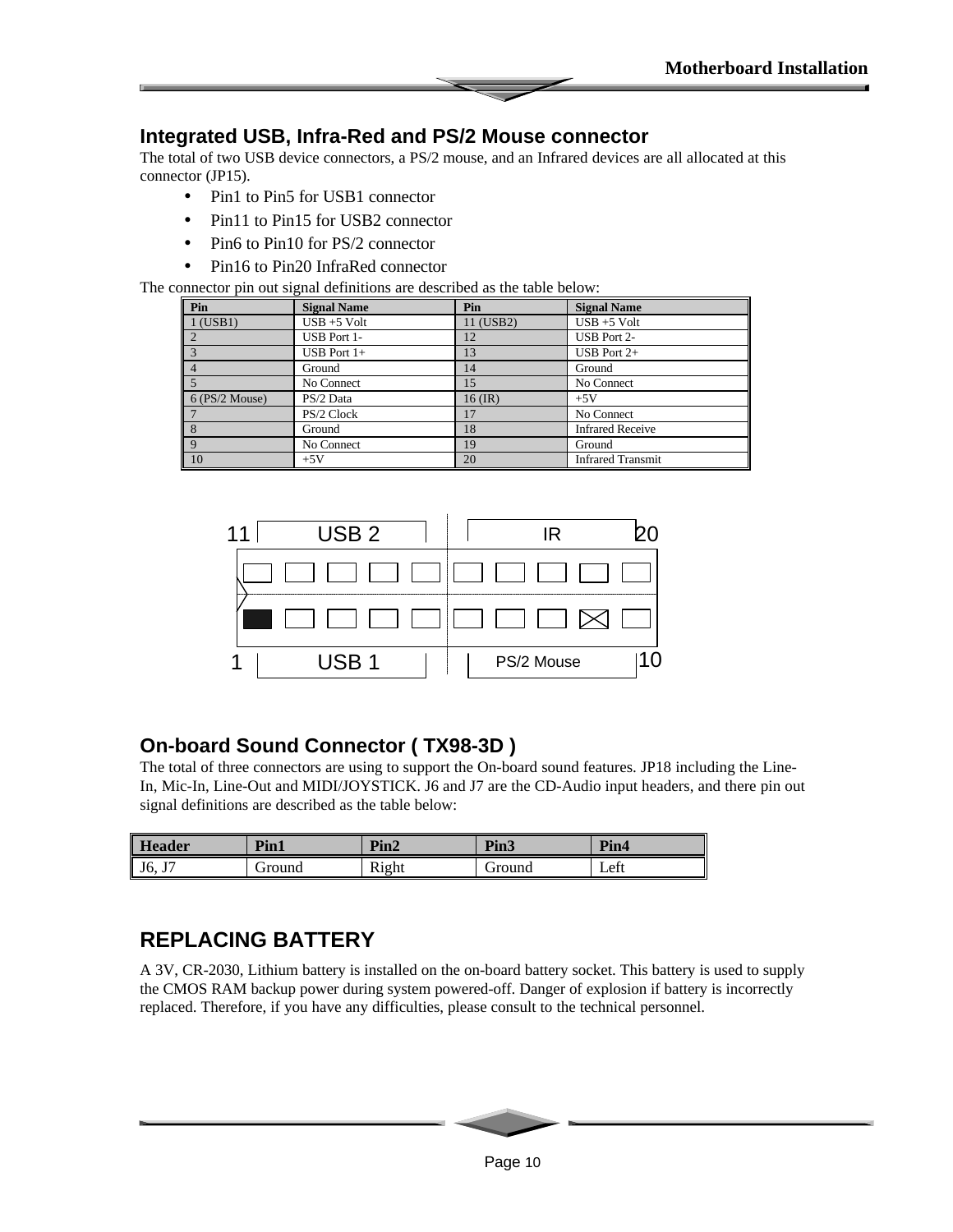## **Quick Installation Guide**



**TX98-3D**

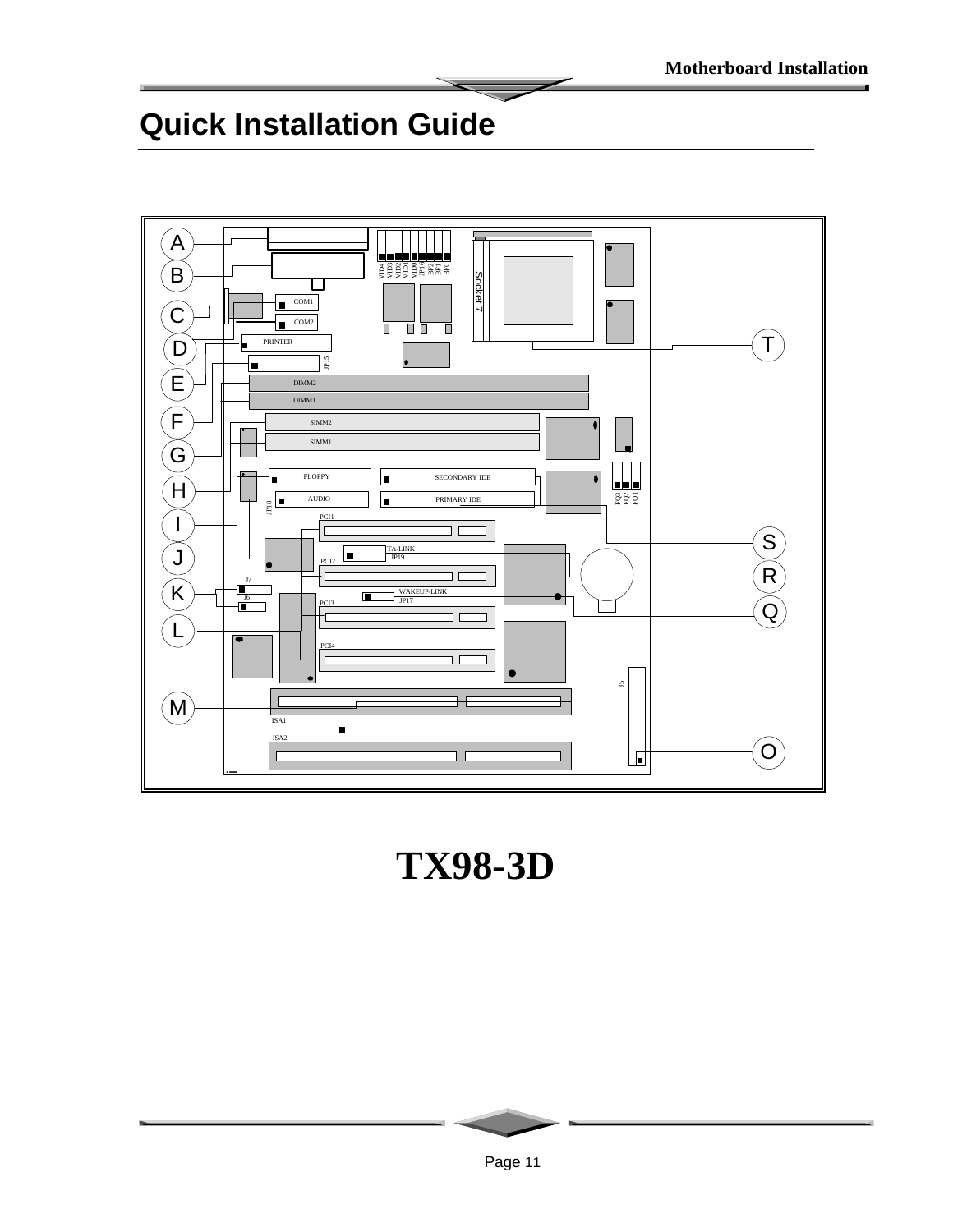# **TX98-3D**

A. AT Power Supply Connector K. Audio CD Connectors

- B. ATX Power Supply Connector L. PCI Bus Connector
- C. AT Keyboard Connector M. ISA Bus Connectors
- D. Serial (COM1 and 2) Headers

E. Parallel (Printer) Port Header **O. Front Panel Connector** 

- F. Integrated Functions Connector P. TC-LINK SCSI Header
- 

I. Floppy Drive Connector S. IDE Connectors

- 
- 
- 

- 
- G. 3.3v DIMM Sockets **Q. WAKEUP-LINK Header**
- H. SIMM RAM Sockets **R. TA-LINK Intel LAN Header** 
	-
- J. Audio Connector T. Pentium Socket 7

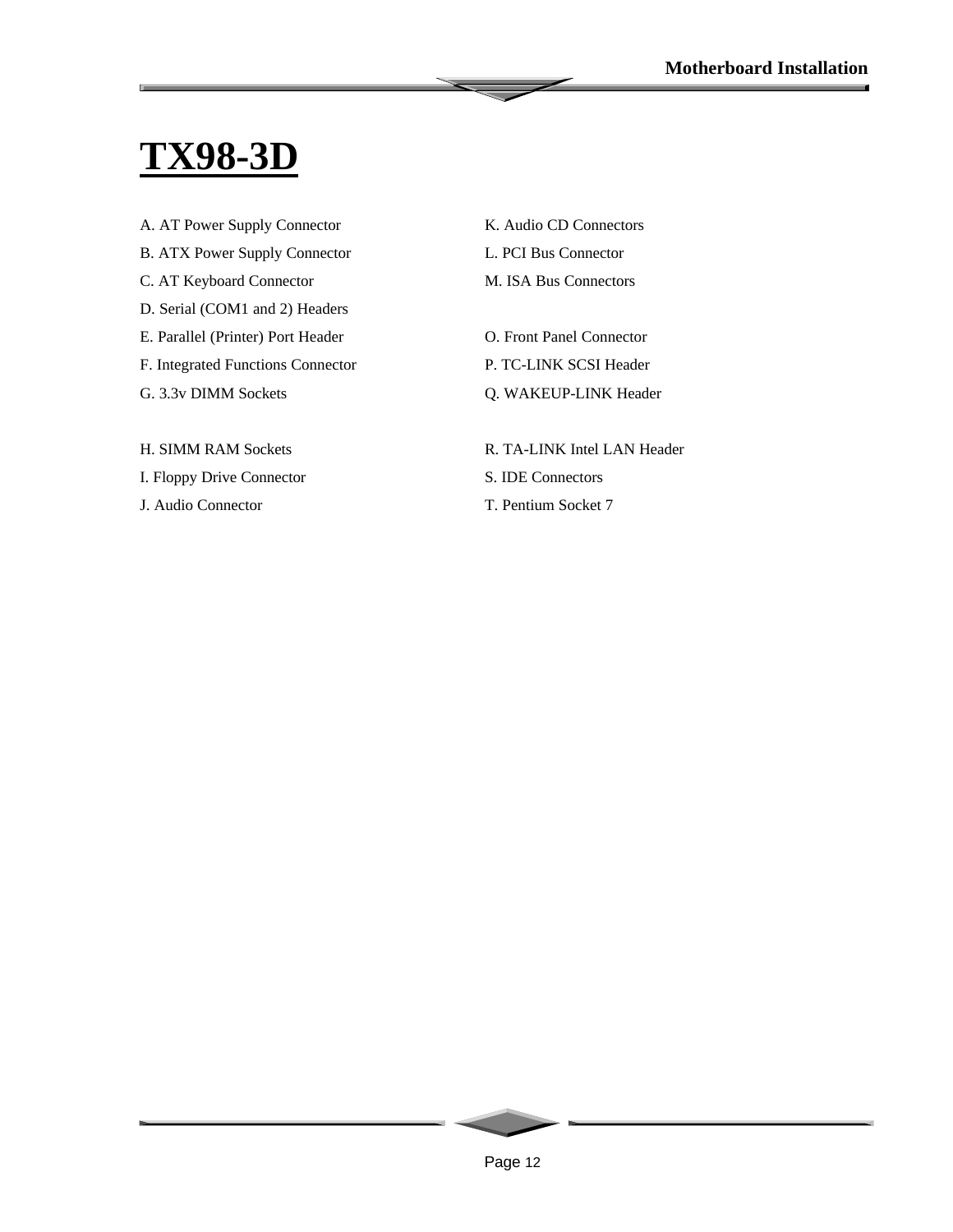#### **"Auto Jumper Yes" Guide**

• To enable the "Auto Jumper Yes", the onboard jumper *JP16* must shorted *(1-2)*. Then, the CPU brands and its core voltage will automatically detected. But one thing to remind is the CPU speed is necessary to select a suitable one at the CMOS setup. Or, if *JP16* is shorted *(2-3)*, that means you should follow the jumper table (at the next page) to setup your CPU settings manually. On the other hand, pressing the key *"F"* to clear the CMOS setting and *"J"* to re-detect the CPU setting during power up your system.

#### **"CPU Voltage Selection"**

• The voltage regulator will automatically detect and switch between **Single Power Plane** & **Dual Power Planes**.

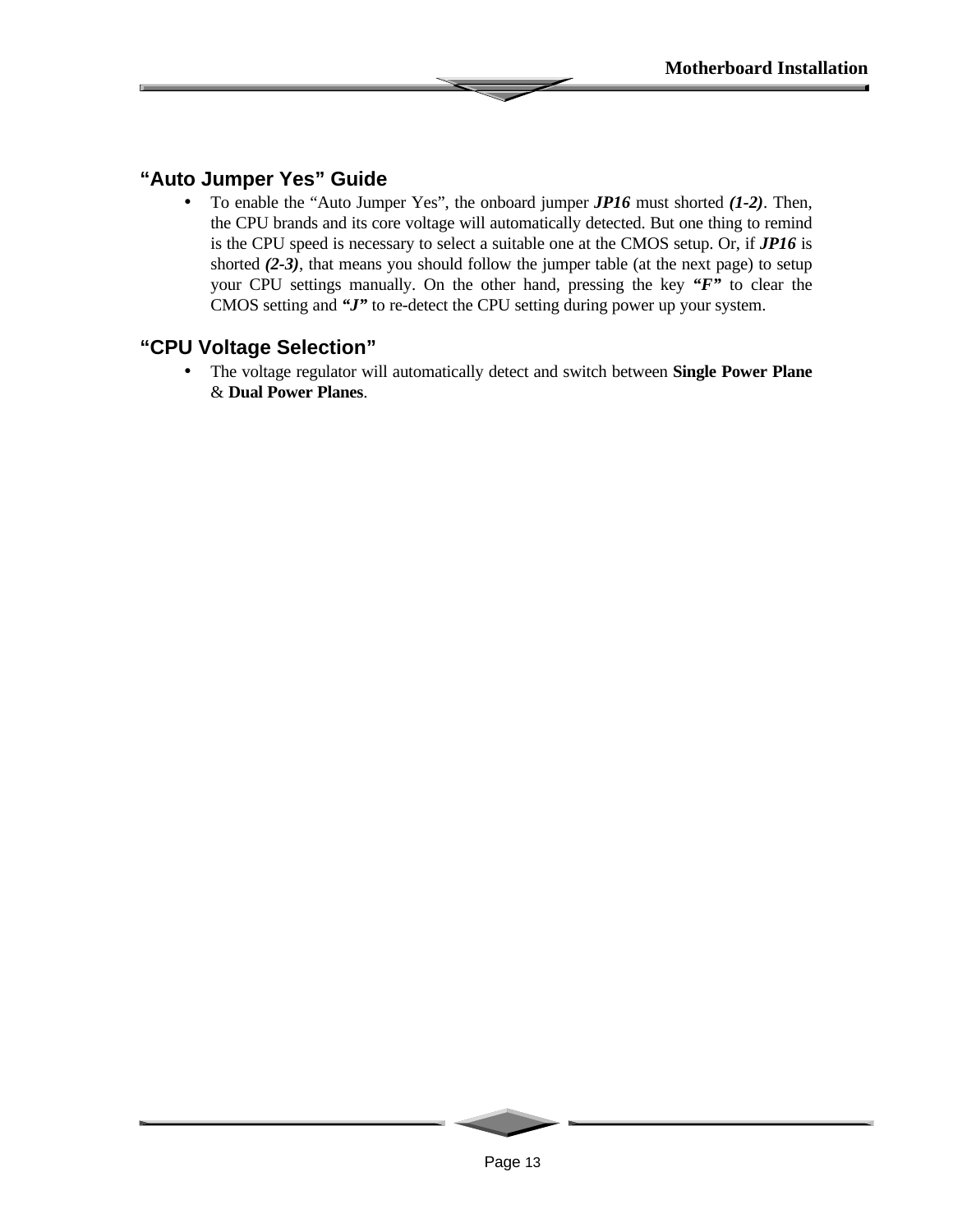$\overline{\phantom{0}}$ 

|                                                    | <b>INTEL PENTIUM P54C/P55C CPU</b> |         |                 |                         |                             |                 |                 |            |
|----------------------------------------------------|------------------------------------|---------|-----------------|-------------------------|-----------------------------|-----------------|-----------------|------------|
| <b>Internal CPU</b><br>Speed (MHz)                 | <b>External Bus</b><br>Speed (MHz) | FQ3     | FQ <sub>2</sub> | FQ1                     | <b>Frequency</b><br>Ratio   | BF <sub>2</sub> | BF <sub>1</sub> | <b>BF0</b> |
| 100                                                | 66                                 | $[1-2]$ | $[1-2]$         | $[1-2]$                 | 1.5x                        | $1 - 2$         | $1 - 2$         | $1 - 2$    |
| 120                                                | 60                                 | $[1-2]$ | $[1-2]$         | $[2-3]$                 | 2.0x                        | $1 - 2$         | $1 - 2$         | $2 - 3$    |
| 133                                                | 66                                 | $[1-2]$ | $[1-2]$         | $[1-2]$                 | 2.0x                        | $1 - 2$         | $1 - 2$         | $2 - 3$    |
| 150                                                | 60                                 | $[1-2]$ | $[1-2]$         | $[2-3]$                 | 2.5x                        | $1 - 2$         | $2 - 3$         | $2 - 3$    |
| 166                                                | 66                                 | $[1-2]$ | $[1-2]$         | $[1-2]$                 | 2.5x                        | $1 - 2$         | $2 - 3$         | $2 - 3$    |
| 200                                                | 66                                 | $[1-2]$ | $[1-2]$         | $[1-2]$                 | 3.0x                        | $1 - 2$         | $2 - 3$         | $1 - 2$    |
| 233                                                | 66                                 | $[1-2]$ | $[1-2]$         | $[1-2]$                 | 3.5x                        | $1 - 2$         | $1 - 2$         | $1 - 2$    |
|                                                    | CYRIX/IBM 6x86 M1/M2 CPU           |         |                 |                         |                             |                 |                 |            |
| $P150+$                                            | 60                                 | $[1-2]$ | $[1-2]$         | $[2-3]$                 | 2.0x                        | $1 - 2$         | $1 - 2$         | $2 - 3$    |
| P166+                                              | 66                                 | $[1-2]$ | $[1-2]$         | $[1-2]$                 | 2.0x                        | $1 - 2$         | $1 - 2$         | $2 - 3$    |
| <b>PR200</b>                                       | 75                                 | $[1-2]$ | $[2-3]$         | $[1-2]$                 | 2.0x                        | $1 - 2$         | $1 - 2$         | $2 - 3$    |
| PR233                                              | 66                                 | $[1-2]$ | $[1-2]$         | $[1-2]$                 | 3.0x                        | $1 - 2$         | $2 - 3$         | $1 - 2$    |
| PR233                                              | 75                                 | $[1-2]$ | $[2-3]$         | $[1-2]$                 | 2.5x                        | $1 - 2$         | $2 - 3$         | $2 - 3$    |
| PR266                                              | 66                                 | $[1-2]$ | $[1-2]$         | $[1-2]$                 | 3.5x                        | $1 - 2$         | $1 - 2$         | $1 - 2$    |
| <b>PR300</b>                                       | 66                                 | $[1-2]$ | $[1-2]$         | $[1-2]$                 | 3.5x                        | $1 - 2$         | $1 - 2$         | $1 - 2$    |
| <b>PR300</b>                                       | 75                                 | $[1-2]$ | $[2-3]$         | $[1-2]$                 | 3.0x                        | $1 - 2$         | $2 - 3$         | $1 - 2$    |
| PR333                                              | 75                                 | $[1-2]$ | $[2-3]$         | $[1-2]$                 | 3.5x                        | $1 - 2$         | $1 - 2$         | $1 - 2$    |
| <b>PR333</b>                                       | 83                                 | $[2-3]$ | $[1-2]$         | $[2-3]$                 | 3.0x                        | $1 - 2$         | $2 - 3$         | $1 - 2$    |
| <b>AMD-K5/K6 CPU</b>                               |                                    |         |                 |                         |                             |                 |                 |            |
| PR100                                              | 66                                 | $[1-2]$ | $[1-2]$         | $[1-2]$                 | 1.5x                        | $1 - 2$         | $1 - 2$         | $1 - 2$    |
| PR166/K6-166                                       | 66                                 | $[1-2]$ | $[1-2]$         | $[1-2]$                 | 2.5x                        | $1 - 2$         | $2 - 3$         | $2 - 3$    |
| <b>PR200</b>                                       | 66                                 | $[1-2]$ | $[1-2]$         | $[1-2]$                 | 3.0x                        | $1 - 2$         | $2 - 3$         | $1 - 2$    |
| PR233                                              | 66                                 | $[1-2]$ | $[1-2]$         | $[1-2]$                 | 3.5x                        | $1 - 2$         | $1 - 2$         | $1 - 2$    |
| PR266                                              | 66                                 | $[1-2]$ | $[1-2]$         | $[1-2]$                 | 4.0x                        | $2 - 3$         | $1 - 2$         | $2 - 3$    |
| <b>PR300</b>                                       | 66                                 | $[1-2]$ | $[1-2]$         | $[1-2]$                 | 4.5x                        | $2 - 3$         | $2 - 3$         | $2 - 3$    |
| PR333                                              | 66                                 | $[1-2]$ | $[1-2]$         | $[1-2]$                 | 5.0x                        | $2 - 3$         | $2 - 3$         | $1 - 2$    |
| <b>IDT-C6</b>                                      |                                    |         |                 |                         |                             |                 |                 |            |
| 150                                                | 50                                 | $[2-3]$ | $[2-3]$         | $[2-3]$                 | 3.0x                        | $1 - 2$         | $2 - 3$         | $1 - 2$    |
| 150                                                | 75                                 | $[1-2]$ | $[2-3]$         | $[1-2]$                 | 2.0x                        | $1 - 2$         | $1 - 2$         | $2 - 3$    |
| 180                                                | 60                                 | $[1-2]$ | $[1-2]$         | $[2-3]$                 | 3.0x                        | $1 - 2$         | $2 - 3$         | $1 - 2$    |
| 200                                                | 66                                 | $[1-2]$ | $[1-2]$         | $[1-2]$                 | 3.0x                        | $1 - 2$         | $2 - 3$         | $1 - 2$    |
| 225                                                | 75                                 | $[1-2]$ | $[2-3]$         | $[1-2]$                 | 3.0x                        | $1 - 2$         | $2 - 3$         | $1 - 2$    |
| <b>CPU Voltage Selection</b>                       |                                    |         |                 |                         |                             |                 |                 |            |
| <b>CPU type</b>                                    |                                    |         |                 |                         | <b>Voltage Requirements</b> |                 |                 |            |
| Intel Pentium P54C, Cyrix/IBM M1 6x86, AMD-K5,IDT- |                                    |         |                 | 3.4V (STD) / 3.5V (VRE) |                             |                 |                 |            |
| C <sub>6</sub>                                     |                                    |         |                 |                         |                             |                 |                 |            |



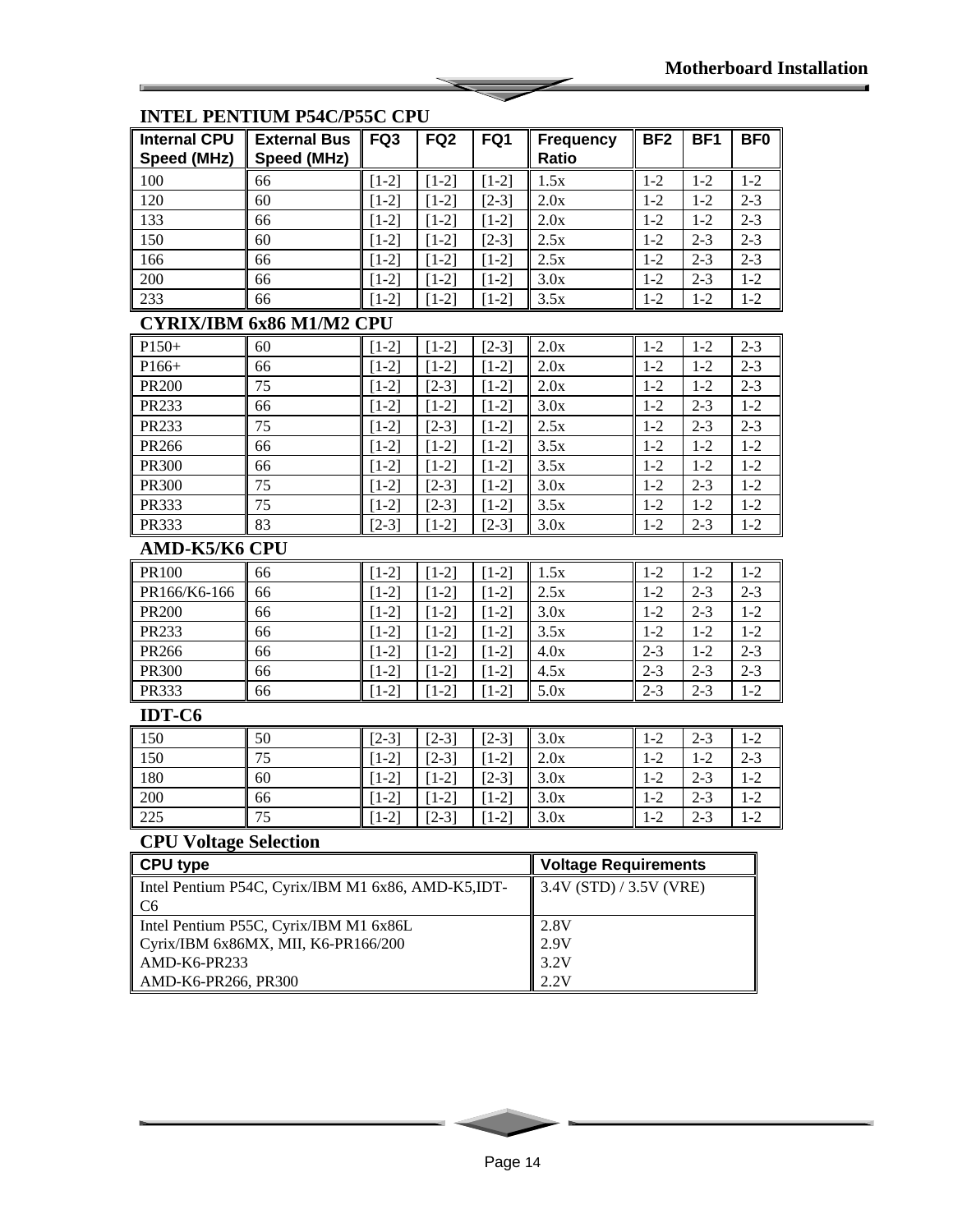$\overline{\phantom{0}}$ 

.<br>El

 $\overline{\phantom{0}}$ 

 $\mathbb{R}$ 



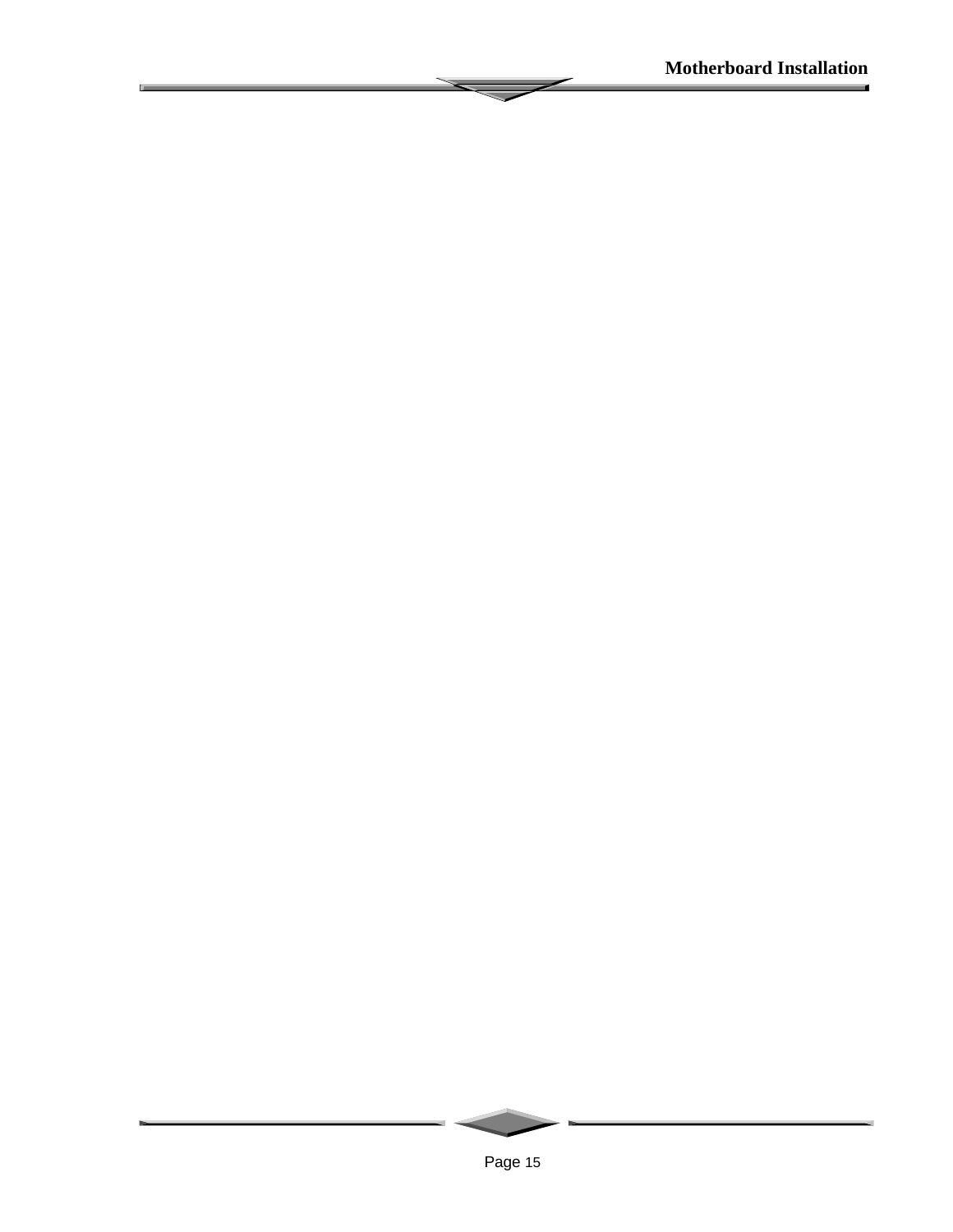the control of the control of



#### **CPU Core Voltage Table <b>Bus Frequency Ratio**

| <b>Vcore</b> | VID4    | VID <sub>3</sub> | VID <sub>2</sub> | VID1    | VID <sub>0</sub> | Ratio       | BF <sub>2</sub> | BF <sub>1</sub> | BF <sub>0</sub> |
|--------------|---------|------------------|------------------|---------|------------------|-------------|-----------------|-----------------|-----------------|
| 2.2V         | $1 - 2$ | $1-2$            | $1-2$            | $2 - 3$ | $1 - 2$          | 2.0x        | $1-2$           | $1-2$           | $2 - 3$         |
| 2.8V         | $1-2$   | $2 - 3$          | $1-2$            | $1 - 2$ | $1 - 2$          | 2.5x        | $1 - 2$         | $2 - 3$         | $2 - 3$         |
| 2.9V         | $1 - 2$ | $2 - 3$          | $1 - 2$          | $1-2$   | $2 - 3$          | 3.0x        | $1 - 2$         | $2 - 3$         | $1-2$           |
| 3.2V         | $1 - 2$ | $2 - 3$          | $2 - 3$          | $1 - 2$ | $1-2$            | 3.5x / 1.5x | $1 - 2$         | $1-2$           | $1 - 2$         |
| 3.3V         | $1 - 2$ | $2 - 3$          | $2 - 3$          | $1-2$   | $2 - 3$          | 4.0x        | $2 - 3$         | $1-2$           | $2 - 3$         |
| 3.4V         | $1-2$   | $2 - 3$          | $2 - 3$          | $2 - 3$ | $1 - 2$          | 4.5x        | $2 - 3$         | $2 - 3$         | $2 - 3$         |
| 3.5V         | $1 - 2$ | $2 - 3$          | $2 - 3$          | $2 - 3$ | $2 - 3$          | 5.0x        | $2 - 3$         | $2 - 3$         | $1-2$           |
|              |         |                  |                  |         |                  |             |                 |                 |                 |

| Ratio       | BF <sub>2</sub> | BF <sub>1</sub> | <b>BF0</b> |
|-------------|-----------------|-----------------|------------|
| 2.0x        | $1 - 2$         | $1 - 2$         | $2 - 3$    |
| 2.5x        | $1 - 2$         | $2 - 3$         | $2 - 3$    |
| 3.0x        | $1 - 2$         | $2 - 3$         | $1 - 2$    |
| 3.5x / 1.5x | $1 - 2$         | $1 - 2$         | $1 - 2$    |
| 4.0x        | $2 - 3$         | $1 - 2$         | $2 - 3$    |
| 4.5x        | $2 - 3$         | $2 - 3$         | $2 - 3$    |
| 5.0x        | $2 - 3$         | $2 - 3$         | $1 - 2$    |
| 5.5x        | $2 - 3$         | $1 - 2$         | $1 - 2$    |

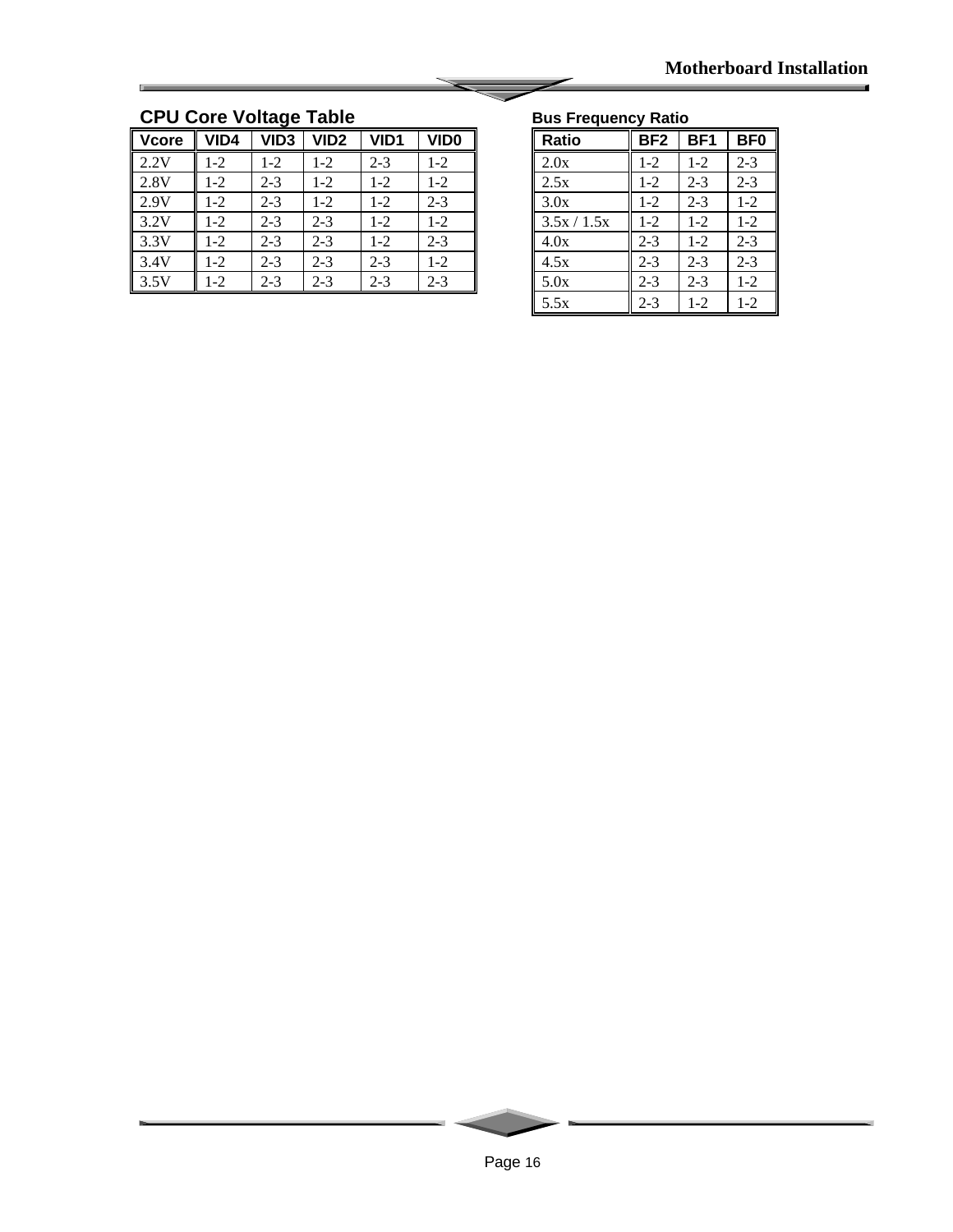### **Quick Reference of Your Motherboard**

#### **[A] AT Power Supply Connector**

Based on the AT specification, one 12-pin power connector covers all the required power sources, ±5V and ±12V.

#### **[B] ATX Power Supply Connector**

Based on the ATX specifications, one 20-pin power connector covers all the required power sources, ±5V, ±12V, and ±3.3V, with soft-touch button power on/off features. This connector reduces the installation time and minimizes the chance of defects caused by incorrect connection.

#### **[C] AT Keyboard Connector**

This connection is used for a standard IBM-compatible keyboard, such as 101 enhanced keyboard.

#### **[D] Serial (COM 1 and 2) Port Headers**

This motherboard provides two high-speed UART compatible serial ports.

#### **[E] Parallel (Printer) Port Connector**

One Parallel port with SPP, EPP and ECP capabilities.

#### **[F] Integrated Functions Connector**

- I) From Pin1 to Pin5 is the first USB device "USB1" and Pin11 to Pin15 is the second USB device "USB2" connector. Universal Serial Bus (USB) is new interface standard for any I/O device "Outside the Box". USB makes your peripherals have a real plug and play (PnP) capabilities with up to 12MB/sec data speed In the coming soon, any external device connected to your computer will be standardized into USB standard which are all have a special 4-pin rectangle shape connector. Therefore, with the Intel chipset, this motherboard builds two USB headers on-board for you future investment. If you are using an USB device, you must purchase an optional USB connector.
- II) From Pin6-10 is the PS/2 device, likes some PS/2 keyboard and mouse, are all have a standard 6 pin round shape connector. However, it does not have a unique onboard standard. Therefore, please refer to the Chapter "Motherboard Installation", in order to purchase an suitable PS/2 Mouse Connector.
- III) From Pin16-20 is a 5-pin interface on the front panel I/O connector is provided to allow connection to a Hewlett Packard HSDSL-1000 compatible Infra-red (IrDA) transmitter/receiver. Once the module is connected to the front panel I/O header, Serial port 2 can be re-directed to the IrDA module. When configured for IrDA, the user can transfer files to or from portable devices such as laptops, PDA's and printers using application software such as LapLink. The IrDA specification provides for data transfers at 115kbps from a distance of 1 meter. Support for Consumer Infra Red (ASK-IR) is also included, please refer to your IR equipment for more detailed information.

#### **[G] SDRAM Socket**

There are two unbuffered, 3.3 Volts, SDRAM socket on-board provides more flexibility for your system memory upgrade.

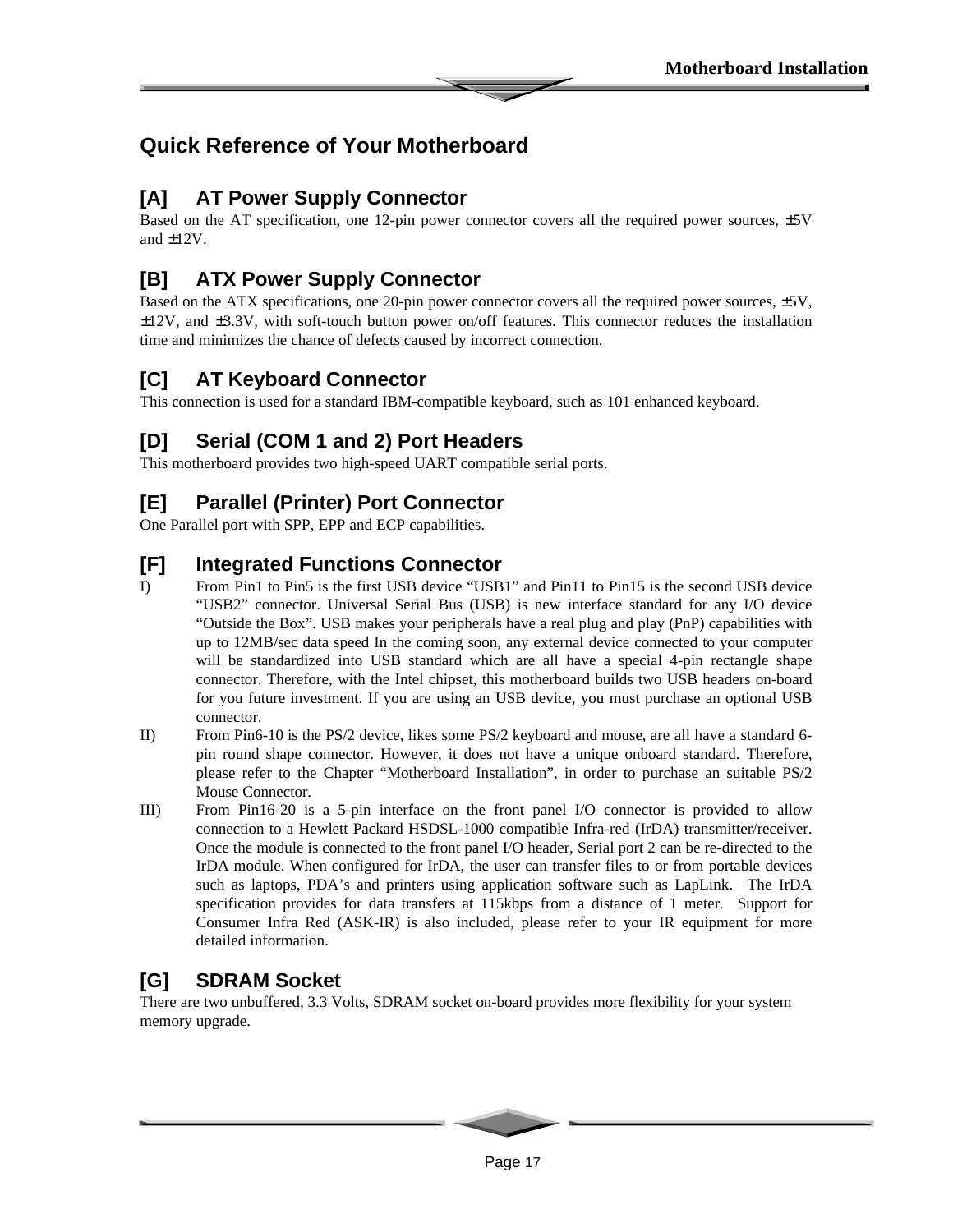#### **[H] SIMM Sockets**

This motherboard provides two 72-pin SIMM sockets. The minimum memory size is 8 MB by using two 1M x 32 SIMM modules and maximum memory size is 128 MB by four 8M x 32 SIMM modules. Memory timing can be configured through the BIOS setup, please refer to the chapter of BIOS setup. They support both Fast Page Mode and Extended Date Output (EDO) SIMM RAM. Both parity and non-parity memory are supported.



*Due to the electrical loading characteristics, 64 MB SIMMs using the 16 MB technology are not supported by this motherboard. 64 MB SIMMs using 64 MB technology will be supported by the motherboard when they become available, depending on the characteristics of the memory module.*

## **EDO DRAM**

Extended Data Out (or Hyper Page) DRAM is designed to improve the DRAM read performance. EDO DRAM holds the memory data valid until the next memory access cycle, unlike standard fast page mode DRAM that tri-states the memory data when the pre-charge cycle occurs, prior to the next memory access cycle. EDO DRAM timings are X-2-2-2 compared to FPM timings of X-3-3-3

#### **[I] Floppy Drive Connector**

A 34-pin connector on-board allows connection to two 360K, 720K, 1.2M, 1.44, 2.88M floppy disk drives.

#### **[J] Audio Connector**

All the Line-In, MIC In, Line-Out and MIDI/JOYSTICK for the On-Board Sound are located here.

### **[K] Audio CD Connectors**

J6, J7 are the the Audio CD input connector for the On-Board Sound.

### **[L] PCI Add-in Board Connectors**

This motherboard provides four full-length 32-bits PCI slots with up to 133MB/sec burst data transfer rate.

#### **[M] ISA Add-in Board Connectors**

This motherboard provides two 16-bits ISA slot which allows backward hardware compatibility.

### **[O] Front Panel Function Connector**

For you convenience, all the front panel functions are integrated into a single connector, which included power LED and keyboard lock, turbo switch, reset switch, SMI switch and speaker.

### **[Q] WAKEUP-LINK Interface**

This header is used to connect an add-in NIC (Network Interface Card) which has WOL capability to a mothboard.



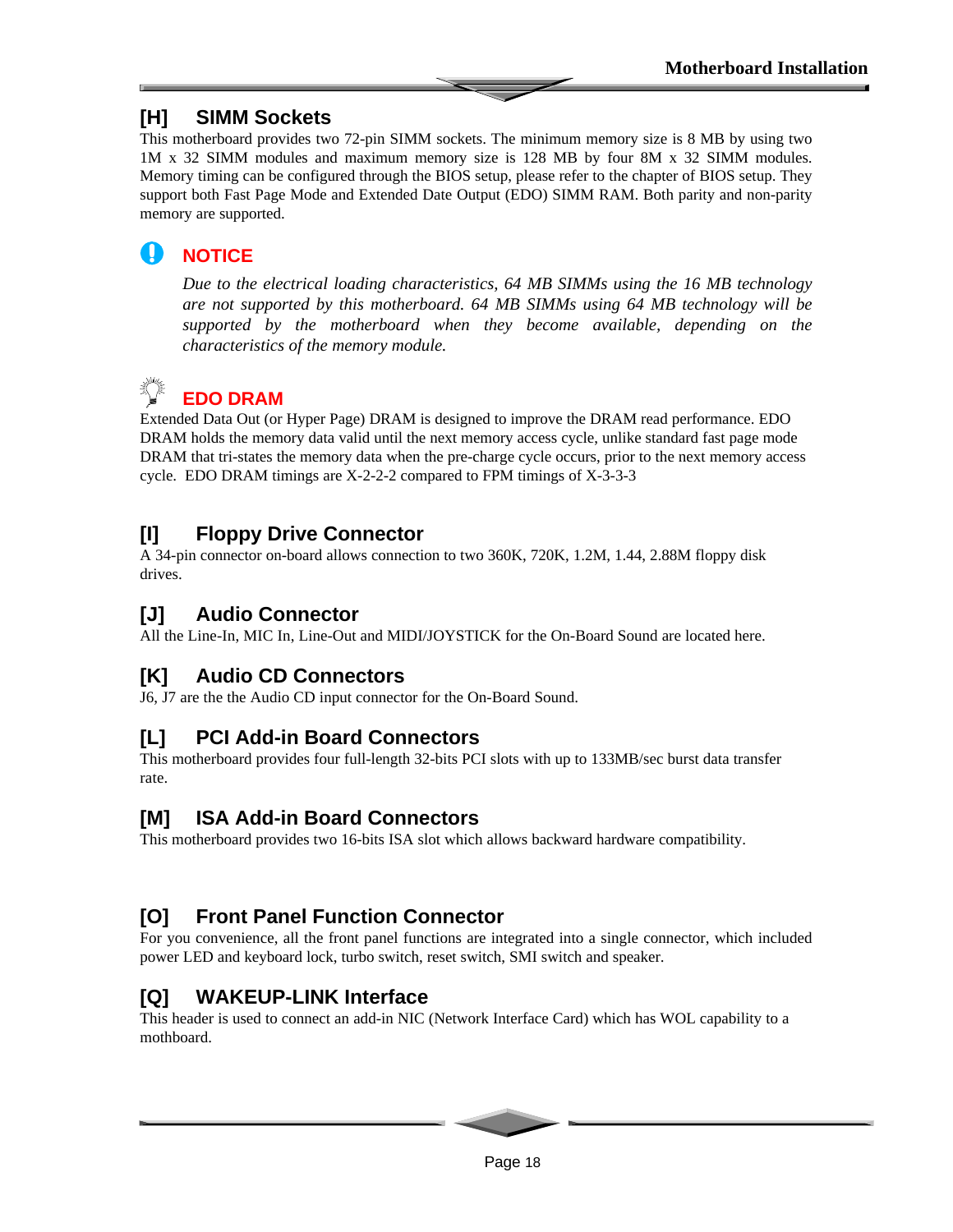### **[R] TA-LINK Intel LAN Header**

This header interface supporting E100+ PCI LAN Card using Intel LAN chip.

#### **[S] IDE Connectors**

This motherboard have two independent high performance bus-mastering PCI IDE interfaces capable of supporting up to UltraDMA-33 devices. The system BIOS supports automatic detection of the IDE device data transfer rate and translation between different kinds of device mode such as Logical Block Addressing (LBA) and Extended Cylinder Sector Head (ECSH) translation modes and ATAPI (e.g., CD-ROM) devices on both IDE interfaces.

In a true multi-tasking operating systems like Windows  $\mathscr{B}$  95 and Windows  $\mathscr{B}$  NT, the IDE interface can operate as a PCI bus master capable of supporting Ultra DMA-33 devices with transfer rates of up to 33MB/sec.

#### **[T] Pentium® Type-7 Socket**

The type-7 socket is a 321-pins, zero insertion force (ZIF) socket. It provides users with a performance upgrade path to Pentium® OverDrive technology.

#### ┿ **PENTIUMPROCESSOR**

*An approved Pentium heatsink is necessary for proper thermal dissipation in an AT compliant chassis. The processor/heatsink assembly must be securely fastened to the Socket 7 ZIF socket by two clips. These clips fit over the heatsink assembly and attach to the outer wide tabs of the Socket 7 assembly.*

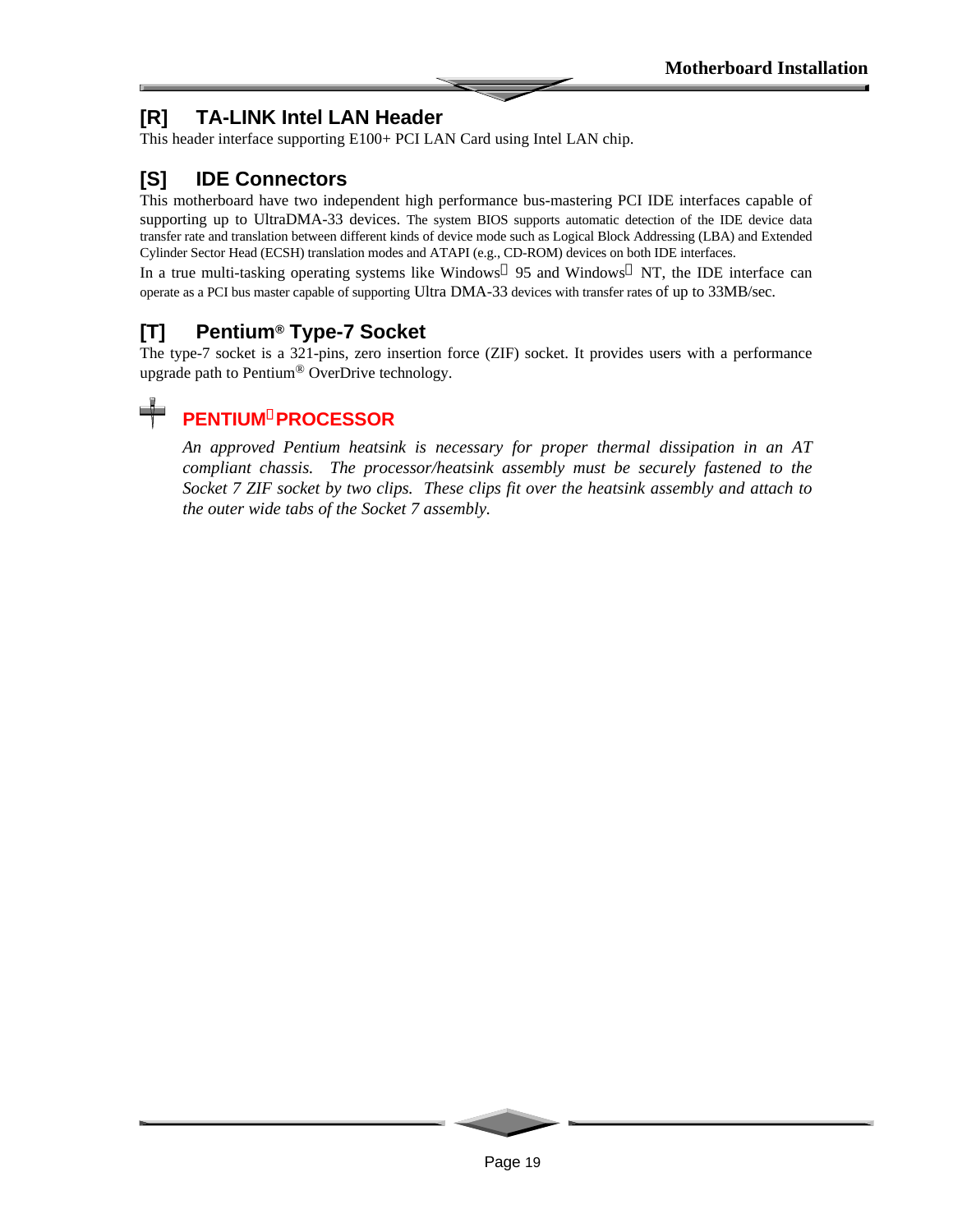#### AMIBIOS HIFLEX SETUP UTILITY - VERSION 1.20 (C)1998 American Megatrends, Inc. All Rights Reserved

**Standard CMOS Setup** Advanced CMOS Setup<br>Advanced Chipset Setup Power Management Setup PCI / Plug and Play Setup<br>Peripheral Setup CPU Configuration Setup Auto-Detect Hard Disks Change User Password Change Supervisor Password Change Language Setting Auto Configuration with Optimal Settings Save Settings and Exit Exit Without Saving

Standard CMOS setup for changing time, date, hard disk type, etc.<br>ESC:Exit fl:Sel FZ/F3:Color F10:Save & Exit

## *AMIBIOS Setup*

| <b>Types of Setup</b>   | <b>Description</b>                                                                                                                                              |
|-------------------------|-----------------------------------------------------------------------------------------------------------------------------------------------------------------|
| Standard CMOS Setup     | Sets time, date, hard disk type, types of floppy drives,<br>monitor type, and if keyboard is installed.                                                         |
| Advanced CMOS Setup     | Sets Typematic Rate and Delay, Above 1 MB Memory<br>Test, Memory Test Tick Sound, Hit <del>Message<br/>Display, System Boot Up Sequence, and many others.</del> |
| Advanced Chipset Setup  | Sets chipset-specific options and features.                                                                                                                     |
| Power Management Setup  | Controls power conservation options.                                                                                                                            |
| PCI/PnP Setup           | Sets options related to PCI bus and Plug and Play options.                                                                                                      |
| Peripheral Setup        | Controls I/O Controller-related options.                                                                                                                        |
| CPU Configuration Setup | This option selects the type of CPU install in the<br>motherboard. The settings are <i>Auto</i> (AMIBIOS<br>automatically determines the CPU type).             |

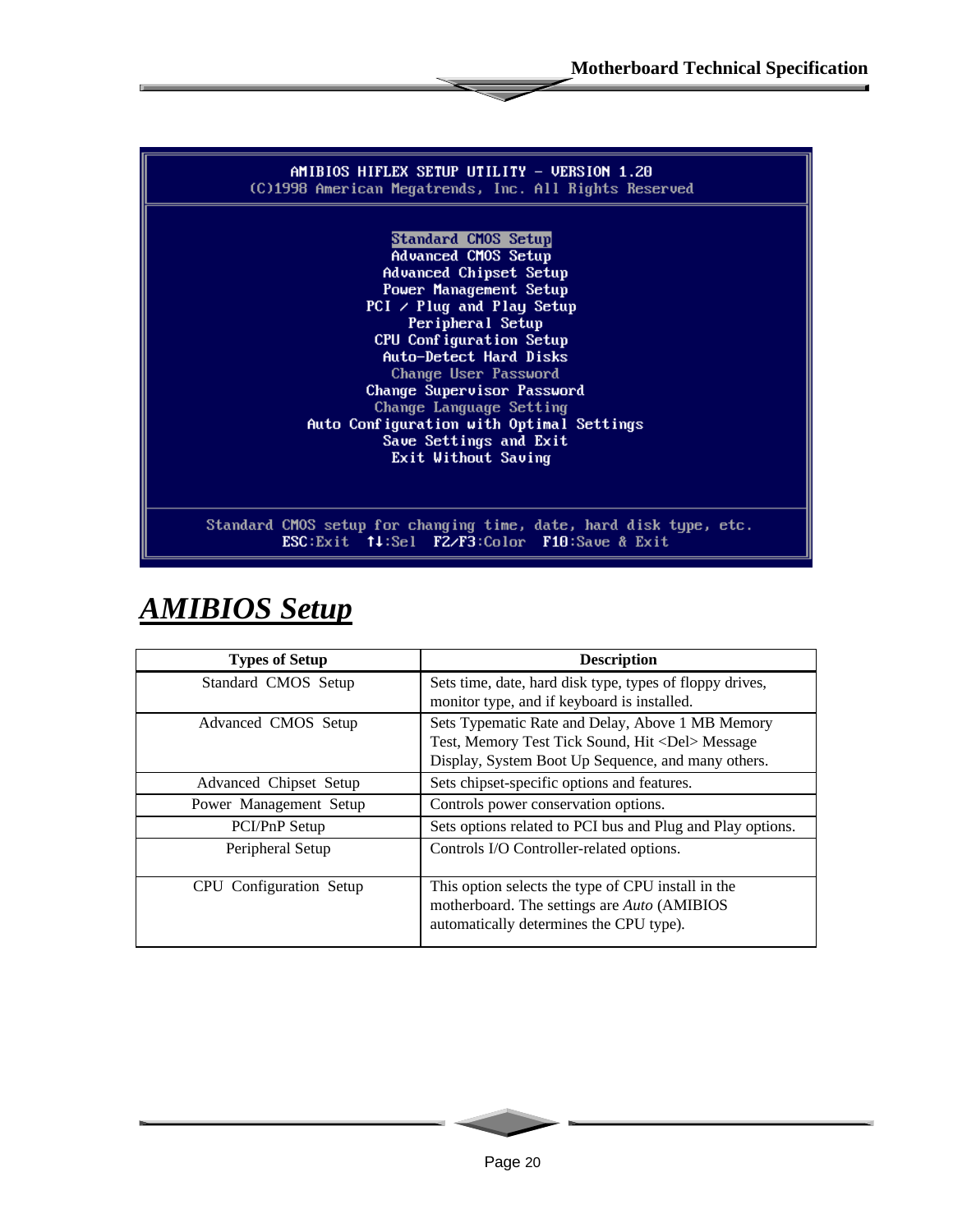| AMIBIOS SETUP — STANDARD CMOS SETUP<br>(C)1998 American Megatrends, Inc. All Rights Reserved                                                                                                                                                                                                                                                                  |                                                    |
|---------------------------------------------------------------------------------------------------------------------------------------------------------------------------------------------------------------------------------------------------------------------------------------------------------------------------------------------------------------|----------------------------------------------------|
| Date (mm/dd/yyyy): Tue Jun 02,1998<br>Time (hh/mm/ss) : 14:29:21                                                                                                                                                                                                                                                                                              | Base Memory: 0 KB<br>Extd Memory: 0 MB             |
| Floppy Drive A: $1.44$ MB $3\frac{1}{2}$<br>Floppy Drive B: Not Installed                                                                                                                                                                                                                                                                                     | LBA<br>Blk PIO 32Bit                               |
| Cyln Head WPcom Sec Mode Mode Mode Mode<br><b>Type</b><br>Size<br>Pri Master : Auto<br>Pri Slave : Auto<br>Sec Master : Auto<br>Sec Slave : futo<br><b>Boot Sector Virus Protection</b><br>Disabled                                                                                                                                                           | 0 <sup>f</sup><br>0ff<br>0 <sup>f</sup><br>0ff     |
| $1-46$<br>: Predefined types<br><b>USER</b><br>: Enter parameters manually<br>: Set parameters automatically on each boot<br>auto de la provincia de la provincia del provincia del provincia del provincia del provincia del pr<br>: Use for ATAPI CDROM drives<br><b>CDROM</b><br>FLOPTICAL: Use for ATAPI FLOPTICAL drives<br>Or press ENTER to autodetect | ESC:Exit 14:Sel<br>PgUp/PgDn:Modify<br>FZ/F3:Color |

## *Standard CMOS Setup*

Select the AMIBIOS Setup options by choosing Standard Setup from the AMIBIOS Setup main menu. Standard Setup options are described below.

#### **Floppy Drive A: and B**:

Move the cursor to these fields via  $\uparrow$  and  $\downarrow$  and select the floppy type. The settings are *360 KB 5¼ inch*, *1.2 MB 5¼ inch*, *720 KB 3½ inch*, *1.44 MB 3½ inch*, or *2.88 MB 3½ inch.*

**Primary Master Primary Slave Secondary Master Secondary Slave**

> Select these options to configure the drive named in the option. Select *Auto Detect IDE* to let AMIBIOS automatically configure the drive. A screen with a list of drive parameters appears. Click on *OK* to configure the drive.

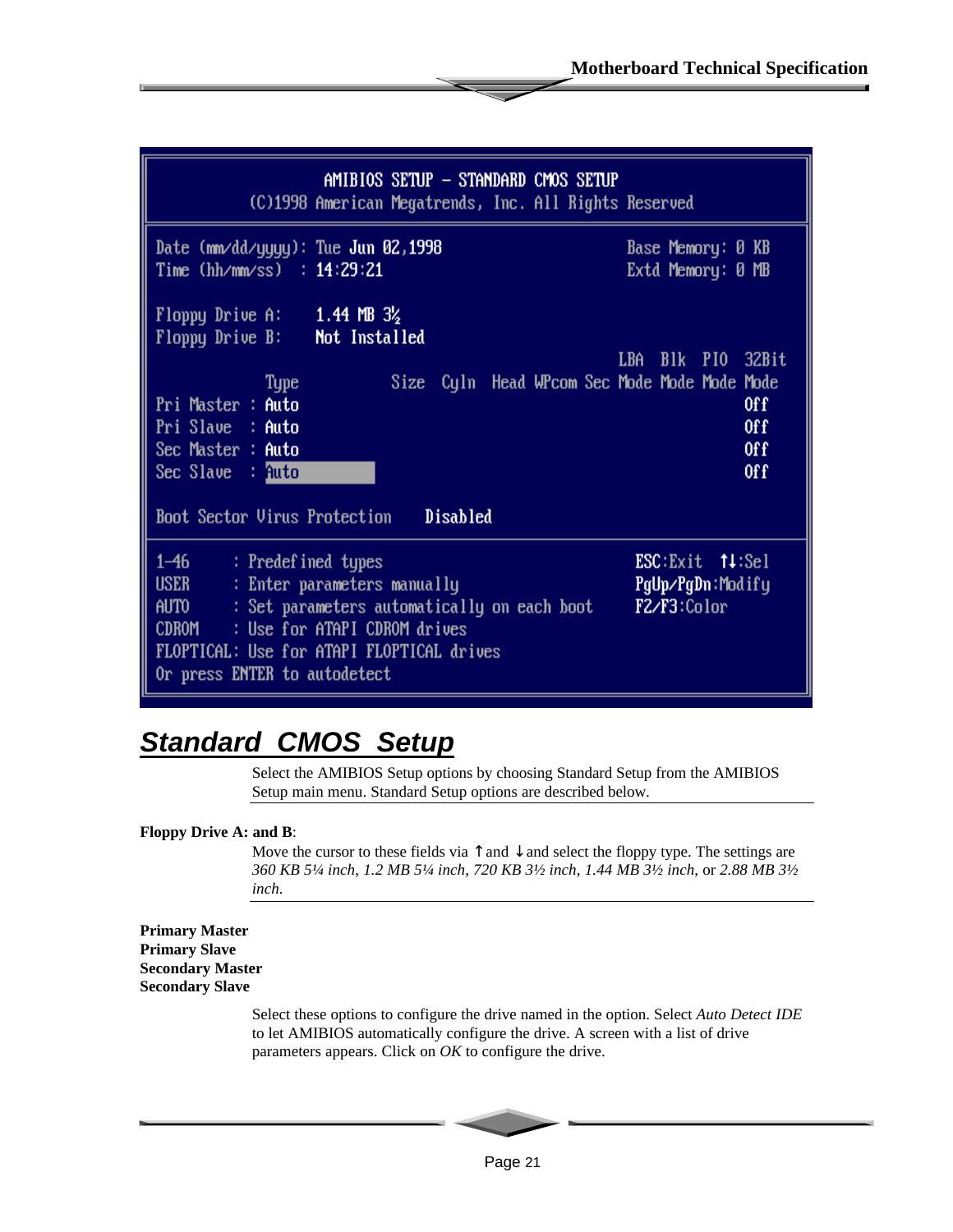$\blacksquare$ 

| <b>Type</b>             | <b>How to Configure</b>                                                                                                                                                                                                                                                                                                                                                                                                                                                                                                                                                                                                                                                                              |
|-------------------------|------------------------------------------------------------------------------------------------------------------------------------------------------------------------------------------------------------------------------------------------------------------------------------------------------------------------------------------------------------------------------------------------------------------------------------------------------------------------------------------------------------------------------------------------------------------------------------------------------------------------------------------------------------------------------------------------------|
| <b>SCSI</b>             | Select Type. Select Not Installed o the drive parameter screen. The SCSI<br>drivers provided by the SCSI manufacturer should allow you to configure<br>the SCSI drive.                                                                                                                                                                                                                                                                                                                                                                                                                                                                                                                               |
| <b>IDE</b>              | Select Type. Select Auto to let AMIBIOS determine the parameters. Click<br>on OK when AMIBIOS displays the drive parameters. Select LBA Mode.<br>Select <i>On</i> if the drive has a capacity greater than $540 \text{ MB}$ .<br>Select Block Mode. Select On to allow block mode data transfers. Select<br>32-Bit Mode. Select On to allow 32-bit data transfers. Select the PIO<br><i>Mode</i> . It is best to select <i>Auto</i> to allow AMIBIOS to determine the PIO<br>mode. If you select a PIO mode that is not supported by the IDE drive, the<br>drive will not work properly. If you are absolutely certain that you know<br>the drive's PIO mode, select PIO mode 0 - 4, as appropriate. |
| CD-ROM                  | Select Type. Select CDROM. Click on OK when AMIBIOS displays the<br>drive parameters.                                                                                                                                                                                                                                                                                                                                                                                                                                                                                                                                                                                                                |
| Standard<br>MFM         | Select Type. You must know the drive parameters. Select the drive type<br>that exactly matches your drive's parameters.                                                                                                                                                                                                                                                                                                                                                                                                                                                                                                                                                                              |
| Non-<br>Standard<br>MFM | Select <i>Type</i> . If the drive parameters do not match the drive parameters<br>listed for drive types 1 - 46, select <i>User</i> and enter the correct hard disk<br>drive parameters.                                                                                                                                                                                                                                                                                                                                                                                                                                                                                                             |

#### **Entering Drive Parameters**

ū

You can also enter the hard disk drive parameters. The drive parameters are:

| <b>Parameter</b>         | <b>Description</b>                                                                                                                                                                                                                                                                                                                                                                                                              |
|--------------------------|---------------------------------------------------------------------------------------------------------------------------------------------------------------------------------------------------------------------------------------------------------------------------------------------------------------------------------------------------------------------------------------------------------------------------------|
| Type                     | The number for a drive with certain identification<br>parameters.                                                                                                                                                                                                                                                                                                                                                               |
| Cylinders                | The number of cylinders in the disk drive.                                                                                                                                                                                                                                                                                                                                                                                      |
| Heads                    | The number of heads.                                                                                                                                                                                                                                                                                                                                                                                                            |
| Write<br>Precompensation | The actual physical size of a sector gets progressively<br>smaller as the track diameter diminishes. Yet each<br>sector must still hold 512 bytes. Write<br>precompensation circuitry on the hard disk<br>compensates for the physical difference in sector size<br>by boosting the write current for sectors on inner<br>tracks. This parameter is the track number on the disk<br>surface where write precompensation begins. |
| Landing Zone             | This number is the cylinder location where the heads<br>normally park when the system is shut down.                                                                                                                                                                                                                                                                                                                             |
| <b>Sectors</b>           | The number of sectors per track. MFM drives have 17<br>sectors per track. RLL drives have 26 sectors per<br>track. ESDI drives have 34 sectors per track. SCSI<br>and IDE drives have even more sectors per track.                                                                                                                                                                                                              |
| Capacity                 | The formatted capacity of the drive is the number of<br>heads times the number of cylinders times the number<br>of sectors per track times 512 (bytes per sector).                                                                                                                                                                                                                                                              |

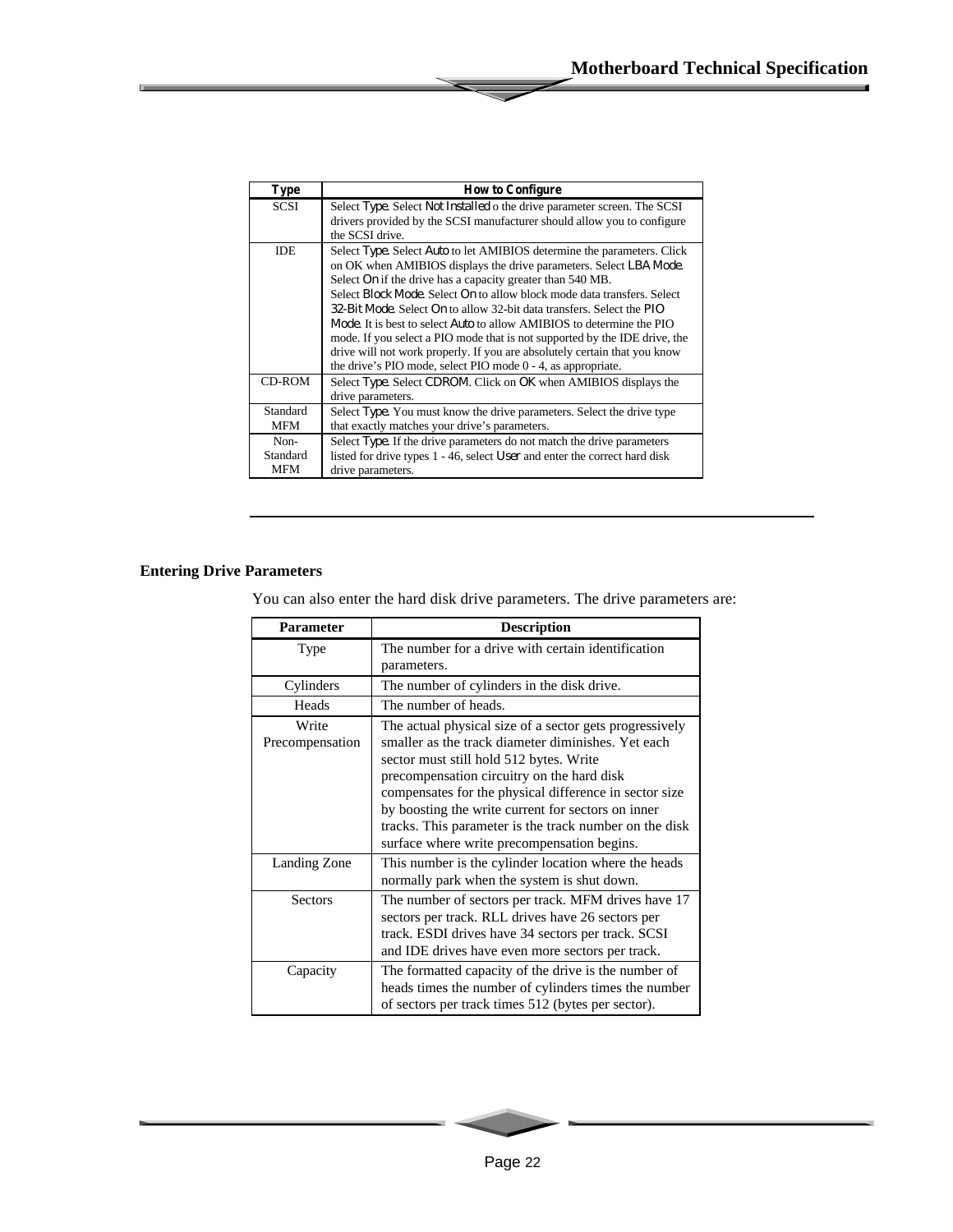

## *CPU CONFIGURATION SETUP*

The system BIOS is capable to detect the CPU type, say, Pentium II or Celeron. The user is only required to select the CPU speed. In addition, *overclocking* option is provided for advanced users who prefer to run the CPU over the specified clock frequency of 66MHz.

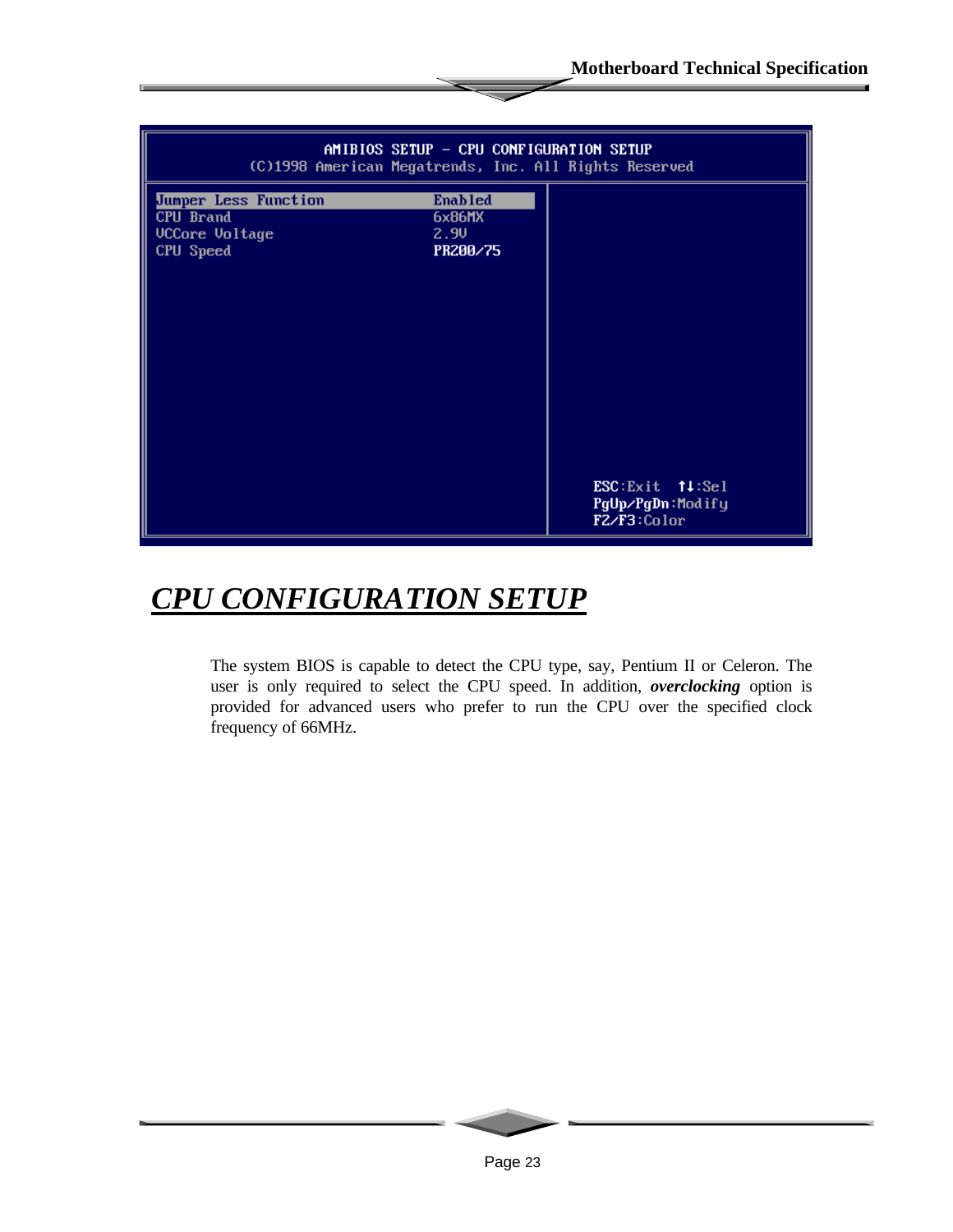$\overline{\phantom{0}}$ 

| AMIBIOS SETUP - ADVANCED CMOS SETUP<br>(C)1998 American Megatrends, Inc. All Rights Reserved                                                                                                                                                                                                                                                                 |                                                                                                                                                                                                          |                                                                                                                                                              |
|--------------------------------------------------------------------------------------------------------------------------------------------------------------------------------------------------------------------------------------------------------------------------------------------------------------------------------------------------------------|----------------------------------------------------------------------------------------------------------------------------------------------------------------------------------------------------------|--------------------------------------------------------------------------------------------------------------------------------------------------------------|
| 1st Boot Device<br>2nd Boot Device<br>3rd Boot Device<br>4th Boot Device<br>Boot From Network Card<br>Try Other Boot Devices<br>S.M.A.R.T. for Hard Disks<br>Quick Boot<br><b>BootUp Num-Lock</b><br>Floppy Drive Swap<br>Floppy Drive Seek<br>Floppy Access Control<br>HDD Access Control<br>PS/2 Mouse Support<br>Primary Display<br><b>Password Check</b> | <b>FLOPPY</b><br>$IDE-0$<br><b>CDROM</b><br>Disabled<br>Yes.<br>Yes:<br>Disabled<br><b>Enabled</b><br>0n.<br>Disabled<br>Enabled<br>Normal<br><b>Normal</b><br><b>Enabled</b><br><b>UGA∠EGA</b><br>Setup | Available Options:<br><b>Disabled</b><br>$IDE-0$<br>$IDE-1$<br>$IDE-2$<br>$IDE-3$<br>$\blacktriangleright$ FLOPPY<br>$LS-120$<br><b>CDROM</b><br><b>SCSI</b> |
| Boot To 0S/2<br>External Cache<br>System BIOS Cacheable<br><b>VGA BIOS Cacheable</b>                                                                                                                                                                                                                                                                         | No.<br>Enabled<br>Enabled<br><b>Enabled</b>                                                                                                                                                              | $ESC: Exit$ $11:Sel$<br>PgUp/PgDn:Modify<br>F2/F3:Color                                                                                                      |

## *ADVANCED CMOS SETUP*

匝

| <b>Quick Boot</b>           | Set this option to <i>Enabled</i> to instruct AMIBIOS to boot quickly when the<br>computer is powered on. This option replaces the old Above 1 MB Memory Test<br>Advanced Setup option. The settings are:                                                                                   |
|-----------------------------|---------------------------------------------------------------------------------------------------------------------------------------------------------------------------------------------------------------------------------------------------------------------------------------------|
| 1 <sup>st</sup> Boot Device | This option sets the type of device for the first boot drives that the AMIBIOS<br>attempts to boot from after AMIBIOS POST completes. The settings are<br>Disabled, Network, Floptical, SCSI, CDROM, IDE-0, IDE-1, IDE-2, or IDE-3.<br>The Optimal and Fail-Safe default settings are IDE-0 |
| 2nd Boot Device             | This option sets the type of device for the second boot drives that the AMIBIOS<br>attempts to boot from after AMIBIOS POST completes. The settings are<br>Disabled, Floppy, or IDE-0. The Optimal and Fail-Safe default settings are<br><i>Floppy.</i>                                     |
| 3rd Boot Device             | This option sets the type of device for the third boot drives that the AMIBIOS<br>attempts to boot from after AMIBIOS POST completes. The settings are<br>Disabled, CD-ROM, or IDE-0. The Optimal and Fail-Safe default settings are<br>$CD$ -ROM.                                          |

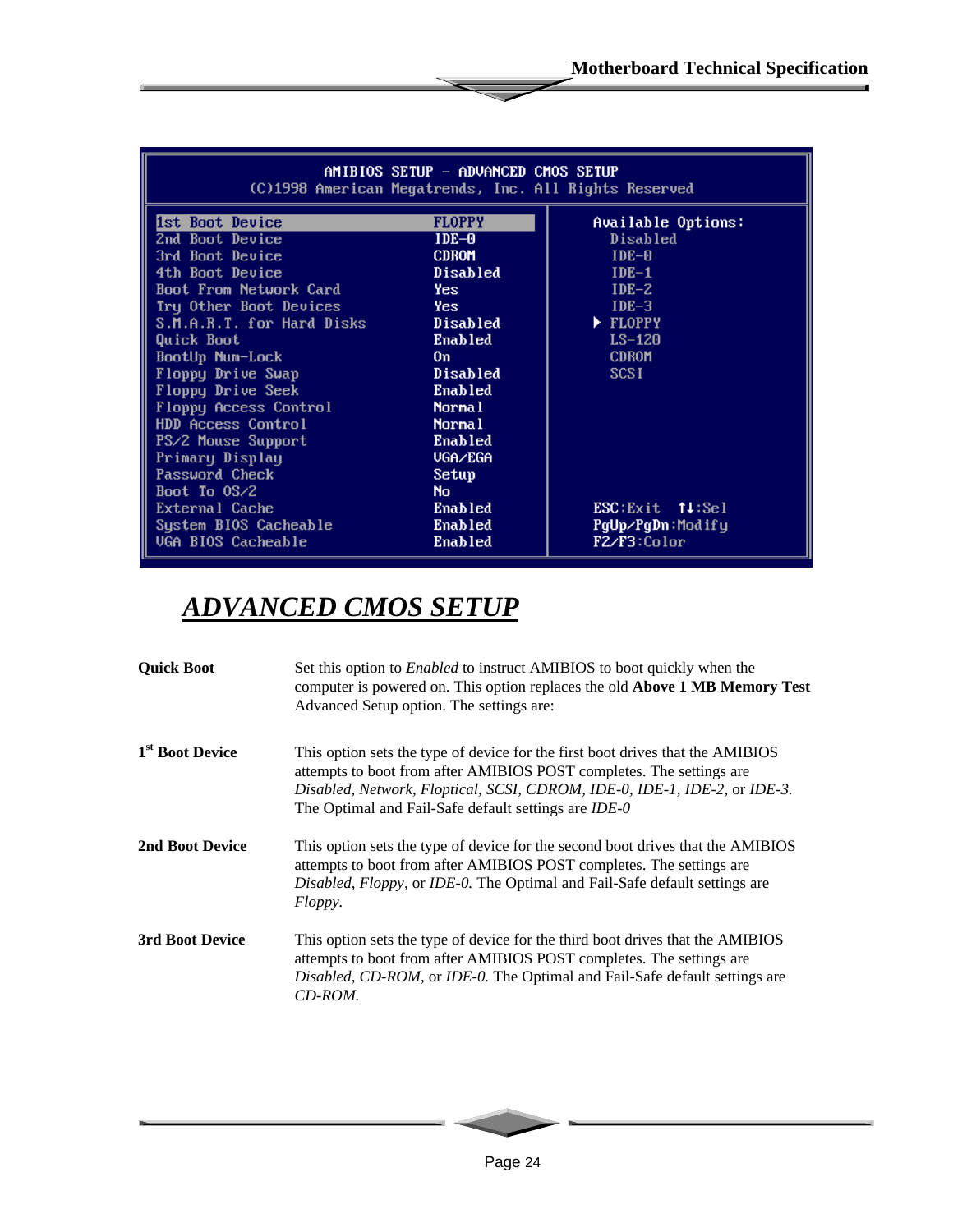| <b>Try Other Boot Devices</b>    | Set this option to Yes to instruct AMIBIOS to attempt to boot from any other<br>drive in the system if it cannot find a boot drive among the drives specified in<br>the 1 <sup>st</sup> Boot Device, 2 <sup>nd</sup> Boot Device, 3 <sup>rd</sup> Boot Device options.                                                                                                                              |
|----------------------------------|-----------------------------------------------------------------------------------------------------------------------------------------------------------------------------------------------------------------------------------------------------------------------------------------------------------------------------------------------------------------------------------------------------|
| <b>Floppy Access Control</b>     | This option specifies the read/write access that is set when booting from a<br>floppy drive. The settings are Read/Write or Read-Only. The Optimal and<br>Fail-Safe default settings are Read/Write.                                                                                                                                                                                                |
| <b>Hard Disk Access Control</b>  | This option specifies the read/write access that is set when booting from a<br>hard disk drive. The settings are Read/Write or Read-Only. The Optimal<br>and Fail-Safe default settings are Read/Write.                                                                                                                                                                                             |
| <b>S.M.A.R.T. For Hard Disks</b> | Set this option to <i>Enabled</i> to permit AMIBIOS to use the SMART (System<br>Management System Management and Reporting Technologies) protocol<br>for reporting server system information over a network. The settings are<br>Enabled/Disabled. The Optimal and Fail-Safe default settings are<br>Disabled.                                                                                      |
| <b>Boot Up Num Lock</b>          | Set this option to $Off$ to turn the Num Lock key off when the computer is<br>booted so you can use the arrow keys on both the numeric keypad and the<br>keyboard. The settings are $On$ or Off. The default settings are On.                                                                                                                                                                       |
| <b>PS/2 Mouse Support</b>        | Set this option to <i>Enabled</i> to enable AMIBIOS support for a PS/2-type mouse.<br>Pins 2-3 of the PS/2 Mouse Selector jumper on the motherboard must be<br>shorted together to enable PS/2 mouse support. The settings are Enabled or<br>Disabled. The Optimal and Fail-Safe default settings are Enabled.                                                                                      |
| <b>Primary Display</b>           | This option configures the type of monitor attached to the computer. The<br>settings are Mono, CGA40x25, CGA80x25, VGA/EGA, or Absent. The<br>Optimal and Fail-Safe default settings are VGA/EGA.                                                                                                                                                                                                   |
| <b>Password Check</b>            | This option enables password checking every time the system boots or when<br>you run AMIBIOS Setup. If Always is chosen, a user password prompt<br>appears every time the computer is turned on. If Setup is chosen, the password<br>prompt appears if AMIBIOS is executed. See Advanced Setup chapter for<br>instructions on changing a password. The Optimal and Fail-Safe defaults are<br>Setup. |

Ū.

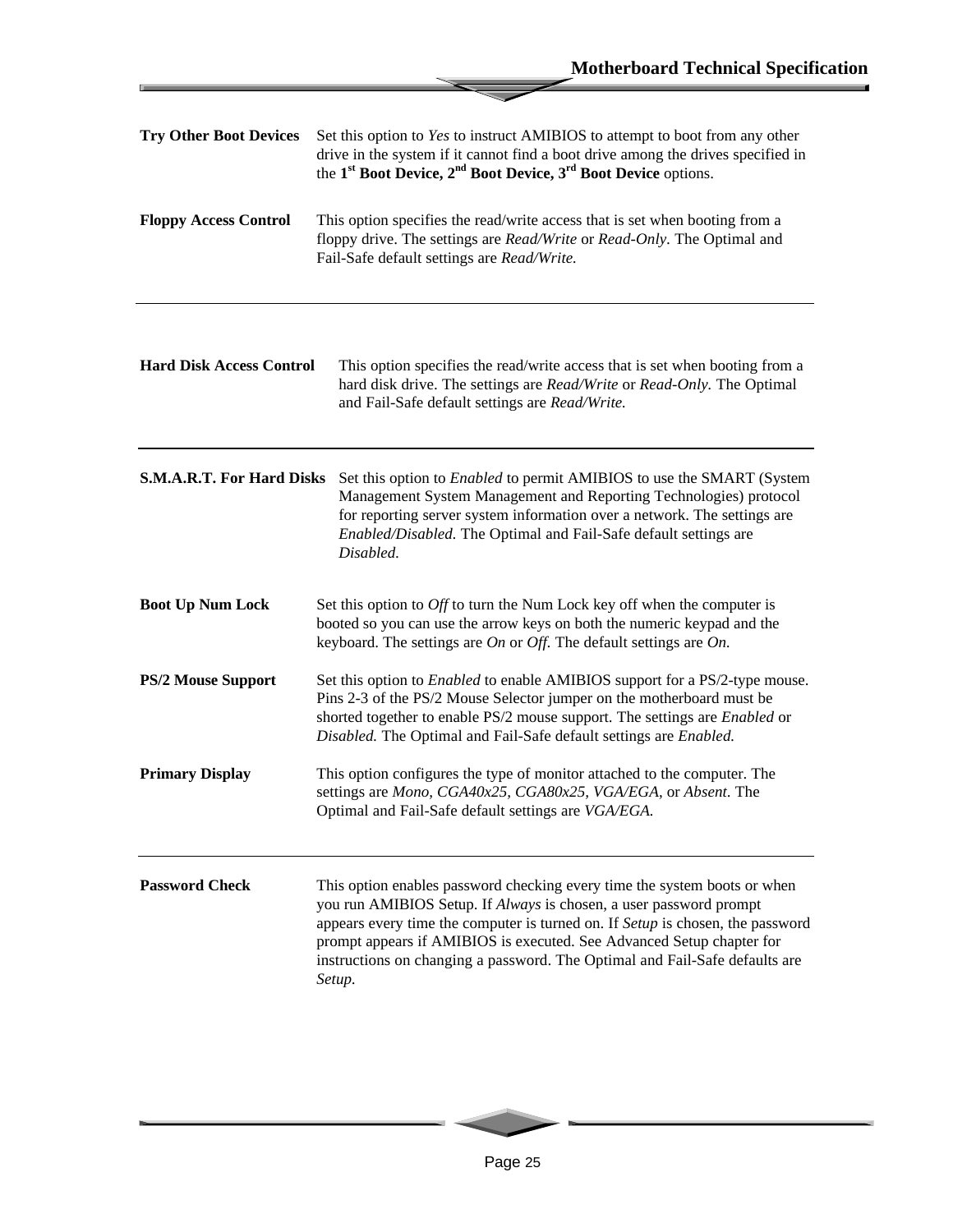| <b>Boot To OS/2</b>          | Set this option to <i>Enabled</i> if running OS/2 operating system and using more<br>than 64 MB of system memory on the motherboard. The settings are <i>Enabled</i><br>or Disabled. The Optimal and Fail-Safe default settings are Disabled.                                                                                                                                                              |
|------------------------------|------------------------------------------------------------------------------------------------------------------------------------------------------------------------------------------------------------------------------------------------------------------------------------------------------------------------------------------------------------------------------------------------------------|
| <b>CPU Microcode Update</b>  | Set this option to <i>Enabled</i> to permit the CPU to be updated online at any time.<br>The settings are <i>Enabled</i> or <i>Disabled</i> . The Optimal and Fail-Safe default<br>settings are <i>Enabled</i> .                                                                                                                                                                                           |
| <b>System BIOS Cacheable</b> | When set to <i>Enabled</i> , the contents of the F0000h system memory segment can<br>be read from or written to cache memory. The contents of this memory<br>segment are always copied from the BIOS ROM to system RAM for faster<br>execution. The settings are <i>Enabled</i> or <i>Disabled</i> . The Optimal default setting<br>is <i>Enabled</i> . The Fail-Safe default setting is <i>Disabled</i> . |

## **C000,16K Shadow**

**C400,16K Shadow** These options specify how the 32 KB of video ROM at C0000h is treated. The settings are:

| <b>Setting</b>  | <b>Description</b>                                                                                                                        |
|-----------------|-------------------------------------------------------------------------------------------------------------------------------------------|
| <b>Disabled</b> | The contents of the video ROM are not copied to RAM.                                                                                      |
| Enabled         | The contents of the video ROM area from C0000h - C7FFFh<br>are copied (shadowed) from ROM to RAM for faster<br>execution.                 |
| Cached          | The contents of the video ROM area from C0000h - C7FFFh<br>are copied from ROM to RAM and can be written to or read<br>from cache memory. |

The Optimal and Fail-Safe default settings are *Cached.*

**C800,16K Shadow CC00,16K Shadow D000,16K Shadow D400,16K Shadow D800, 16K Shadow**

**DC00,16K Shadow** These options enable shadowing of the contents of the ROM area named in the option. The ROM area not used by ISA adapter cards is allocated to PCI adapter cards. The settings are:

| <b>Setting</b>  | <b>Description</b>                                                                                                                        |
|-----------------|-------------------------------------------------------------------------------------------------------------------------------------------|
| <b>Disabled</b> | The contents of the video ROM are not copied to RAM.                                                                                      |
| Cached          | The contents of the video ROM area from C0000h - C7FFFh<br>are copied from ROM to RAM and can be written to or read<br>from cache memory. |
| Enabled         | The contents of the video ROM area from C0000h - C7FFFh<br>are copied (shadowed) from ROM to RAM for faster<br>execution.                 |

The Optimal and Fail-Safe default settings are *Cached.*

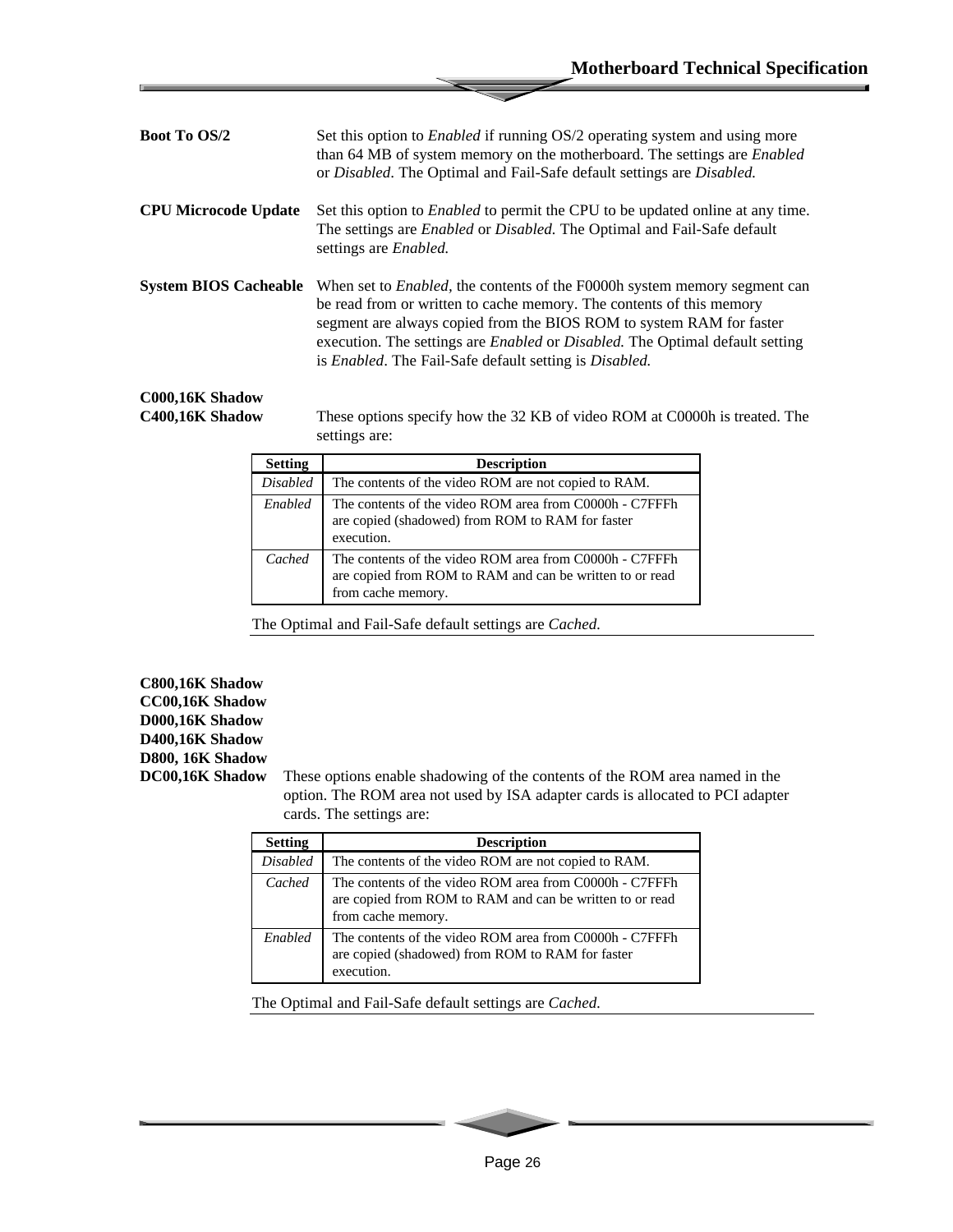$\overline{\phantom{a}}$ 

×.

|                                                                                                                                                                                                                                                                                                    | AMIBIOS SETUP - ADVANCED CHIPSET SETUP<br>(C)1998 American Megatrends, Inc. All Rights Reserved                                                                  |                                                                                    |
|----------------------------------------------------------------------------------------------------------------------------------------------------------------------------------------------------------------------------------------------------------------------------------------------------|------------------------------------------------------------------------------------------------------------------------------------------------------------------|------------------------------------------------------------------------------------|
| Memory Holes<br>ECC Mode<br>Sustained 3T Write<br>Linear Burst<br>CAS Latency<br><b>Bank Interleave</b><br>DRAM Timing Control<br>DRAM Pipeline<br>CPU To PCI Write Buffer<br><b>PCI Dynamic Bursting</b><br>PCI Burst.<br>Quick Frame Generation<br>PCI Master 1 WS Write<br>PCI Peer Concurrency | <b>None</b><br>Disabled<br>Enabled<br>Disabled<br>3CL<br>Enabled<br>Normal<br>Enabled<br>Enabled<br>Enabled<br>Enabled<br>Enabled<br>Disabled<br><b>Disabled</b> | Available Options:<br>$\blacktriangleright$ None<br>$15M-16M(1M)$<br>$14M-16M(2M)$ |
|                                                                                                                                                                                                                                                                                                    |                                                                                                                                                                  | $ESC: Exit$ $11:Se1$<br>PgUp/PgDn:Modify<br>F2/F3:Color                            |

## *ADVANCED Chipset Setup*

П

The AMIBIOS Setup options described in this section are selected by choosing Advanced Chipset Setup from the AMIBIOS Setup main menu.

| <b>Memory Holes</b>       | This option enables or disables the memory hole. Memory holes are the region in<br>memory forwarded to ISA/PCI bus instead of memory bus. The settings are <i>None</i> , 15M-<br>$16M$ (1M) and $14M-16M(2M)$ . This feature will be useful for some operating systems<br>like UNIX. The optimal and fail-safe default settings are <i>None</i> . |
|---------------------------|---------------------------------------------------------------------------------------------------------------------------------------------------------------------------------------------------------------------------------------------------------------------------------------------------------------------------------------------------|
| <b>Sustained 3T Write</b> |                                                                                                                                                                                                                                                                                                                                                   |
|                           | Set this option to <i>Enabled</i> to enable the sustained 3T write logic for write through cache.<br>The settings are <i>Enabled</i> or <i>Disabled</i> . The optimal and fail-safe default settings are<br>Disabled.                                                                                                                             |
| <b>Linear Burst</b>       |                                                                                                                                                                                                                                                                                                                                                   |
|                           | Set this option to <i>Enabled</i> to enable linear burst cache mode for Cyrix CPUs. This<br>option is only valid for Cyrix CPU. The settings are <i>Enabled</i> or <i>Disabled</i> . The optimal<br>and fail-safe default settings are Disabled.                                                                                                  |
| <b>CAS Latency</b>        |                                                                                                                                                                                                                                                                                                                                                   |
|                           | This option is used to set the CAS latency timing for SDRAM DRAM. This setting is<br>valid only for SDRAM DIMM. The settings are $2CL$ or $3CL$ . The optimal and fail-safe                                                                                                                                                                       |
|                           |                                                                                                                                                                                                                                                                                                                                                   |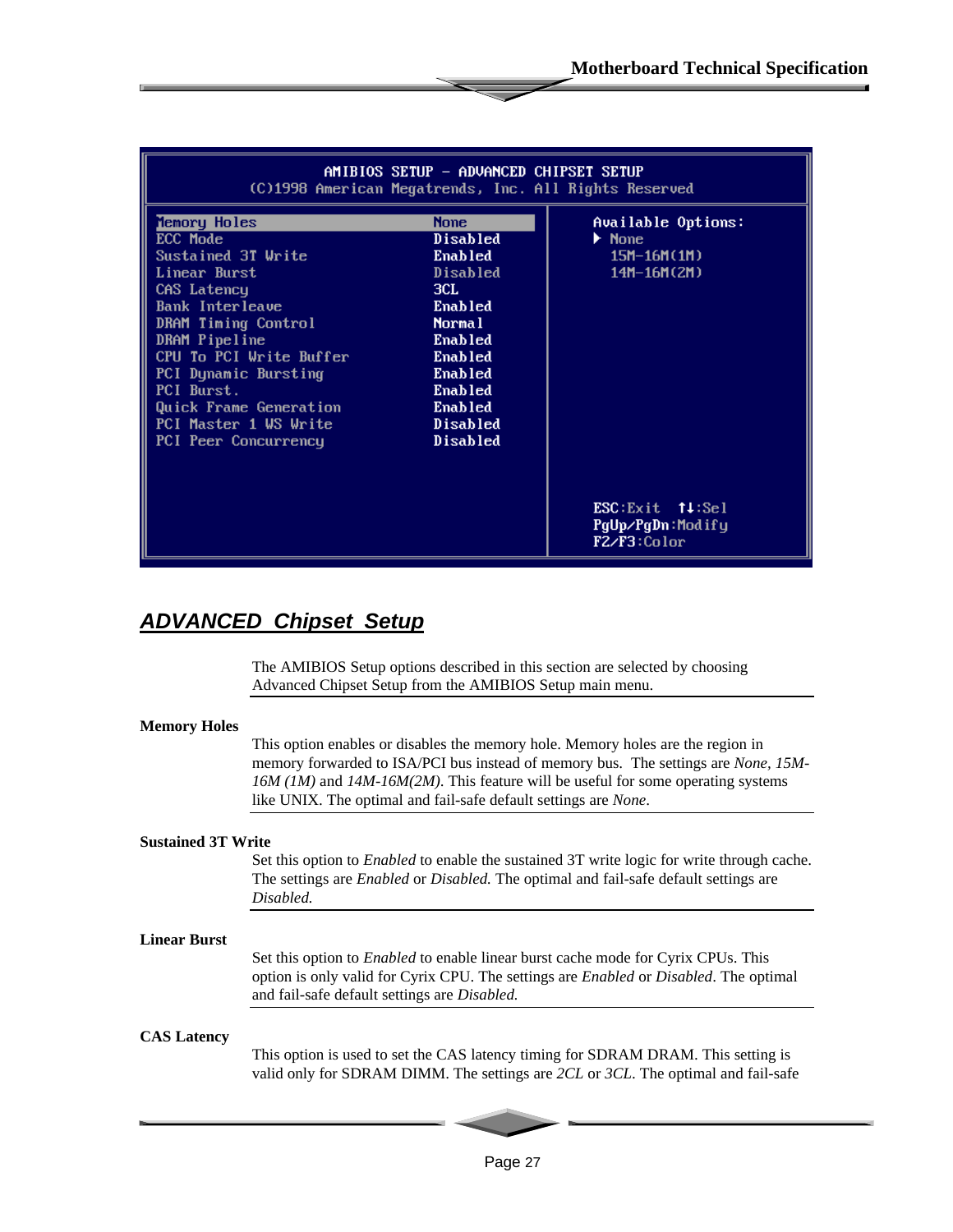default settings are *3CL.*

#### **Bank Interleave**

Set this option to *Enabled* to enable DRAM banks interleave logic. The settings are *Enabled* or *Disabled*. The optimal and fail-safe default settings are *Enabled.*

#### **DRAM Timing Control**

This option is used set DRAM timing of the chipset. For user convenience the options are specified as *Normal, Medium, Fast* and *Turbo.* The optimal and fail-safe default settings are *Normal*.

#### **DRAM Pipeline**

This option is used to enable or disable DRAM read and write pipeline logic. The settings are *Enabled* or *Disabled.* The optimal and fail-safe default settings are *Enabled* and *Disabled* respectively.

#### **CPU to PCI Write Buffer**

This option is used to enable or disable CPU to PCI write buffer logic. The settings are *Enabled* or *Disabled.* The optimal and fail-safe default settings are *Enabled* and *Disabled* respectively.

#### **PCI Dynamic Bursting**

This option is used to enable or disable PCI dynamic bursting logic in the chipset. The settings are *Enabled* or *Disabled.* The optimal and fail-safe default settings are *Enabled* and *Disabled* respectively.

#### **PCI Burst**

This option is used to enable or disable PCI burst logic in the chipset. The settings are *Enabled* or *Disabled.* The optimal and fail-safe default settings are *Enabled* and *Disabled* respectively.

#### **Quick Frame Generation**

This option is used to enable or disable quick frame generation logic. The settings are *Enabled* or *Disabled.* The optimal and fail-safe default settings are *Enabled* and *Disabled* respectively.

#### **PCI Master 1 WS Write**

This option is used to enable or disable PCI master 1 wait state write logic in the chipset. The settings are *Enabled* or *Disabled.* The optimal and fail-safe default settings are *Disabled*.

#### **PCI Peer Concurrency**

This option is used to enable or disable PCI peer concurrency logic in the chipset. The settings are *Enabled* or *Disabled.* The optimal and fail-safe default settings are *Disabled*.



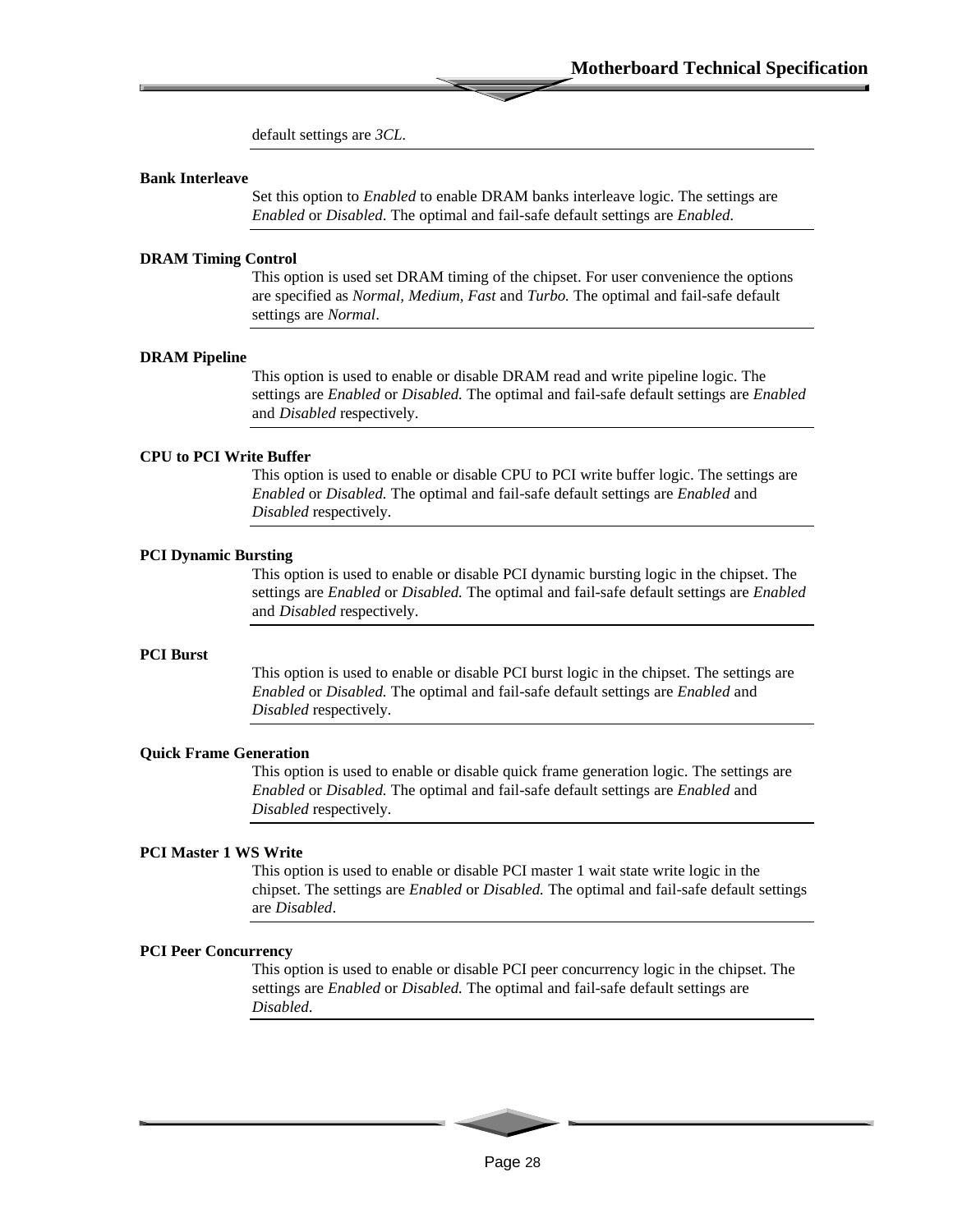| Plug and Play Aware 0∕S<br>Available Options:<br>No                                                                                                                                                                                                                                                                                                                                                                                                                                                                                                                                                                                                                                                                                               |  |
|---------------------------------------------------------------------------------------------------------------------------------------------------------------------------------------------------------------------------------------------------------------------------------------------------------------------------------------------------------------------------------------------------------------------------------------------------------------------------------------------------------------------------------------------------------------------------------------------------------------------------------------------------------------------------------------------------------------------------------------------------|--|
| Clear NVRAM on Every Boot<br>No.<br>$\blacktriangleright$ No<br>PCI Latency Timer (PCI Clocks)<br>64<br><b>Yes</b><br>PCI UGA Palette Snoop<br><b>Disabled</b><br>OffBoard PCI IDE Card<br>Auto<br>OffBoard PCI IDE Primary IRQ<br>Disabled<br>OffBoard PCI IDE Secondary IRQ<br>Disabled<br>Assign IRQ to PCI VGA<br>Yes:<br>PCI Slot1 IRQ Priority<br>Auto<br>PCI Slot2 IRQ Priority<br>Auto<br>PCI Slot3 IRQ Priority<br>Auto<br>PCI Slot4 IRQ Priority<br>Auto<br>DMA Channel 0<br><b>PnP</b><br>DMA Channel 1<br>PnP<br>DMA Channel 3<br>PnP<br><b>PnP</b><br>DMA Channel 5<br>DMA Channel 6<br>PnP<br>DMA Channel 7<br>PnP<br>$ESC: Exit$ $11:Se1$<br><b>IRQ3</b><br>ISA∕EISA<br>PgUp/PgDn:Modify<br>F2/F3:Color<br>ISA/EISA<br><b>IRQ4</b> |  |

#### *PCI/PnP Setup*

Choose PCI/Plug and Play Setup from the AMIBIOS Setup screen to display the PCI and Plug and Play Setup options, described below.

#### **Plug and Play Aware O/S**

Set this option to *Yes* to inform AMIBIOS that the operating system can handle plug and Play (PnP) devices. The settings are *No* or *Yes.* The Optimal and Fail-Safe default settings are *No.*

#### **PCI Latency Timer (PCI Clocks)**

This option specifies the latency timings (in PCI clocks) for PCI devices installed in the PCI expansion slots. The settings are *32, 64, 96, 128, 160, 192, 224,* or *248.* The Optimal and Fail-Safe default settings are *64.*

**PCI VGA Palette Snoop** When this option is set to *Enabled,* multiple VGA devices operating on different buses can handle data from the CPU on each set of palette registers on every video device. Bit 5 of the command register in the PCI device



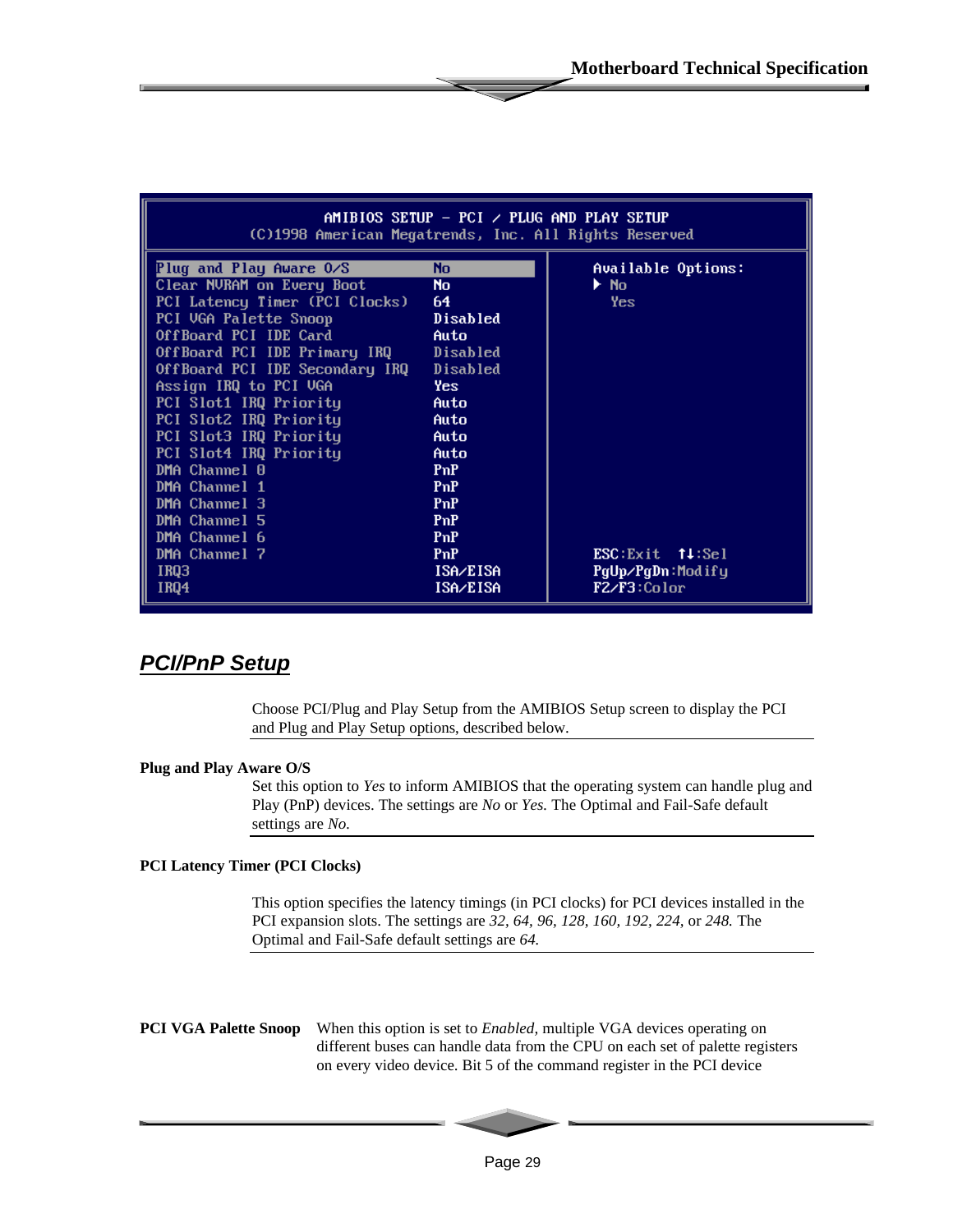configuration space is the VGA Palette Snoop bit (0 is disabled). For example: if there are two VGA devices in the computer (one PCI and one ISA) and:

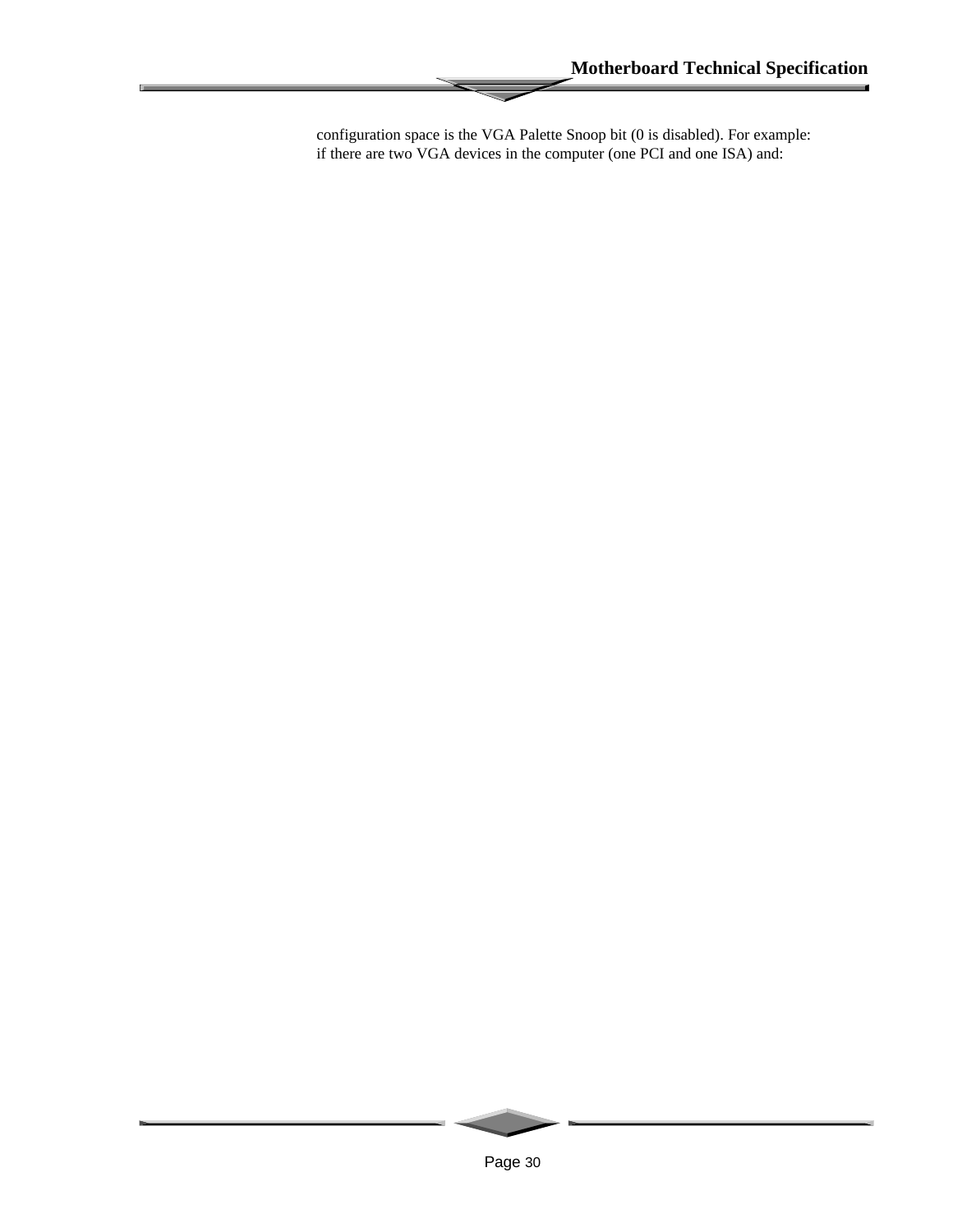| <b>VGA Palette</b> | Action                                                            |
|--------------------|-------------------------------------------------------------------|
| <b>Snoop Bit</b>   |                                                                   |
| <b>Disabled</b>    | Data read and written by the CPU is only directed to the PCI VGA  |
|                    | device's palette registers.                                       |
| Enabled            | Data read and written by the CPU is directed to the both the PCI  |
|                    | VGA device's palette registers and the ISA VGA device palette     |
|                    | registers, permitting the palette registers of both devices to be |
|                    | identical.                                                        |

This option must be set to *Enabled* if any ISA adapter card installed in the system requires VGA palette snooping. The Optimal and Fail-Safe default settings are *Disabled.*

| <b>Allocate IRQ To PCI VGA</b>      | Set this option to Yes to allocate an IRQ to the VGA device on the PCI<br>bus. The settings are Yes or No. The Optimal and Fail-Safe default settings<br>are Yes.                                                                                                                                                                                                                                                                                                                                                                                                                                                                                                                                                                           |
|-------------------------------------|---------------------------------------------------------------------------------------------------------------------------------------------------------------------------------------------------------------------------------------------------------------------------------------------------------------------------------------------------------------------------------------------------------------------------------------------------------------------------------------------------------------------------------------------------------------------------------------------------------------------------------------------------------------------------------------------------------------------------------------------|
| <b>PCI IDE Bus Master</b>           | Set this option to <i>Enabled</i> to specify that the IDE controller on the PCI bus<br>has bus mastering capability. The settings are Disabled or Enabled. The<br>Optimal and Fail-Safe default settings are Disabled.                                                                                                                                                                                                                                                                                                                                                                                                                                                                                                                      |
| <b>Offboard PCI IDE Card</b>        | This option specifies if an offboard PCI IDE controller adapter card is used<br>in the computer. You must also specify the PCI expansion slot on the<br>motherboard where the offboard PCI IDE controller card is installed. If an<br>offboard PCI IDE controller is used, the motherboard onboard IDE<br>controller is automatically disabled. The settings are <i>Disabled</i> , <i>Auto</i> , <i>Slot1</i> ,<br>Slot2, Slot3, Slot4, Slot5, or Slot6. If Auto is selected, AMIBIOS<br>automatically determines the correct setting. The Optimal and Fail-Safe<br>default settings are Auto. This option forces IRQ 14 and 15 to a PCI slot<br>on the PCI local bus. This is necessary to support non-compliant PCI IDE<br>adapter cards. |
| <b>Offboard PCI IDE Primary IRQ</b> | This option specifies the PCI interrupt used by the primary IDE<br>channel on the offboard PCI IDE controller. The settings are<br>Disabled, Hardwired, INTA, INTB, INTC, or INTD. The Optimal and<br>Fail-Safe default settings are Disabled.                                                                                                                                                                                                                                                                                                                                                                                                                                                                                              |
|                                     | <b>Offboard PCI IDE Secondary IRQ</b> This option specifies the PCI interrupt used by the secondary IDE<br>channel on the offboard PCI IDE controller. The settings are<br>Disabled, Hardwired, INTA, INTB, INTC, or INTD. The Optimal<br>and Fail-Safe settings are Disabled.                                                                                                                                                                                                                                                                                                                                                                                                                                                              |

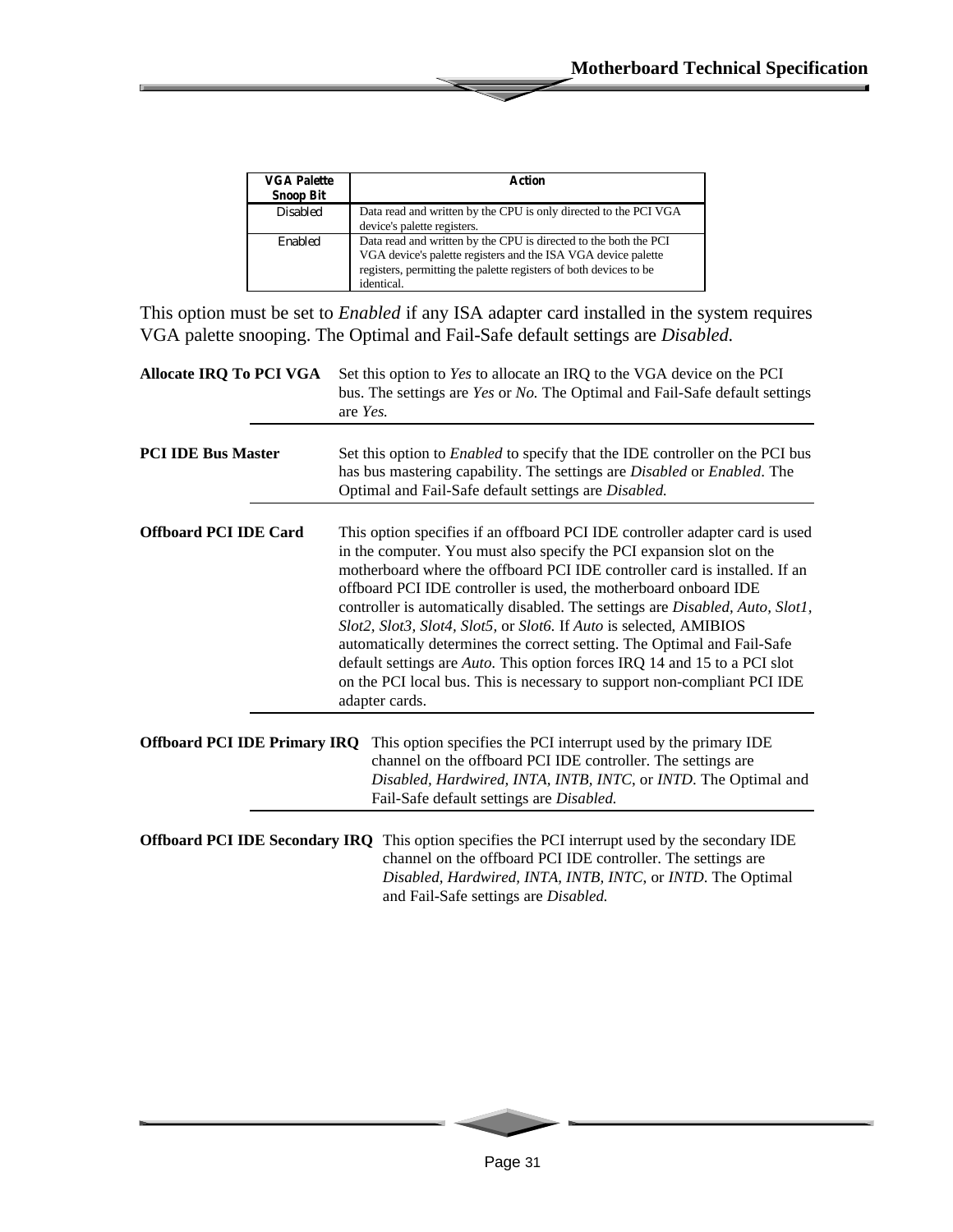| <b>PCI Slot1 IRQ Priority</b><br><b>PCI Slot2 IRQ Priority</b><br><b>PCI Slot3 IRQ Priority</b><br><b>PCI Slot4 IRQ Priority</b>             | These options specify the IRQ priority for PCI devices installed in the PCI<br>expansion slots. The settings are Auto, $(IRQ)$ 3, 4, 5, 7, 9, 10, and 11, in<br>priority order. The Optimal and Fail-Safe default settings are Auto.                                                                                                                                                                                                                                                                                                                                                                                                                                                                                                                                                                                                                                                                                                                                                                                                                                                                                                                |
|----------------------------------------------------------------------------------------------------------------------------------------------|-----------------------------------------------------------------------------------------------------------------------------------------------------------------------------------------------------------------------------------------------------------------------------------------------------------------------------------------------------------------------------------------------------------------------------------------------------------------------------------------------------------------------------------------------------------------------------------------------------------------------------------------------------------------------------------------------------------------------------------------------------------------------------------------------------------------------------------------------------------------------------------------------------------------------------------------------------------------------------------------------------------------------------------------------------------------------------------------------------------------------------------------------------|
| <b>DMA Channel 0</b><br><b>DMA Channel 1</b><br><b>DMA Channel 3</b><br><b>DMA Channel 5</b><br><b>DMA</b> Channel 6<br><b>DMA Channel 7</b> | These options allow you to specify the bus type used by each DMA channel. The<br>settings are PnP or ISA/EISA. The Optimal and Fail-Safe default settings are PnP.                                                                                                                                                                                                                                                                                                                                                                                                                                                                                                                                                                                                                                                                                                                                                                                                                                                                                                                                                                                  |
| IRQ3<br>IRQ4<br>IRQ5<br>IRQ7<br>IRQ9<br><b>IRQ10</b><br><b>IRQ11</b><br><b>IRQ12</b><br><b>IRQ14</b>                                         |                                                                                                                                                                                                                                                                                                                                                                                                                                                                                                                                                                                                                                                                                                                                                                                                                                                                                                                                                                                                                                                                                                                                                     |
| <b>IRQ15</b>                                                                                                                                 | These options specify the bus that the specified IRQ line is used on. These options allow<br>you to reserve IRQs for legacy ISA adapter cards. These options determine if AMIBIOS<br>should remove an IRQ from the pool of available IRQs passed to devices that are<br>configurable by the system BIOS. The available IRQ pool is determined by reading the<br>ESCD NVRAM. If more IRQs must be removed from the pool, the end user can use<br>these options to reserve the IRQ by assigning an <i>ISA/EISA</i> setting to it. Onboard I/O is<br>configured by AMIBIOS. All IRQs used by onboard I/O are configured as PCI/PnP.<br>IRQ12 only appears if the Mouse Support option in Advanced Setup is set to Disabled.<br>IRQ14 and 15 will not be available if the onboard PCI IDE is enabled. If all IRQs are set<br>to ISA/EISA and IRQ14 and 15 are allocated to the onboard PCI IDE, IRQ9 will still be<br>available for PCI and PnP devices, because at least one IRQ must be available for PCI<br>and PnP devices. The settings are <i>ISA/EISA</i> or <i>PCI/PnP</i> . The Optimal and Fail-Safe<br>default settings are <i>PCI/PnP</i> . |
|                                                                                                                                              | Reserved Memory Size This option specifies the size of the memory area reserved for legacy ISA<br>adapter cards. The settings are <i>Disabled</i> , 16K, 32K, or 64K. The Optimal and<br>Fail-Safe default settings are Disabled.                                                                                                                                                                                                                                                                                                                                                                                                                                                                                                                                                                                                                                                                                                                                                                                                                                                                                                                   |
| <b>Reserved Memory Address</b>                                                                                                               | This option specifies the beginning address (in hex) of the reserved<br>memory area. The specified ROM memory area is reserved for use by<br>legacy ISA adapter cards.                                                                                                                                                                                                                                                                                                                                                                                                                                                                                                                                                                                                                                                                                                                                                                                                                                                                                                                                                                              |
|                                                                                                                                              | This option does not appear if the <b>Reserved Memory Size</b> option is set to <i>Disabled</i> .<br>The settings are C0000, C4000, C8000, CC000, D0000, D4000, D8000, or DC000. The<br>Optimal and Fail-Safe default settings are N/A.                                                                                                                                                                                                                                                                                                                                                                                                                                                                                                                                                                                                                                                                                                                                                                                                                                                                                                             |

Ū.

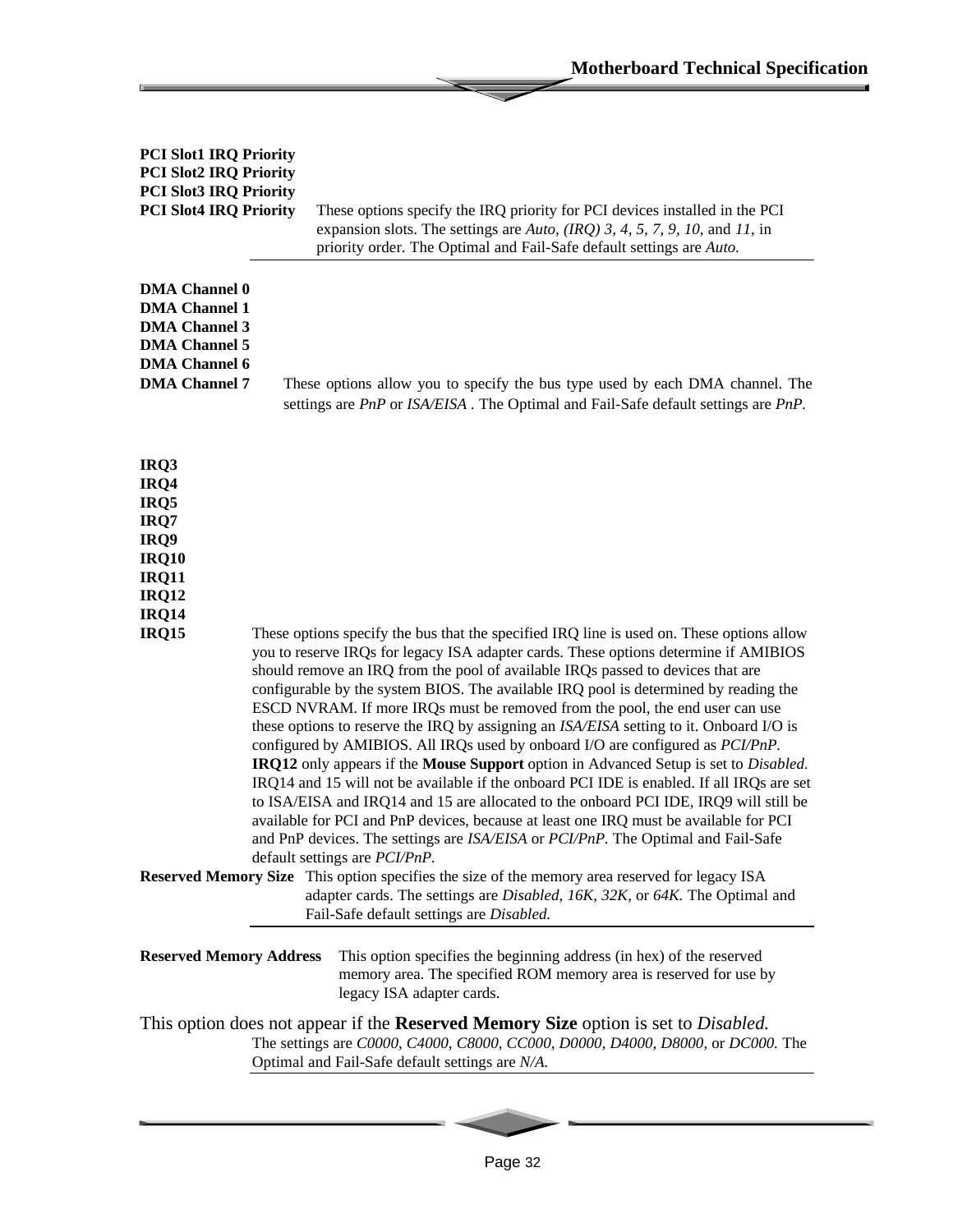$\overline{\phantom{a}}$ 

| AMIBIOS SETUP - POWER MANAGEMENT SETUP<br>(C)1998 American Megatrends, Inc. All Rights Reserved                                                                                                                                                                                                                                                                                                                                          |                                                                                                                                                                                                                              |                                                                                                                                       |  |
|------------------------------------------------------------------------------------------------------------------------------------------------------------------------------------------------------------------------------------------------------------------------------------------------------------------------------------------------------------------------------------------------------------------------------------------|------------------------------------------------------------------------------------------------------------------------------------------------------------------------------------------------------------------------------|---------------------------------------------------------------------------------------------------------------------------------------|--|
| Power Management∕APM<br>Wake-On-LAN Feature<br>External Modem Wake-Up<br>Green PC Monitor Power State<br>Video Power Down Mode<br>Hard Disk Power Down Mode<br>Hard Disk Time Out (Minute) – –<br>Standby Time Out (Minute)<br>Suspend Time Out (Minute)<br>Standby Clock<br>Display Activity<br><b>IRQ3</b><br><b>IRQ4</b><br><b>IRQ5</b><br><b>IRQ7</b><br><b>IRQ9</b><br><b>IRQ10</b><br><b>IRQ11</b><br><b>IRQ12</b><br><b>IRQ13</b> | Disabled<br>Disabled<br>Disabled<br>Stand By<br>Suspend<br>Stand By<br><b>Disabled</b><br>3 mins<br>3 mins<br>CPUCLK/2<br>Ignore<br>Monitor<br>Monitor<br>Ignore<br>Ignore<br>Ignore<br>Ignore<br>Ignore<br>Ignore<br>Ignore | Available Options:<br>$\blacktriangleright$ Disabled<br><b>Enabled</b><br>$ESC: Exit$ $1!Sel$<br>PgUp/PgDn:Modifu<br>$F2$ $F3:$ Color |  |

## *POWER MANAGEMENT SETUP*

The AMIBIOS Setup options described in this section are selected by choosing Power Management Setup from the AMIBIOS Setup main menu.

| <b>Power Management/APM</b> | Set this option to <i>Enabled</i> to enable the chipset power management and<br>APM (Advanced Power Management) features. The settings are <i>Enabled</i> or<br>Disabled. The Optimal and Fail-Safe default settings are Disabled. |
|-----------------------------|------------------------------------------------------------------------------------------------------------------------------------------------------------------------------------------------------------------------------------|
| <b>Wake-On-LAN Feature</b>  | Set this option to <i>Enabled</i> to enable the Wake-On-LAN features. The settings<br>are <i>Enabled</i> or <i>Disabled</i> . The Optimal and Fail-Safe default settings are<br><i>Disabled</i>                                    |
|                             | <b>External Modem Wake-Up</b> Set this option to <i>Enabled</i> to enable External Modem Wake-Up. The<br>settings are <i>Enabled</i> or <i>Disabled</i> . The Optimal and Fail-Safe default settings<br>are Disabled.              |

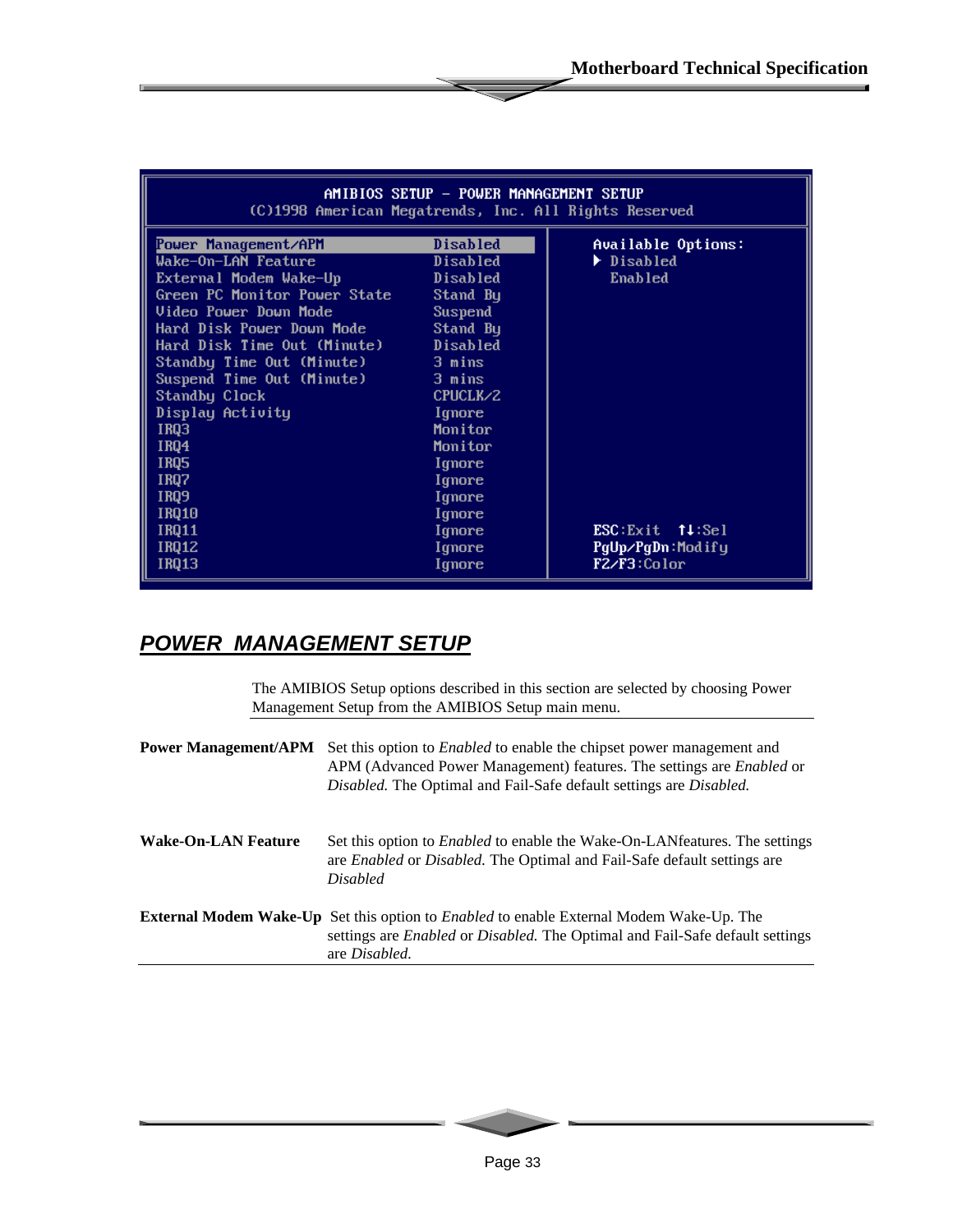**Green PC Monitor Power State** This option specifies the power state that the green PC-compliant video monitor enters when AMIBIOS places it in a power saving state after the specified period of display inactivity has expired. The settings are *Off, Standby, Suspend,* or *Disabled.* The Optimal and Fail-Safe default settings are *Disabled.*

**Video Power Down Mode** This option specifies the power state that the video subsystem enters when AMIBIOS places it in a power saving state after the specified period of display inactivity has expired. The settings are *Standby, Suspend* or *Disabled.* The Optimal and Fail-Safe default settings are *Disabled.* **Hard Disk Power Down Mode** This option specifies the power conserving state that the hard disk drive enters after the specified period of hard drive inactivity has expired. The settings are *Disabled, Standby,* or *Suspend.* The Optimal and Fail-Safe default settings are *Disabled.*

**Hard Disk Timeout** This option specifies the length of a period of hard disk drive inactivity. When this length of time expires, the computer enters power-conserving state specified in the **Hard Disk Power Down Mode** option (see the previous page). The settings are *Disabled, 1 min. (minute), 2 min, 3 min., 4 min., 5 min., 6 min, 7 min., 8 min., 9 min., 10 min., 11 min., 12 min., 13 min., 14 min,* and *15 min*. The Optimal and Fail-Safe default settings are *Disabled.*

**Standby/Suspend Timer Unit** This option specifies the unit of time used for the Standby and Suspend timeout periods. The settings are *4 msec, 4 sec, 32 sec,* or *4 min.* The Optimal and Fail-Safe default settings are *4 min.*

**Standby Timeout** This option specifies the length of a period of system inactivity while in Full power on state. When this length of time expires, the computer enters Standby power state. The settings are *Disabled, 4 msec, 8 msec, 12 msec, 16 msec, up to 508 msec, in increments of 4 msec.* The Optimal and Fail-Safe default settings are *Disabled.*

**Suspend Timeout** This option specifies the length of a period of system inactivity while in Standby state. When this length of time expires, the computer enters Suspend power state. The settings are *Disabled, 4 msec, 8 msec, 12 msec, 16 msec, up to 508 msec, in increments of 4 msec.* The Optimal and Fail-Safe default settings are *Disabled.* **Slow Clock Ratio** This option specifies the speed at which the system clock runs in the Standby Mode power saving state. The settings are expressed as a percentage between the normal CPU clock speed and the CPU clock speed when the computer is in the powerconserving state. The settings are *0-12.5%, 12.5-25%, 25-37.5%, 37.5-50%, 50- 62.5%, 62.5-75%,* or *75-87.5%.* The Optimal and Fail-Safe default settings are *50- 62.5%.*

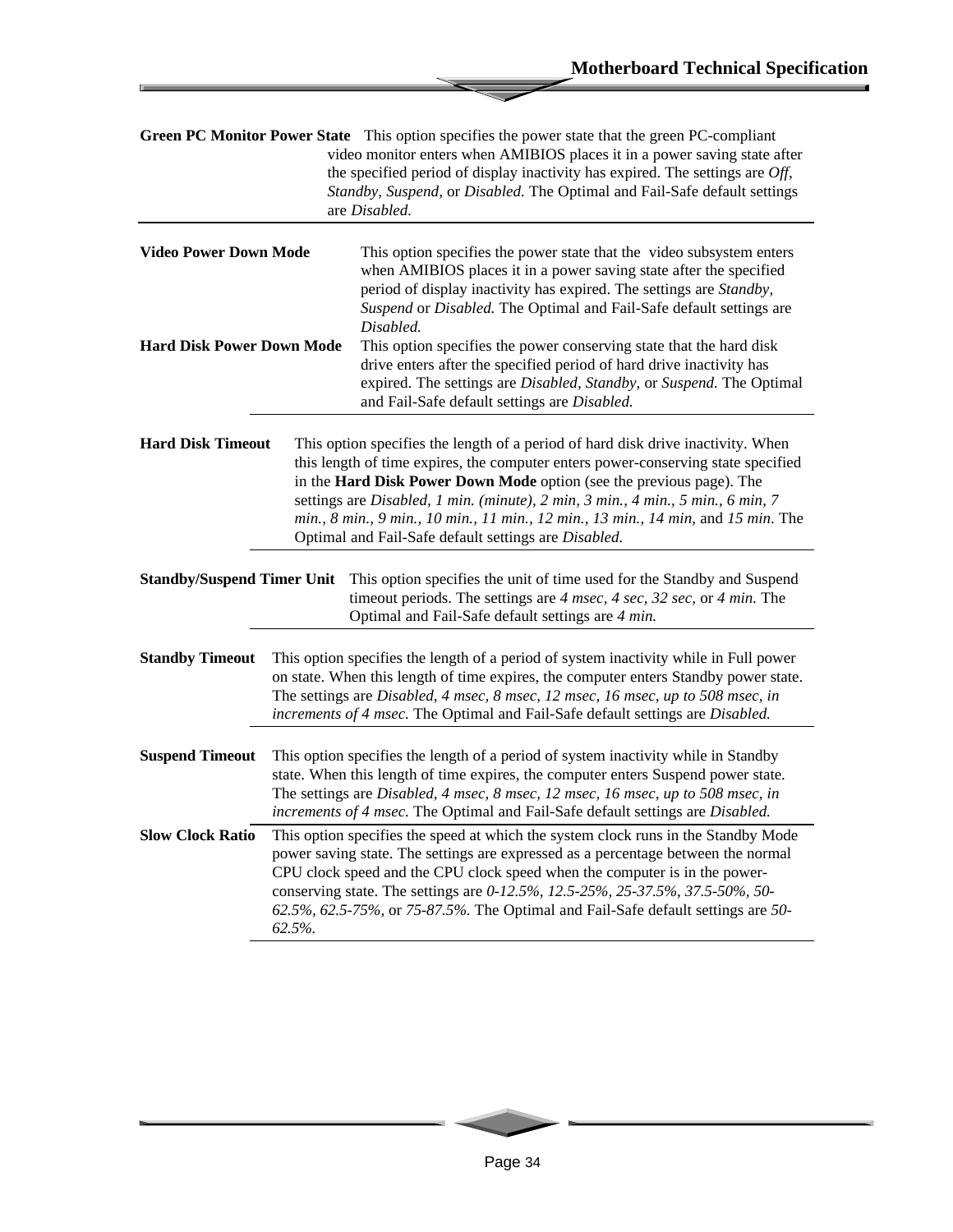**Display Activity** When set to *Monitor,* this option enables event monitoring on the video display. If set to *Monitor* and the computer is in a power saving state, AMIBIOS watches for display activity. The computer enters the Full On state if any activity occurs. AMIBIOS reloads the Standby and Suspend timeout timers if display activity occurs. The settings are *Monitor* or *Ignore.* The Optimal and Fail-Safe default settings are *Ignore*.

**Device 6 (Serial Port 1) Device 7 (Serial Port 2) Device 8 (Parallel Port**) **Device 5 (Floppy Disk**) **Device 0 (Primary Master IDE**) **Device 1 (Primary Salve IDE**) **Device 2 (Secondary Master IDE**)

**Device 3 (Secondary Slave IDE)** When set to *Monitor,* these options enable event monitoring on the specified hardware interrupt request line. If set to *Monitor* and the computer is in a power saving state, AMIBIOS watches for activity on the specified IRQ line. The computer enters the Full On state if any activity occurs. AMIBIOS reloads the Standby and Suspend timeout timers if activity occurs on the specified IRQ line.

> The settings for each of these options are *Monitor* or *Ignore.* The Optimal and Fail-Safe default settings are *Ignore.*

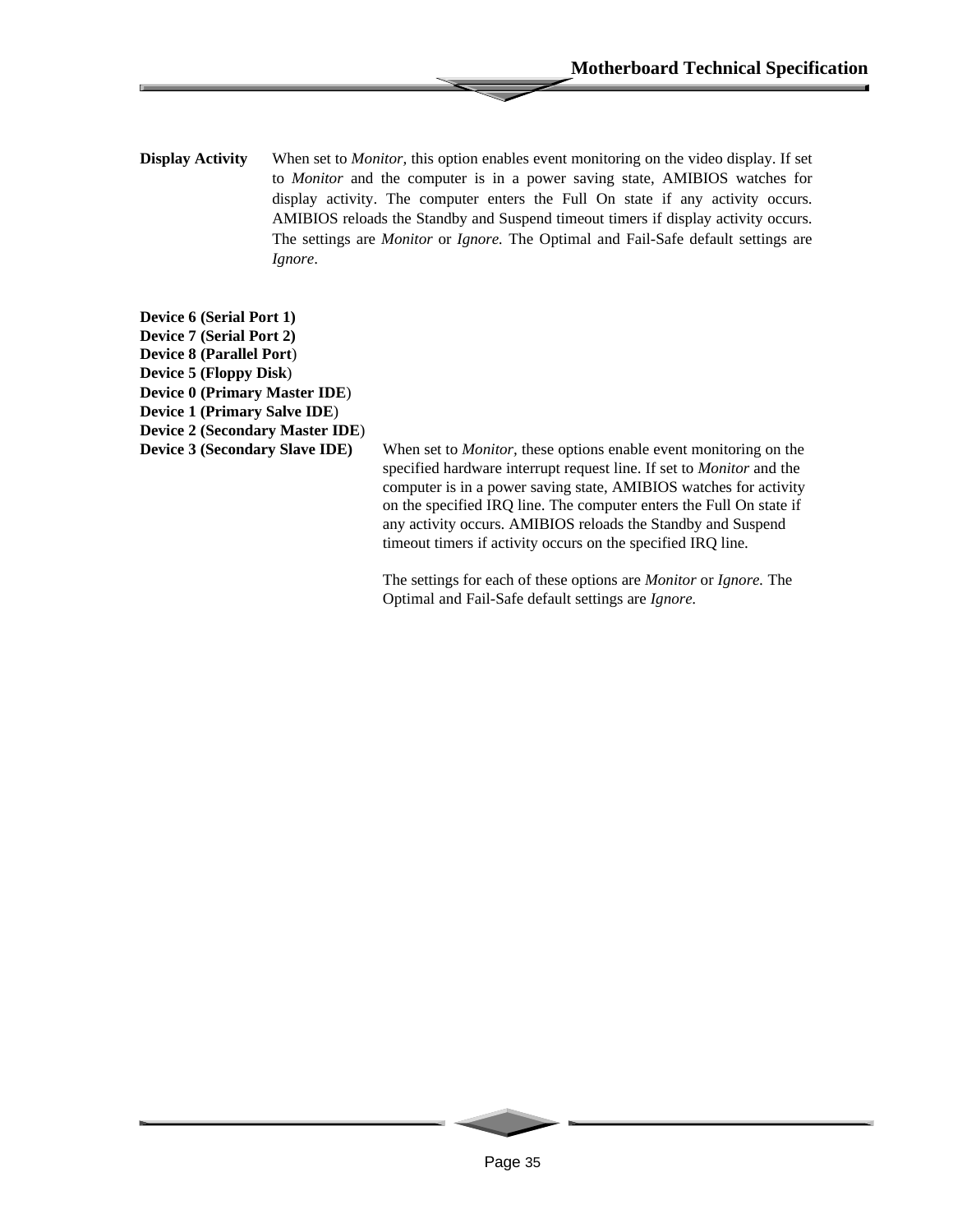|                                                                                                                                                                                                                                                                                                   | AMIBIOS SETUP - PERIPHERAL SETUP<br>(C)1998 American Megatrends, Inc. All Rights Reserved                                                                     |                                                                        |
|---------------------------------------------------------------------------------------------------------------------------------------------------------------------------------------------------------------------------------------------------------------------------------------------------|---------------------------------------------------------------------------------------------------------------------------------------------------------------|------------------------------------------------------------------------|
| Onboard Crystal 3D Audio<br>Onboard USB Controller<br>USB Legacy Support<br>OnBoard FDC<br>Serial Port1<br>Serial Port2<br>OnBoard Ir Port<br>Ir Mode<br>Ir Duplex<br>OnBoard Parallel Port<br>Parallel Port Mode<br>Parallel Port IRQ<br>Parallel Port DMA Channel<br><b>VIA OnBoard PCI IDE</b> | <b>Enabled</b><br>Disabled<br>Disabled<br>Auto<br>Auto<br>Auto<br><b>Disabled</b><br><b>HPSIR</b><br>Ha 1f<br>378<br><b>Normal</b><br>7<br>N/A<br><b>Both</b> | Available Options:<br><b>Disabled</b><br>$\blacktriangleright$ Enabled |
|                                                                                                                                                                                                                                                                                                   |                                                                                                                                                               | ESC:Exit 14:Sel<br>PgUp/PgDn:Modify<br>F2/F3:Color                     |

#### **PERIPHERAL SETUP**

Peripheral Setup options are displayed by choosing Peripheral Setup from the AMIBIOS Setup main menu. All Peripheral Setup options are described here.

**Onboard Crystal 3D Audio** Set this option to *Enabled* to enable the onboard Crystal 3D Audio.

**USB Function** Set this option to *Enabled* to enable USB (Universal Serial Bus) support. The settings are *Enabled* or *Disabled.*

#### **USB Keyboard/Mouse Legacy Support**

Set this option to *Enabled* to enable support for older keyboards and mouse devices if the **USB Function** option is set to *Enabled.* The settings are *Enabled* or *Disabled.*

**Onboard IDE** This option specifies the IDE channel used by the onboard IDE controller. The settings are *Disabled, Primary,* or *Secondary.*

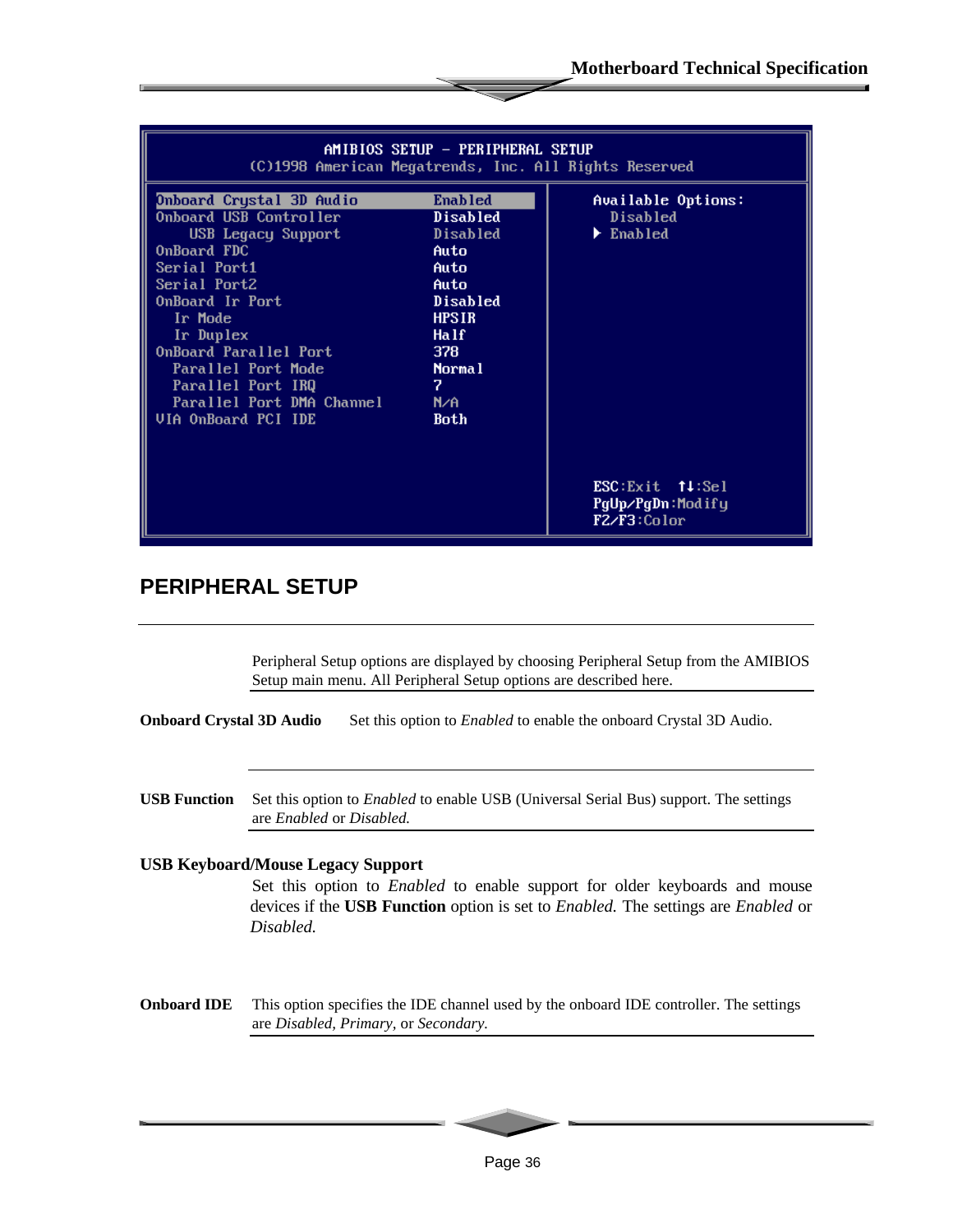**Onboard Floppy Controller** Set this option to *Enabled* to enable the floppy drive controller on the motherboard. The settings are *Auto (AMIBIOS automatically determines if the floppy controller should be enabled), Enabled,* or *Disabled.*

**Onboard Serial Port1** This option specifies the base I/O port address of serial port 1. The settings are *Auto (AMIBIOS automatically determines the correct base I/O port address), Disabled, 3F8h, 2F8h, 2E8h,* or *3E8h.* The Optimal and Fail-Safe default settings are *Auto.*

**Onboard Serial Port2** This option specifies the base I/O port address of serial port 2. The settings are *Auto (AMIBIOS automatically determines the correct base I/O port address), Disabled, 3F8h, 2F8h, 2E8h,* or *3E8h.* The Optimal and Fail-Safe default settings are *Auto.*

**Serial Port2 Mode** This option specifies the operating mode for serial port 2. This option only appears if the **Onboard Serial Port2** option is not set to **Auto** or **Disabled.** The settings are *IR* (infrared) or *Normal.* The Optimal and Fail-Safe default settings are *Normal.*

**IR Mode** This option specifies type of infrared devices supported by the system. This option only appears if the **Onboard Serial Port2** option is not set to **Auto** or **Disabled.** The settings are *Encoded* or *Non-Encoded*. There are no default settings. **IR Duplex Mode** This option specifies the type of duplexing used for infrared on serial port 2. This option only appears if the **Onboard Serial Port2** option is not set to **Auto** or **Disabled.** The settings are *Half* or *Full.* There are no default settings.

**IR Transmitter** This option specifies the type of transmission used by the infrared devices attached to serial port 2. This option only appears if the **Onboard Serial Port2** option is not set to **Auto** or **Disabled.** The settings are *1.6 uS* or *3/16 Baud.* There are no default settings.

**Onboard Parallel Port** This option specifies the base I/O port address of the parallel port on the motherboard. The settings are *Disabled, 378h, 278h,* or *3BCh.* The Optimal default setting is *378h.*

**Parallel Port Mode** This option specifies the parallel port mode. The Optimal default setting is *Normal.* The Fail-Safe default setting is *Disabled.* The settings are:

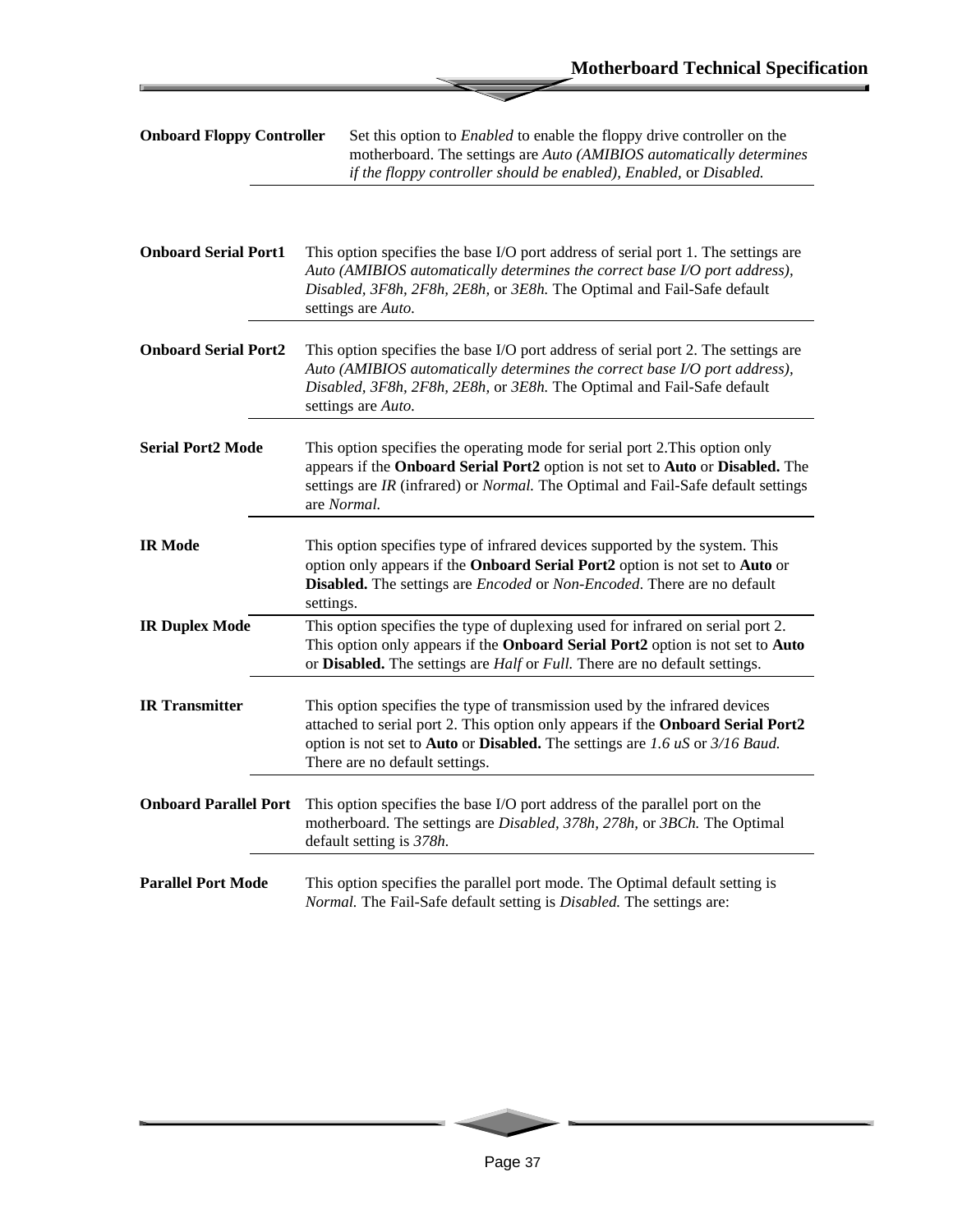| <b>Setting</b> | <b>Description</b>                                                                                                                                                                                                                                                 |
|----------------|--------------------------------------------------------------------------------------------------------------------------------------------------------------------------------------------------------------------------------------------------------------------|
| Normal         | The normal parallel port mode is used.                                                                                                                                                                                                                             |
| $Bi-Dir$       | Use this setting to support bidirectional transfers on the parallel port.                                                                                                                                                                                          |
| <b>EPP</b>     | The parallel port can be used with devices that adhere to the Enhanced<br>Parallel Port (EPP) specification. EPP uses the existing parallel port<br>signals to provide asymmetric bidirectional data transfer driven by the host<br>device.                        |
| <b>ECP</b>     | The parallel port can be used with devices that adhere to the Extended<br>Capabilities Port (ECP) specification. ECP uses the DMA protocol to<br>achieve data transfer rates up to 2.5 Megabits per second. ECP provides<br>symmetric bidirectional communication. |

| <b>EPP Version</b>               | This option specifies the Enhanced Parallel Port specification version number that is<br>used in the system. This option only appears if the <b>Parallel Port Mode</b> option is set to<br>EPP. |                                                                                                                                                                                                                                                                                          |  |
|----------------------------------|-------------------------------------------------------------------------------------------------------------------------------------------------------------------------------------------------|------------------------------------------------------------------------------------------------------------------------------------------------------------------------------------------------------------------------------------------------------------------------------------------|--|
|                                  | The settings are 1.7 or 1.9. There are no Optimal and Fail-Safe default settings because<br>the default setting for the <b>Parallel Port Mode</b> option is not <i>EPP</i> .                    |                                                                                                                                                                                                                                                                                          |  |
| <b>Parallel Port DMA Channel</b> |                                                                                                                                                                                                 | This option is only available if the setting for the <b>Parallel Port Mode</b><br>option is <i>ECP</i> . This option sets the DMA channel used by the parallel<br>port. The settings are <i>(DMA Channel0, 1, or 3.</i> The Optimal and Fail-<br>Safe default settings are not provided. |  |
| <b>Parallel Port IRO</b>         |                                                                                                                                                                                                 | This option specifies the IRQ used by the parallel port. The settings are Auto,                                                                                                                                                                                                          |  |

*(IRQ) 5,* or (*IRQ) 7.* The Optimal and Fail-Safe default settings are *Auto.*

### **SAVE AND EXIT SETUP**

Select this option when you finished setup the CMOS and it will save the change you made and reboot the system after you press "YES".

### **EXIT WITHOUT SAVING**

If you decided not to save any change you had made, you can select this option to exit the CMOS setup and all the change you made will be ignored.

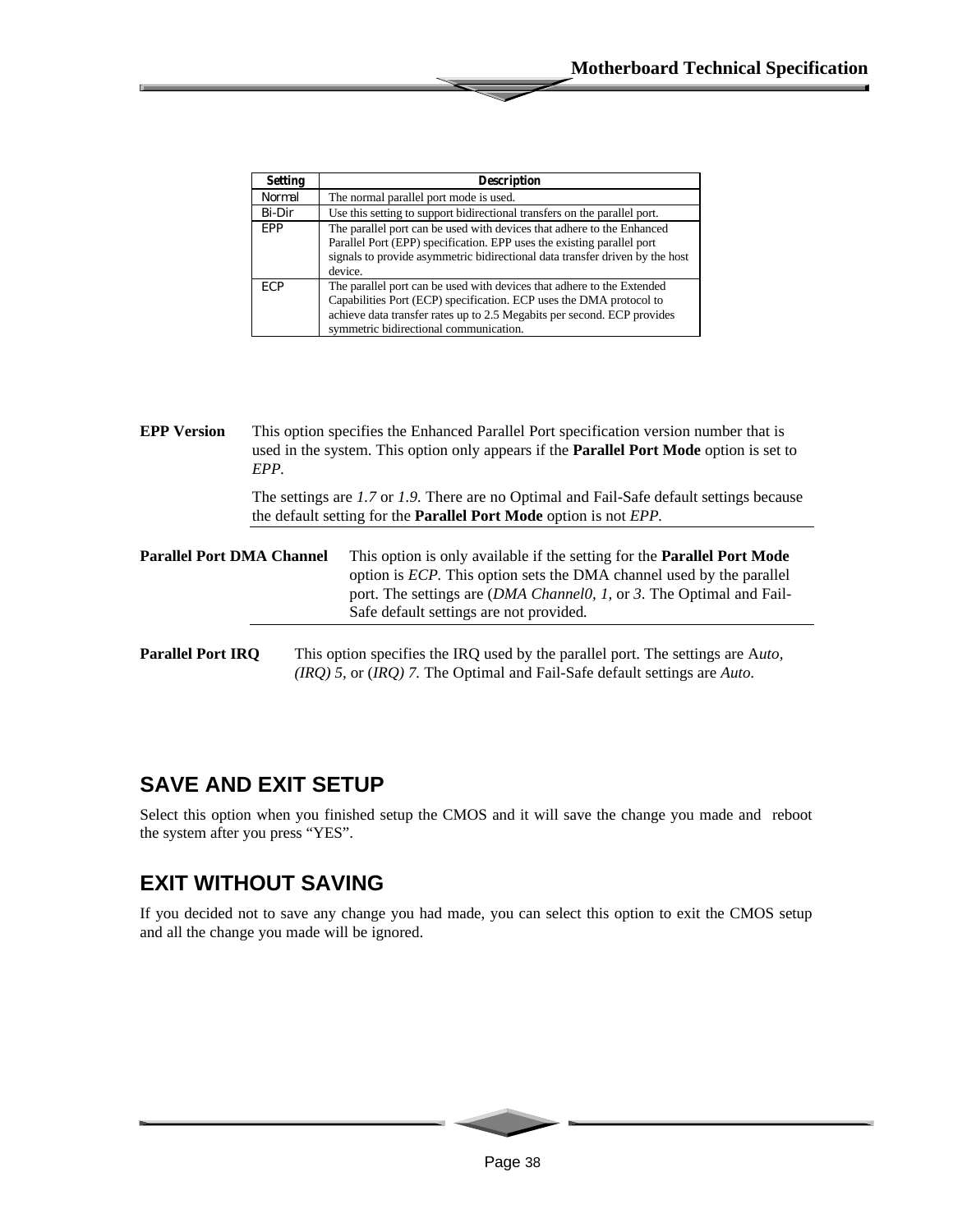## **Motherboard Technical Specification**

### **ENVIRONMENT**

| <b>Parameter</b>                   | <b>Specification</b>                         |  |
|------------------------------------|----------------------------------------------|--|
| <b>Operating</b>                   |                                              |  |
| Temperature                        | +0 <sup>o</sup> C to +55 <sup>o</sup> C      |  |
| <b>Humidity</b>                    | 20\% to 80\%                                 |  |
| Atmosphere                         | Non-condensing                               |  |
| Non-operating/Transportation       |                                              |  |
| <b>Temperature</b>                 | $-20^{\circ}$ C to $+65^{\circ}$ C           |  |
| <b>Humidity</b>                    | 10\% to 90\%                                 |  |
| Atmosphere                         | Non-condensing                               |  |
| <b>TX Power Supply Requirement</b> |                                              |  |
| $\pm 5$ V                          | $\pm 5\%$                                    |  |
| $±12$ V                            | $\pm 5\%$                                    |  |
| <b>Vibration</b>                   |                                              |  |
| <b>Operating</b>                   | Z axis (up and down), 5 to 300 Hz<br>0.2G    |  |
|                                    | X axis (front and rear), 5 to 300 Hz<br>0.1G |  |
|                                    | Y axis (left and right), 5 to 300 Hz         |  |

#### **DIMENSIONS AND WEIGHT**

| <b>Dimension Approx.</b> | $220 \times 200$ mm $(8.5 \times 8)$ inches) |
|--------------------------|----------------------------------------------|
| Net Weight               | $0.46$ Kg $(1.05$ lb.)                       |

### **ELECTRICAL SPECIFICATION**

| <b>Onboard Voltage Regulation</b> | Under 3.3V condition   |
|-----------------------------------|------------------------|
| Voltage transient                 | $± 5\%$                |
| Set point variation               | $±1\%$                 |
| <b>Onboard Current Limitation</b> |                        |
| Under 3.3V condition              | about 14 Ampere (max.) |

### **POWER CONSUMPTION**

The board is designed to operate with 140-200 W AT power supply. For a system configured with the motherboard including a 200 MHz Pentium processor w/ 256 KB Cache, 64 MB EDO DRAM, 3.5-inch floppy drive, 2.1 GB IDE hard drive, 8X IDE CD-ROM, and a PCI graphics card, The overall calculated power dissipation is about 80W. However, this information is provided only as reference for the total system power usage.